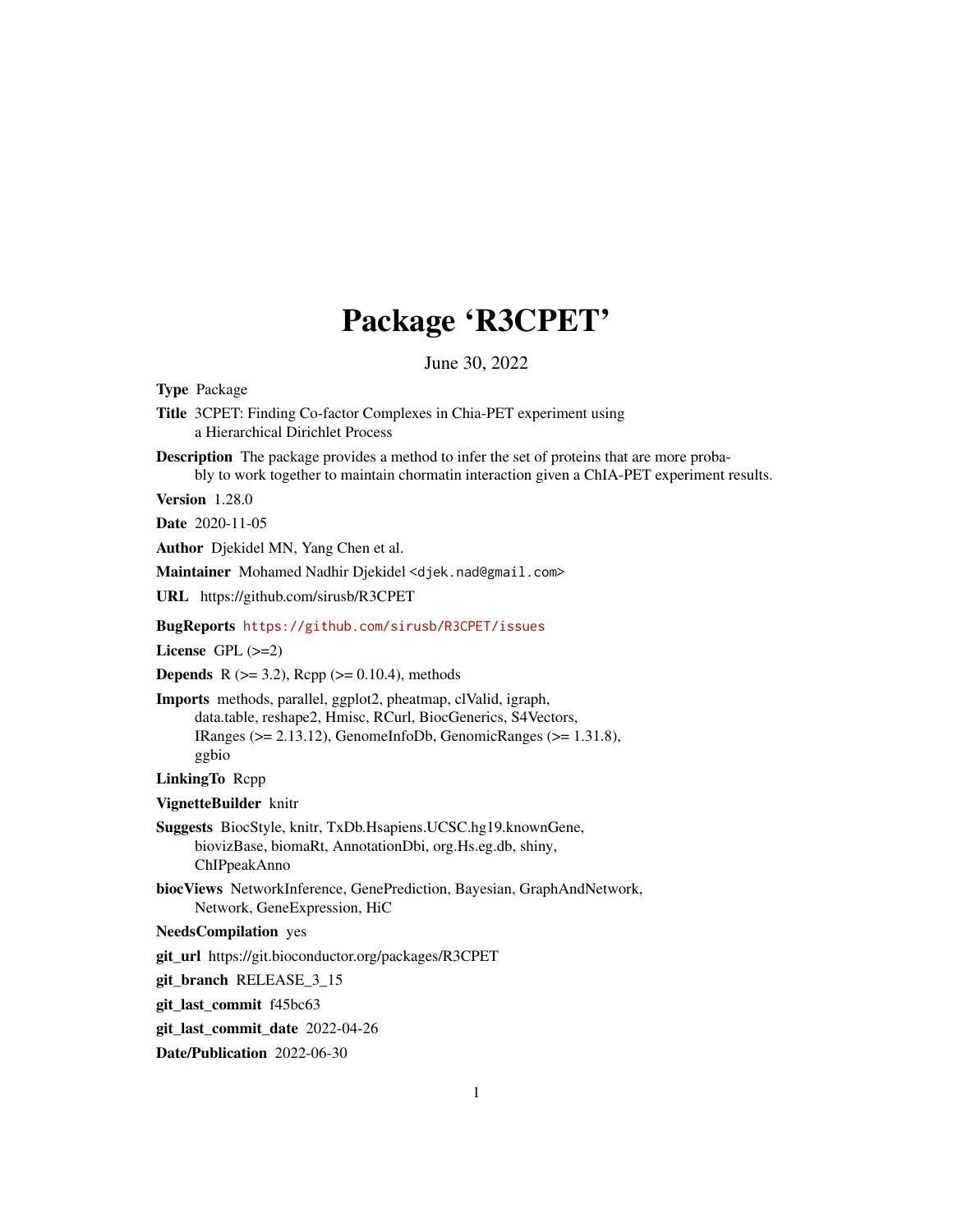# <span id="page-1-0"></span>R topics documented:

| $\overline{2}$                    |
|-----------------------------------|
| $\overline{3}$                    |
| 5<br>Biogrid                      |
| 5                                 |
| $\overline{7}$                    |
| 10                                |
| 12                                |
| 12                                |
| 13                                |
| CreateCenteredBED-methods<br>14   |
| 15                                |
| 16                                |
| 18                                |
| 19                                |
| 20                                |
| 20                                |
| 21                                |
| getRegionsInNetwork-methods<br>22 |
| 24                                |
| 25                                |
| 26                                |
| 27                                |
| 29                                |
| 31                                |
| 33                                |
| 34                                |
| 35                                |
| 36                                |
| 38                                |
| 40                                |
| 41                                |
| 42                                |
| 43                                |
| 44                                |
| 45                                |
|                                   |

### **Index** [47](#page-46-0)

R3CPET-package *3CPET: Finding Co-factor Complexes in Chia-PET experiment using a Hierarchical Dirichlet Process*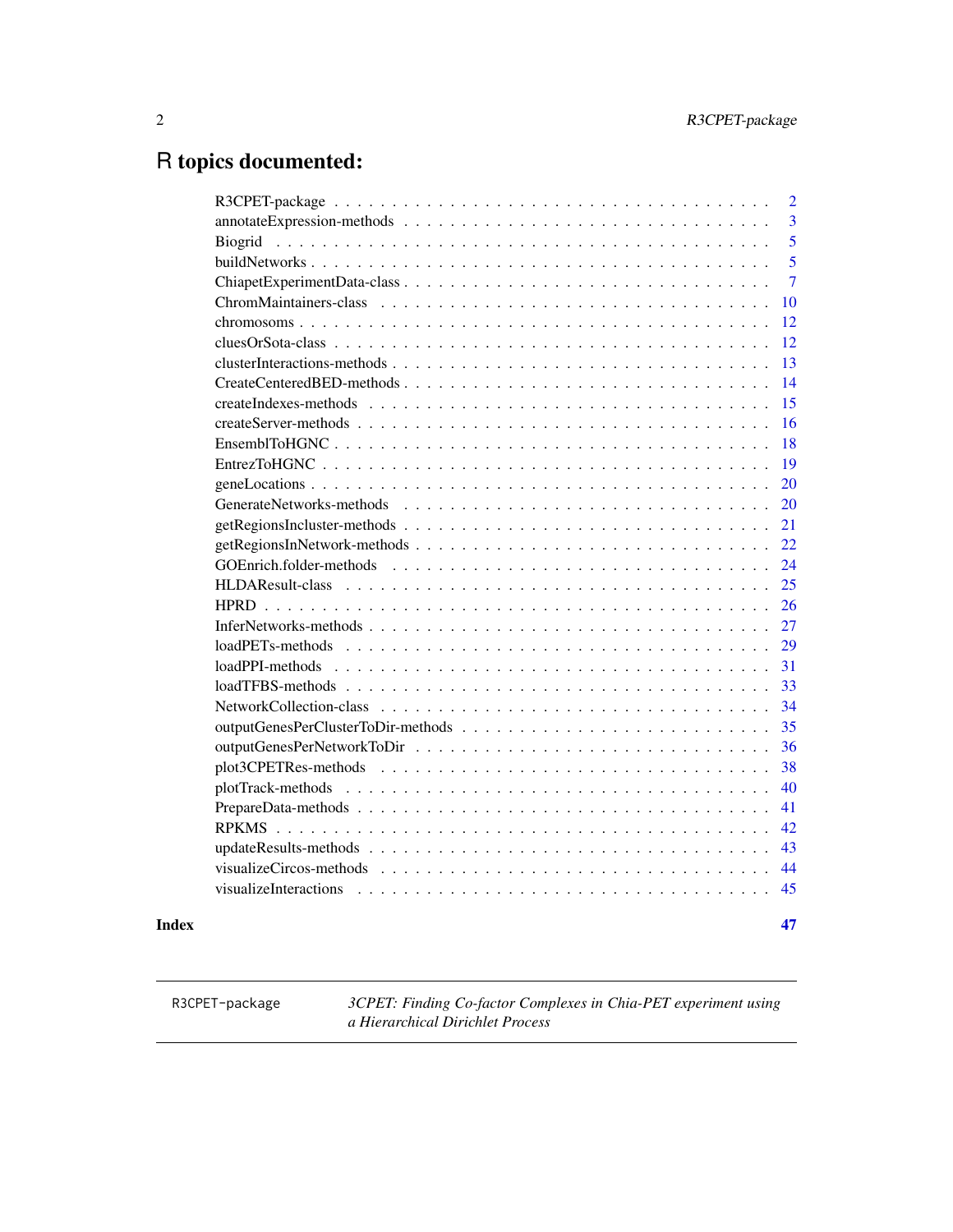<span id="page-2-0"></span>The main goal of 3CPET is to try to infer the set of protein networks that are likely to work together inorder to maintain chromatin loops obtained by a ChIA-PET experiment. It is based on an idea silimar to the one used for document classification. It starts first by building a PPI network for each chromatin interaction, then uses an HDLA (Hierarchical Dirichlet Latent Allocation) model to infer the set of networks that are enriched together.

### Details

| Package: | R3CPET       |
|----------|--------------|
| Type:    | Package      |
| Version: | 1.0          |
| Date:    | 2013-11-23   |
| License: | $GPL (=3.0)$ |

#### Author(s)

Written by M.N.Djekidel Maintainer: Mohamed Nadhir Djekidel <nde12@mails.tsinghua.edu.cn>

### References

M.N Djekidel et al,*3CPET: Finding Co-factor Complexes in Chia-PET experiment using a Hierarchical Dirichlet Process*, in press, 2015

#### See Also

[ChiapetExperimentData](#page-6-1), [ChromMaintainers](#page-9-1) , [HLDAResult](#page-24-1)

annotateExpression-methods

*Add the gene expression attribute to the graph nodes*

### Description

This method is a kinda of helper method, it helps the user to add for each node in the inferred chromatin maintainer network the RPKM attributes. It is useful if the user want to save the networks as ".gml" files and visualize them using software such as Gephi or Cytoscape. Or maybe if he wants to know which networks are highly expressed then others.

#### Usage

```
## S4 method for signature 'ChromMaintainers, data.frame'
annotateExpression(object, RPKMS)
```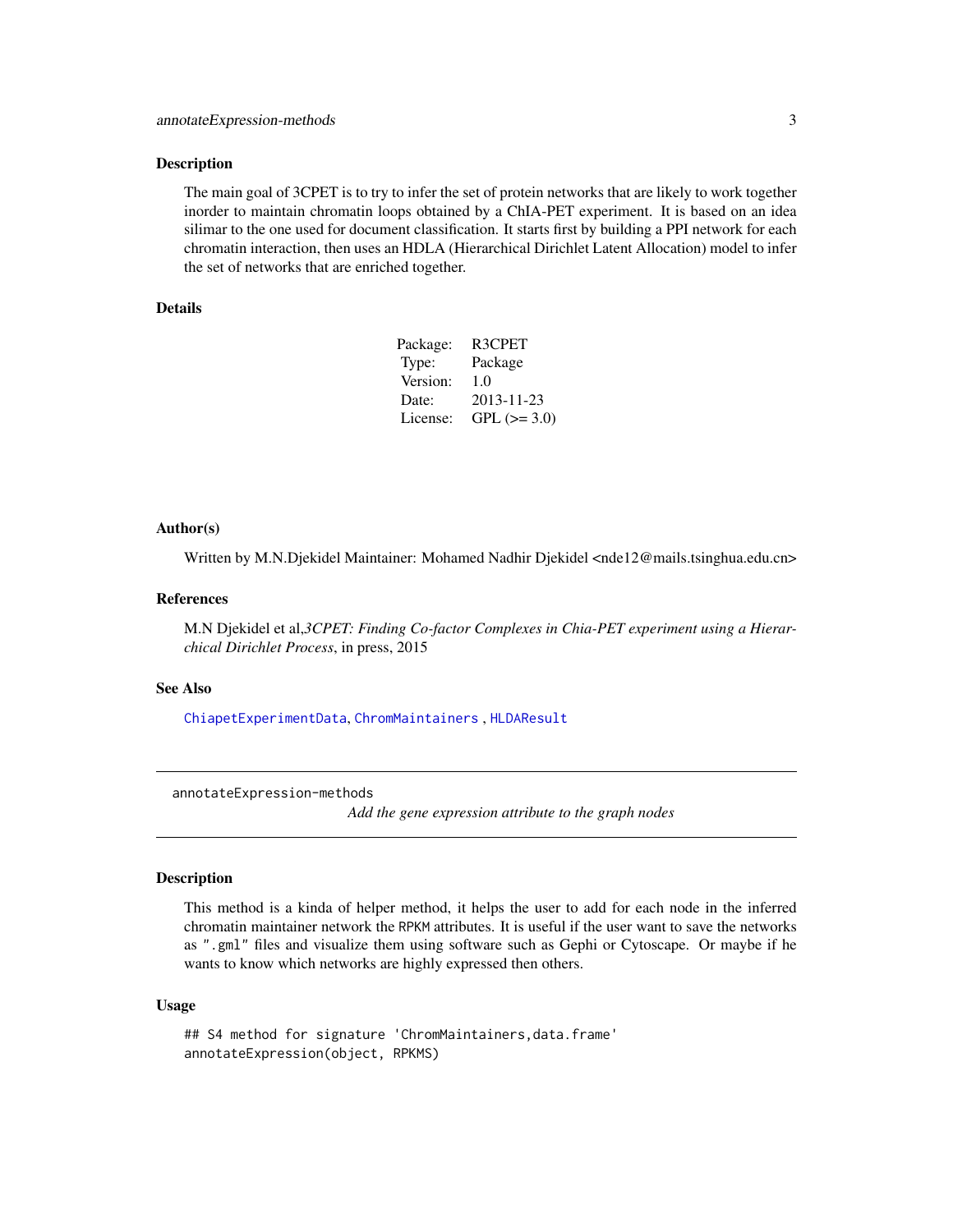#### <span id="page-3-0"></span>Arguments

| object       | a ChromMaintainers object in which the networks are already present        |
|--------------|----------------------------------------------------------------------------|
| <b>RPKMS</b> | a two columns data, frame, where the first column contains the name of the |
|              | gene and the second contains the expression values                         |

### Value

A [ChromMaintainers](#page-9-1) object in which the networks are annotated.

### Author(s)

Mohamed Nadhir Djekidel (<nde12@mails.tsinghua.edu.cn>)

### See Also

[ChromMaintainers](#page-9-1), [InferNetworks](#page-26-1)

### Examples

```
## get the different datasets path
 petFile <- file.path(system.file("example",package="R3CPET"),"HepG2_interactions.txt")
 tfbsFile <- file.path(system.file("example",package="R3CPET"),"HepG2_TF.txt.gz")
## Not run:
```

```
x <- ChiapetExperimentData(pet = petFile, tfbs= tfbsFile, IsBed = FALSE, ppiType="HPRD", filter= TRUE)
## build the diffrent indexes
x \leftarrow createIndexes(x)
x
```

```
## build the different indexes
x <- createIndexes(x)
```
## build networks connecting each interacting regions nets<- buildNetworks(x)

## infer the networks hlda<- InferNetworks(nets)

networks(hlda)

```
## Annotate networks
hlda<- annotateExpression(hlda,as.data.frame(RPKMS))
```
## Notice the addition of the RPKM attribute to each network networks(hlda)

## End(Not run)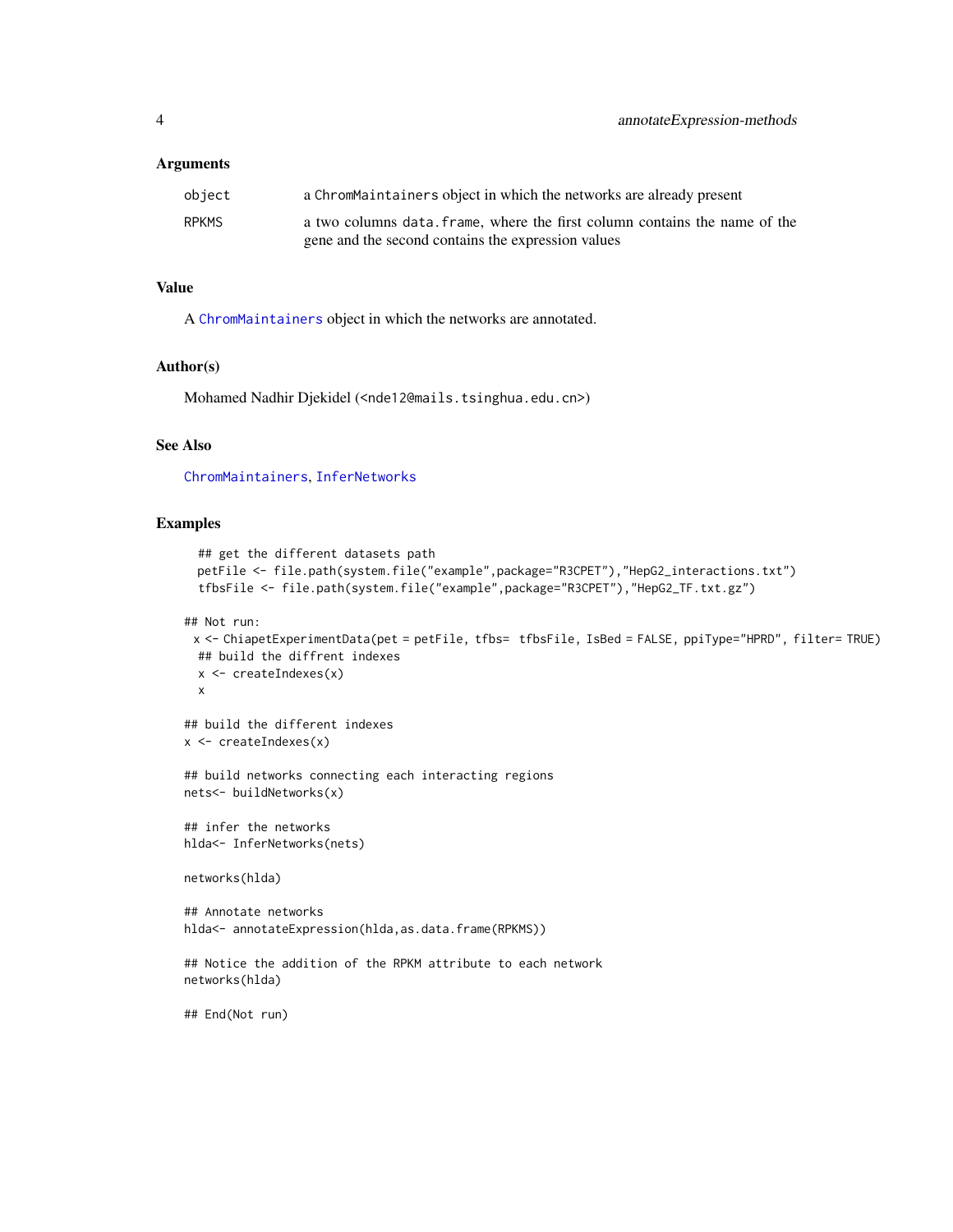<span id="page-4-0"></span>

loads an [igraph](#page-0-0) object that contains the Biogrid V 2.0.49 PPI .

### Usage

data(Biogrid)

### Value

an [igraph](#page-0-0) named PPI.Biogrid.

### Source

http://thebiogrid.org/

#### Examples

data(Biogrid) PPI.Biogrid

<span id="page-4-1"></span>buildNetworks *Building interaction networks connecting interacting regions*

### Description

This methods uses the background PPI to try to build an interaction network that connects each interacting regions. If a regionA interacts with a regionB and if  $TF_A$  is the list of TF in regionA and  $TF_B$  is the list of TF in regionB, than we use the loaded PPI as a background network to connect each TF from  $TF_A$  to each TF in  $TF_B$ .

We suppose that a minimum number of physical interactions (minimum energy) are needed to connection each TF to the other. Thus, we take the shortest path in the PPI. at this stage, each network is a collection of edges.

#### Usage

```
## S4 method for signature 'ChiapetExperimentData'
buildNetworks(object, minFreq = 0.25, maxFreq = 0.75)
```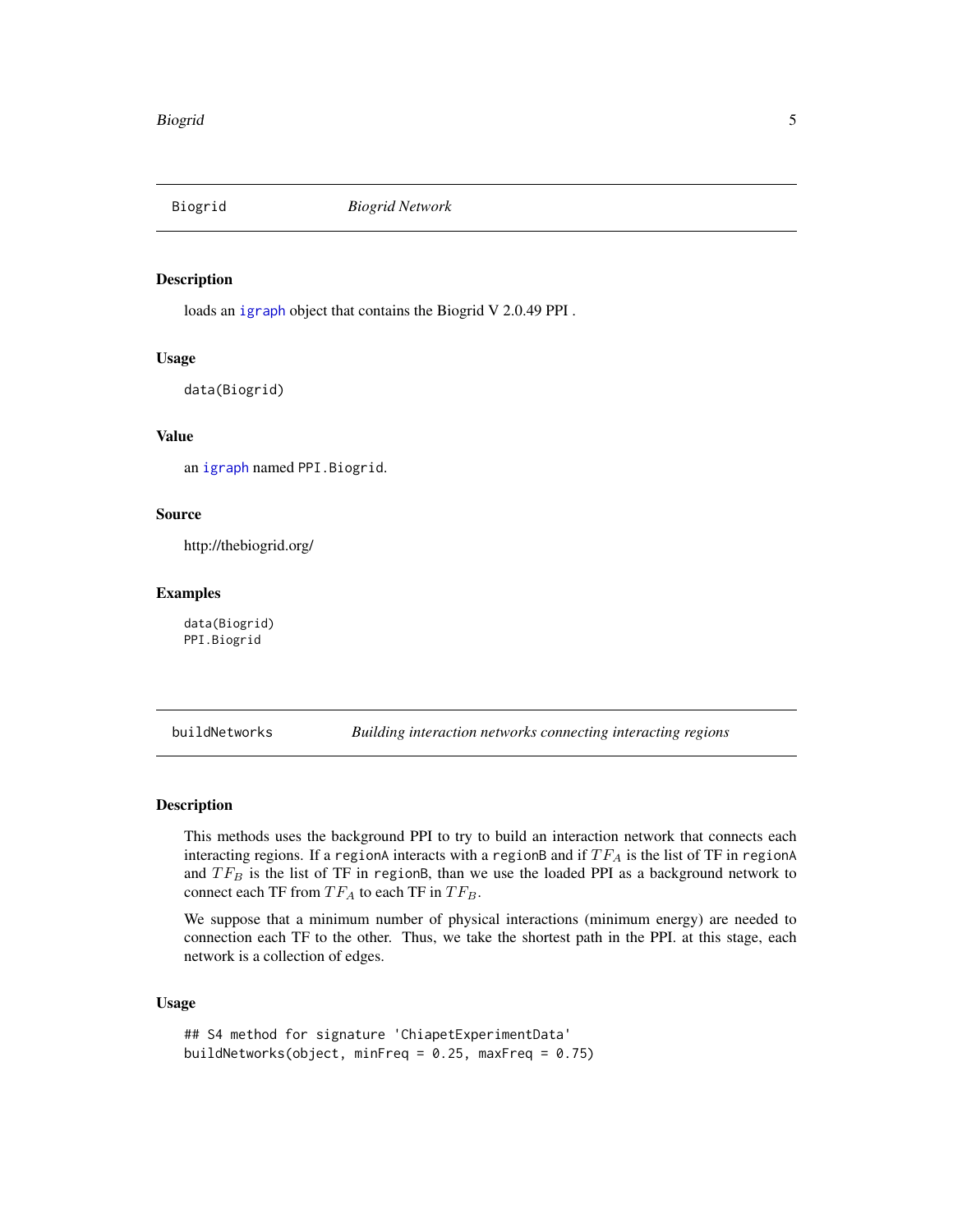#### <span id="page-5-0"></span>Arguments

| object  | a ChiapetExperimentData object in which the interactions and TFBS and PPI<br>are already loaded. Check loadPETs, loadTFBS, loadPPI for more info.                                                          |
|---------|------------------------------------------------------------------------------------------------------------------------------------------------------------------------------------------------------------|
| minFreq | After constructing the networks for all the interacting regions all edges that ap-<br>pear in less than minFreq of the networks are considered to be outliers.                                             |
| maxFreq | After constructing the networks for all the interacting regions all edges that ap-<br>pear in more than maxFreq of the networks are considered to be interactions<br>involving general TF and are removed. |

### Value

A [NetworkCollection](#page-33-1) object that contain the list of all the constructed networks and their sizes.

NOTE: interactions for which no TF was bound or no networks could be constructed or which was empty after filtering will not be considered.

#### Author(s)

Mohamed Nadhir Djekidel (<nde12@mails.tsinghua.edu.cn>)

#### References

Mohamed Nadhir D, Yang C et al *3CPET: Finding Co-factor Complexes in Chia-PET experiment using a Hierarchical Dirichlet Process*, ....

## See Also

[ChiapetExperimentData](#page-6-1), [loadTFBS](#page-32-1) , [loadPETs](#page-28-1), [loadPPI](#page-30-1), [createIndexes](#page-14-1)

#### Examples

```
## get the different datasets path
petFile <- file.path(system.file("example",package="R3CPET"),"HepG2_interactions.txt")
tfbsFile <- file.path(system.file("example",package="R3CPET"),"HepG2_TF.txt.gz")
```

```
## Not run:
x <- ChiapetExperimentData(pet = petFile, tfbs= tfbsFile, IsBed = FALSE, ppiType="HPRD", filter= TRUE)
## build the diffrent indexes
x <- createIndexes(x)
## build networks connecting each interacting regions
```

```
nets<- buildNetworks(x)
nets
```
## End(Not run)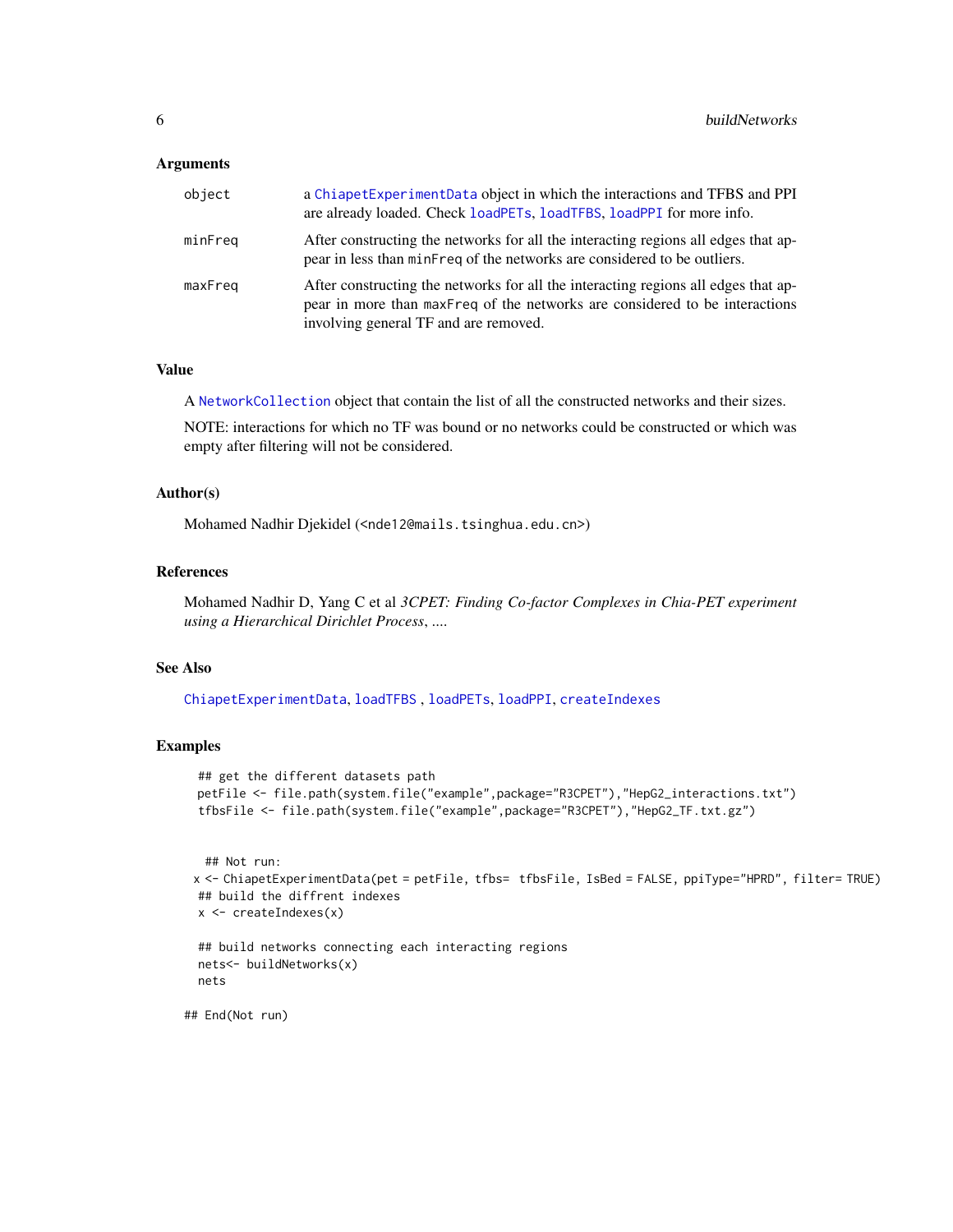<span id="page-6-0"></span>ChiapetExperimentData-class

*3CPET used raw data*

### <span id="page-6-1"></span>Description

The ChiapetExperimentData class is a container for storing the set of raw data used by 3CPET to do the prediction.

### Usage

```
ChiapetExperimentData(pet='', tfbs='', ppi=NULL,
                      ## loadPETs options
                      IsBed=TRUE, petHasHeader=FALSE, dist=1000,
                      ## loadTFBS options
                      tfbsHasHeader=FALSE,
                      ## loadPPI options
                      ppiType=c("HPRD","Biogid"),
                      filter=FALSE, term="GO:0005634", annot=NULL,
                      RPKM= NULL, threshold=1
                      )
```
### Arguments

| pet           | (optional) a ChIAP-PET interactions file path or a GRanges object. The GRanges<br>object should have a column named PET_ID. details on the file format can be<br>found on the loadPETs help page.                                                                                                          |
|---------------|------------------------------------------------------------------------------------------------------------------------------------------------------------------------------------------------------------------------------------------------------------------------------------------------------------|
| tfbs          | <i>(optional)</i> a file path to a BED file containing transcription factors binding site<br>or a GRanges object. The GRanges object should have a metadata column named<br>TF.                                                                                                                            |
| ppi           | (optional) an igraph object that contains a user defined protein-protein interac-<br>tion network. if this parameter is not specified, the ppiType paramter will be<br>used.                                                                                                                               |
| IsBed         | ( <i>optional</i> ) considered only if the pet parameter is a file path. More info about<br>this paramters can be found in the loadPETs help page.                                                                                                                                                         |
| petHasHeader  | <i>(optional)</i> logical. Indicates if the ChIA-PET interactions file has a header or<br>not.                                                                                                                                                                                                             |
| dist          | ( <i>optional</i> ) The size of the region to consider arround the center of the interacting<br>regions.                                                                                                                                                                                                   |
| tfbsHasHeader | (optional) logical. Indicates if the TFBS file has a header or not.                                                                                                                                                                                                                                        |
| ppiType       | ( <i>optional</i> ) considered only if the ppi paramter is not specified. This paramter tell<br>the pakage to load one of the PPI (HPRD or Biogrid) shiped with the package.                                                                                                                               |
| filter        | (optional) logical. whether of not to filter the PPI network. if the RPKM<br>paramter is specified then the RPKM dataset incorporated with the package will<br>be used. if you want to to your own way of filtering, you ca set filter = FALSE<br>and pass an already processed PPI to the ppi paramterer. |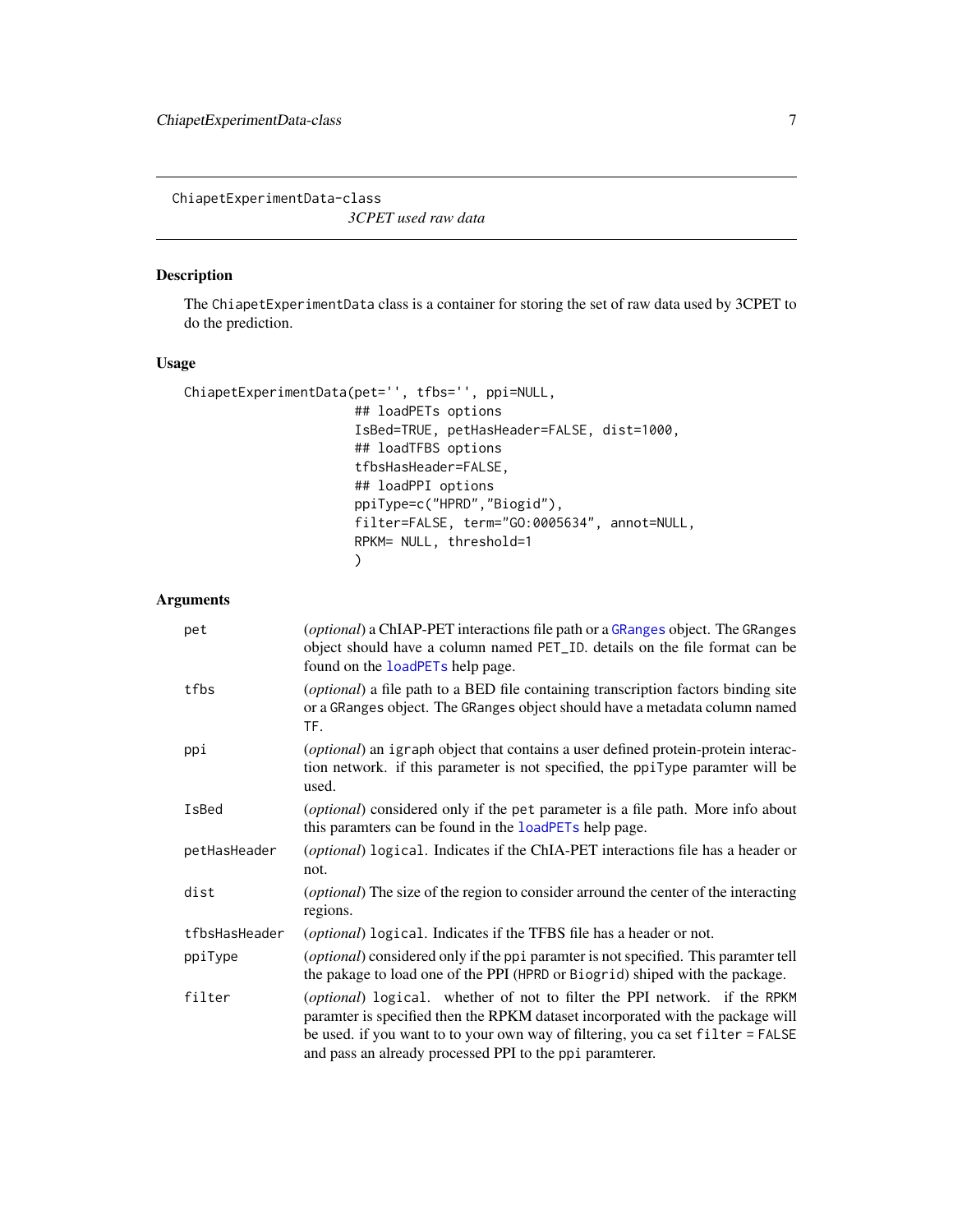<span id="page-7-0"></span>

| term        | <i>(optional)</i> the GO term used to filter the nodes of the PPI. this is different from<br>the filter parameter, in the filter parameter the PPI nodes are filtered by<br>their gene expression, while in the term parameter they are filtered by their<br>genomic location. by default "GO: 0005634" is used for filtering. |
|-------------|--------------------------------------------------------------------------------------------------------------------------------------------------------------------------------------------------------------------------------------------------------------------------------------------------------------------------------|
| annot       | <i>(optional)</i> the annotation dataset used for filtering by default the geneLocations<br>is used. The user can pass a custom data. frame. For more details check the<br>loadPPI help page.                                                                                                                                  |
| <b>RPKM</b> | (optional) a data. frame object that contains the expression value of each genes.<br>by default the RPKMS dataset will be used (expression value in K562 celline). For<br>more information about the format of the data passed to this parameter please<br>check the loadPPI                                                   |
| threshold   | <i>(optional)</i> threshold value used to filter gene expression. default: 1.                                                                                                                                                                                                                                                  |

#### Details

The ChiapetExperimentData class stores the genomic coordinates of the ChIA-PET interactions, the binding sites of the different transcription factor (TFBS) and the background protein-protein interaction (PPI) network used to infer the final chromatin maintainer networks.

### Value

Constructs a [ChiapetExperimentData](#page-6-1) object with the specified fields populated.

#### **Slots**

- pet : Object of class [GRanges](#page-0-0) that stores the genomic coordinated of the interactions. it can be populated using the method [loadPETs](#page-28-1)
- tfbs : Object of class [GRanges](#page-0-0) that stores the TF binding site. it can be populated using the method [loadTFBS](#page-32-1). NOTE: the TFBS locations can be obtained from a ChIP-Seq experiment or a motif finding software. for more information on the format of the provided data check [loadTFBS](#page-32-1)
- ppi Object of class "igraph" used as the background PPI for further analysis. it can be populated using the method [loadPPI](#page-30-1)
- .dt Object of class "list" contains a collection of data.table serving as indexes used internally by the package (not expected to be manipulated by the user). it can be populated using the method [createIndexes](#page-14-1)

#### Accessors

The following methods can be used to get the content of a ChiapetExperimentData object x :

pet(x), pet(x)  $\le$  value: Get ChIA-PET interactions encoded as a [GRanges](#page-0-0) object in x. The returned [GRanges](#page-0-0) objects contains an attribute PET\_ID in which the left side have an id of the form PET#\d+\.1 and the right side interaction have an id of the form PET#\d+\.2. for more information check [loadPETs](#page-28-1)

|            | segnames    |                         | ranges strand | PET ID                                                    |
|------------|-------------|-------------------------|---------------|-----------------------------------------------------------|
|            | <rle></rle> |                         |               | <iranges> <rle>   <character></character></rle></iranges> |
| <b>F11</b> |             | chr1 [1240734, 1242734] | $\star$       | PET#1.1                                                   |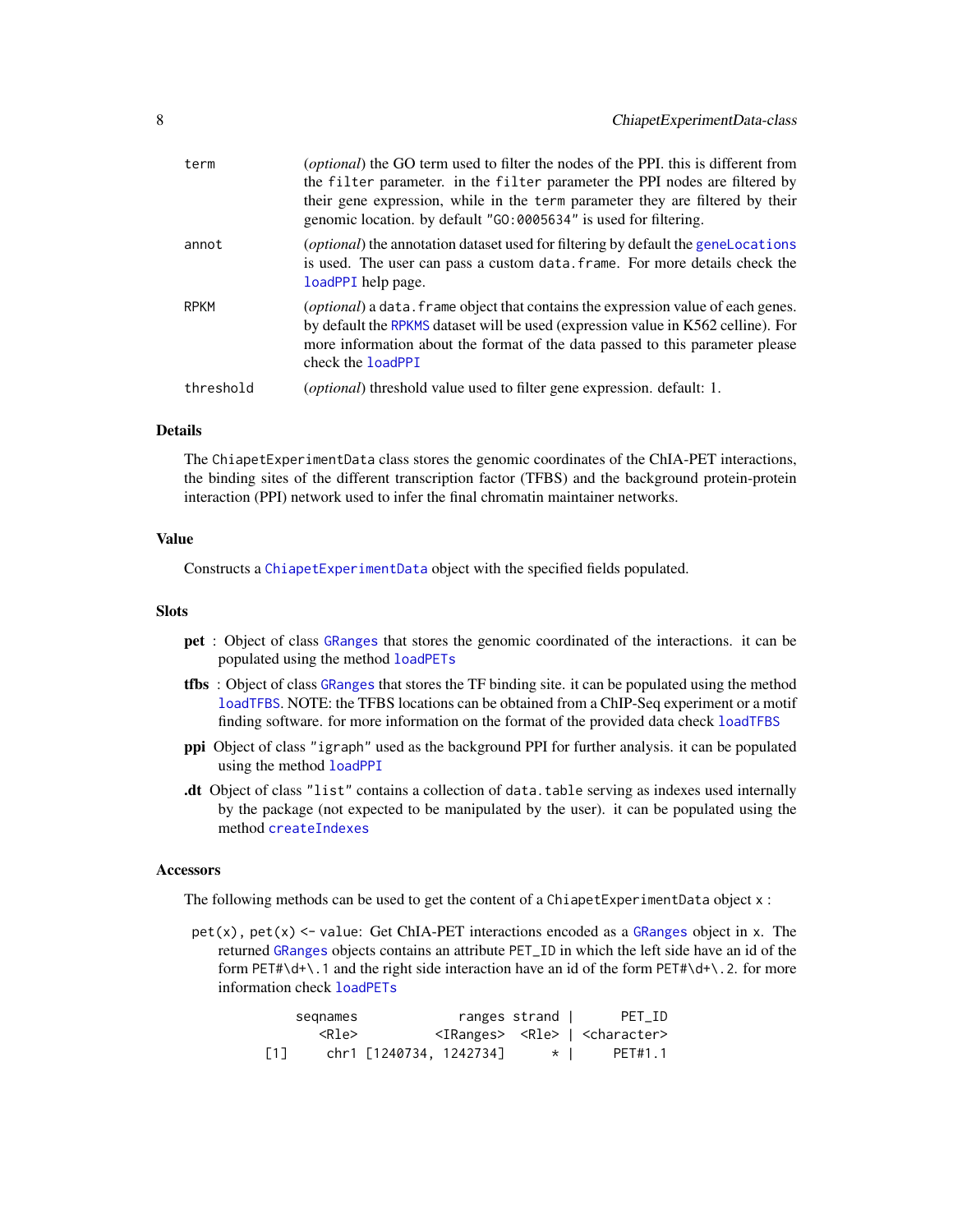<span id="page-8-0"></span>

| PET#1.2 |
|---------|
| PET#2.1 |
| PET#2.2 |
| PET#3.1 |
| PET#3.2 |
|         |

 $tfbs(x)$ ,  $tfbs(x)$  <- value: Get the [GRanges](#page-0-0) storing the transcription factor binding sites.

#### Author(s)

Mohamed Nadhir Djekidel (<nde12@mails.tsinghua.edu.cn>)

### References

Li G, Fullwood MJ, Xu H et al.*ChIA-PET tool for comprehensive chromatin interaction analysis with paired-end tag sequencing*. Genome Biology 2010, 11(2):R22

Mohamed Nadhir D, Yang C et al *3CPET: Finding Co-factor Complexes in Chia-PET experiment using a Hierarchical Dirichlet Process*, ....

#### See Also

[loadPETs](#page-28-1), [loadTFBS](#page-32-1) , [loadPPI](#page-30-1)

### Examples

## for example Reading ChIA-PET interaction results generated from ChIA-PET tool ## it should be formatted as follow:

|     |      |               |        | ## chromleft startleft endleft chromright startright endright counts |        |        | pvalue                     | qvalue                     |  |
|-----|------|---------------|--------|----------------------------------------------------------------------|--------|--------|----------------------------|----------------------------|--|
| ##  | chr1 | 872113 879175 |        | chr1                                                                 | 933836 | 938416 |                            | 12 1.84529e-30 6.90983e-28 |  |
| ##  | chr1 | 874165 879175 |        | chr1                                                                 | 933340 | 938306 | 10 1.23139e-25 3.58932e-23 |                            |  |
| ##  | chr1 | 889676        | 896594 | chr1                                                                 | 933897 | 938982 |                            | 13 4.91311e-36 2.33753e-33 |  |
| ##  | chr1 | 898753        | 907581 | chr1                                                                 | 931133 | 939571 |                            | 19 0.00000e+00 0.00000e+00 |  |
| ##  | chr1 | 910103        | 918775 | chr1                                                                 | 930834 | 938627 |                            | 15 2.20004e-43 1.32812e-40 |  |
| ##  | chr1 | 919314        | 922154 | chr1                                                                 | 934212 | 937864 |                            | 6 3.70292e-21 7.88551e-19  |  |
| ##- |      |               |        |                                                                      |        |        |                            |                            |  |

## The counts, pvalue and qvalue fields are not considered in our case ## it is up to the user to filter the interactions.

## The TFBS should be a BED file that contain the chromosome, start, end and the TF name

## Not run:

## load the different datasets petFile <- file.path(system.file("example",package="R3CPET"),"HepG2\_interactions.txt") tfbsFile <- file.path(system.file("example",package="R3CPET"),"HepG2\_TF.txt.gz")

ppi(x), ppi(x)  $\le$  value: Returns an [igraph](#page-0-0) object used as a background PPI. check the [loadPPI](#page-30-1) for more information.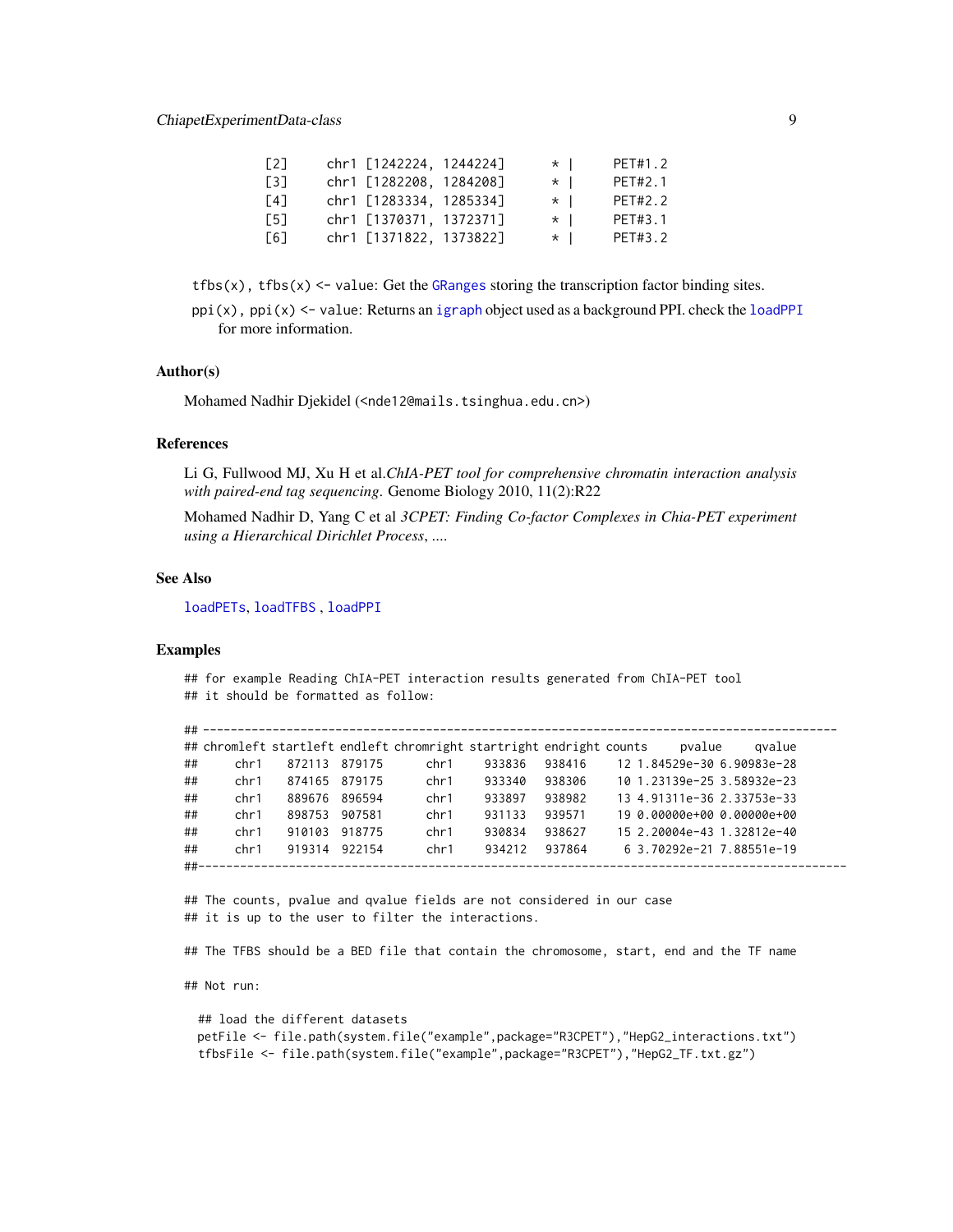```
x <- ChiapetExperimentData(pet = petFile, tfbs= tfbsFile, IsBed = FALSE, ppiType="HPRD", filter= TRUE)
 ## build the diffrent indexes
 x <- createIndexes(x)
 x
 ## Pass objects instead of files.
 pet \le sample(pet(x), size = 20, replace = TRUE)
 tfbs <- sample(tfbs(x), size=300, replace=TRUE)
 ppi <- ppi(x)
 tst <- ChiapetExperimentData(pet = pet, tfbs= tfbs, ppi=ppi)
 tst <- createIndexes(tst)
 tst
## End(Not run)
```
ChromMaintainers-class

*Chomatin maintainer networks*

### <span id="page-9-1"></span>Description

The ChromMaintainers holds information about the inferred network by the method [InferNetworks](#page-26-1). It contains the list of inferred networks as [igraph](#page-0-0) object, a list of edges and a list of proteins. In addition to an [HLDAResult](#page-24-1) object that contains the final probabilities calculated by the HLDA algorithm.

### Usage

```
ChromMaintainers( maintainers,topEdges,topNodes, clusRes = NULL, networks = list())
```
### Arguments

| maintainers | Object of class "HLDAResult" that contains the HLDA results.                                                                                         |
|-------------|------------------------------------------------------------------------------------------------------------------------------------------------------|
| topEdges    | a "matrix" containing the list the top edges per network.                                                                                            |
| topNodes    | a "matrix" containing the list the top proteins per network.                                                                                         |
| networks    | the list of infered networks as an igraph objects list                                                                                               |
| clusRes     | Object of class "clues0r Sota" describing the assignment of each DNA-interaction<br>to a chromatin-maintainer network according to their enrichment. |

#### Value

a ChromMaintainers object.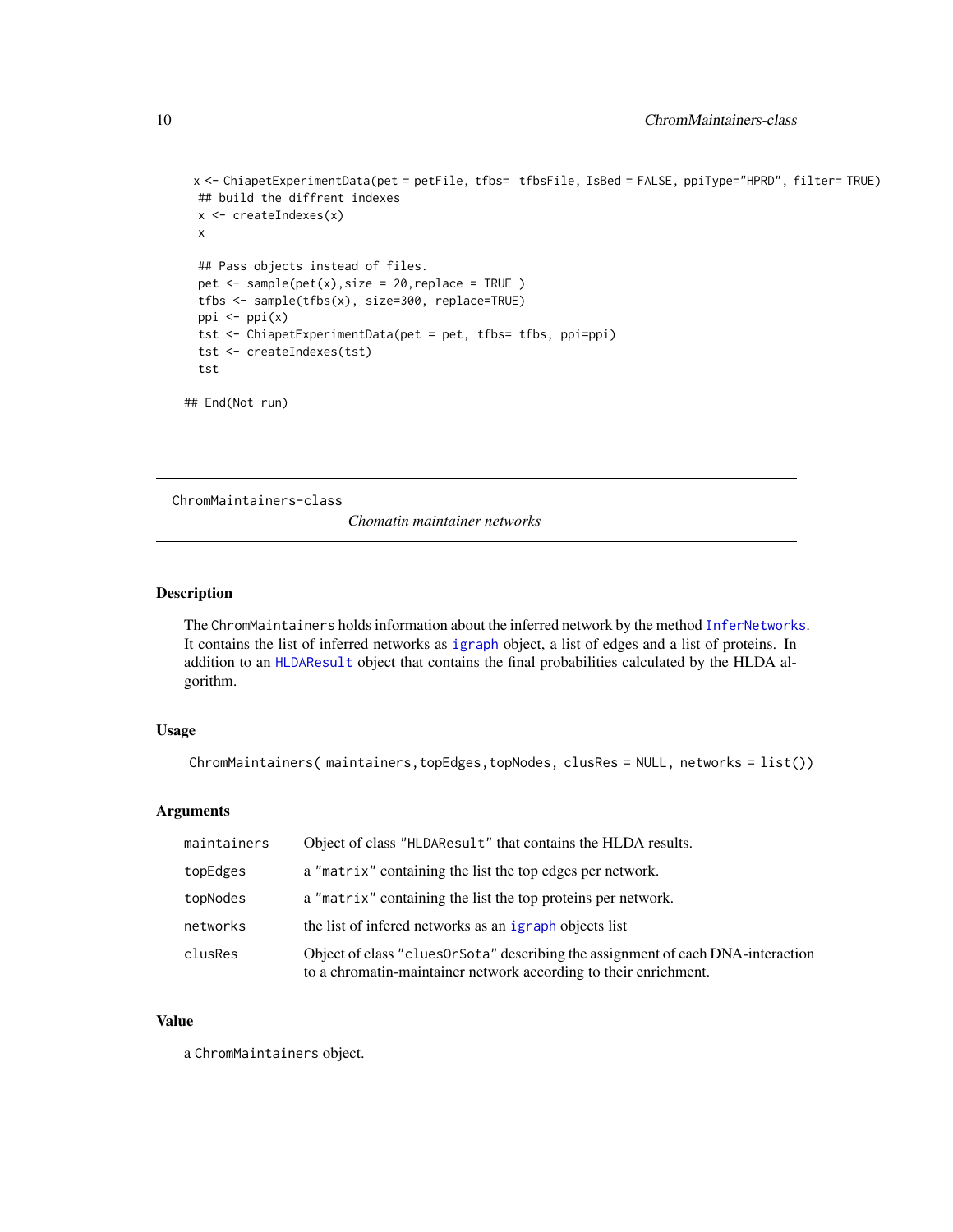#### <span id="page-10-0"></span>**Accesors**

if x is a ChromMaintainers object the following accessors can be applied :

networks $(x)$  gets the list of networks as [igraph](#page-0-0) objects

- topNodes(x) gets a matrix object that contains the list of top proteins per network
- topEdges(x) gets a matrix object that contains the list of top proteins per network
- getClusters(x) returns the clustering results of DNA-interaction into groups according to their partnership enrichment profile to the set of inferred chromatin maintainer networks.

#### Methods

Many plotting and annotation methods are associated with this class.

- annotateExpression(object, RPKMS) To add the gene expression attribute to the [igraph](#page-0-0) objects
- clusterInteractions(object, method, nbClus ) To cluster the DNA-interactions according to their partnership enrichment profile.
- GenerateGmlNetworks(object,...) Creates the list of [igraph](#page-0-0) object from the topEdges matrix outputGenesPerClusterToDir(hdaRes,data,path, ...) get the list genes belonging to each DNA-interaction cluster.
- getRegionsIncluster(hdaRes,data, cluster, ...) returns the coordinates of the DNA interactions for a given cluster.
- GOEnrich.networks(object, pval=0.05, GOlimit= 5,path="") do a GO enrichment of the elements of each inferred network.
- plot3CPETRes(object, path, W, H, type,byEdge, netPerRow, layoutfct, ...) provide different type of plots to visualize the results
- visualizeCircos(object, data, cluster, chrLenghts) Draws a circos plot of the DNA interactions in a given cluster.

### Author(s)

Mohamed Nadhir Djekidel (<nde12@mails.tsinghua.edu.cn>)

#### References

<https://www.cs.princeton.edu/~blei/topicmodeling.html> (C. Wang's hdp code)

Chong Wang, John Paisley and David M. Blei, *Online variational inference for the hierarchical Dirichlet process* .In AISTATS 2011

Mohamed Nadhir D, Yang C et al *3CPET: Finding Co-factor Complexes in Chia-PET experiment using a Hierarchical Dirichlet Process*, ....

#### See Also

[InferNetworks](#page-26-1), [ChromMaintainers](#page-9-1) , [HLDAResult](#page-24-1)

#### Examples

showClass("ChromMaintainers")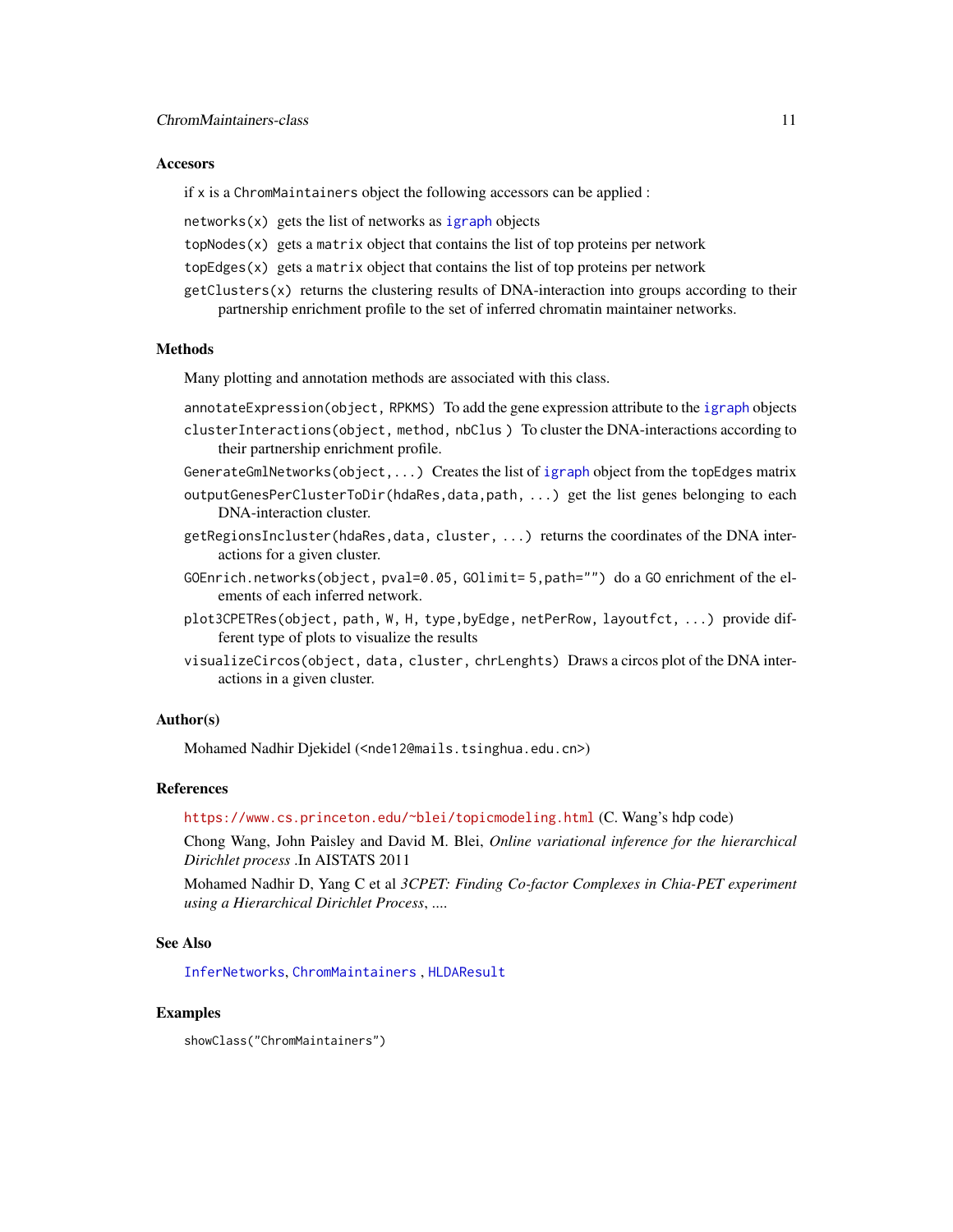<span id="page-11-0"></span>

This dataset contains the human chromosoms lengths

### Examples

data(chromosoms) Chromosoms

cluesOrSota-class *Wrapper for* clues *and* sota *S3 classes*

#### Description

This is an S4 virtual union class that defines a new object that can be a [sota](#page-0-0) or a clues class. Now that the clues method is deprecated, only the [sota](#page-0-0) method is supported.

#### Definition

setClassUnion("cluesOrSota", c("sota","NULL"))

### Objects from the Class

A virtual Class: No objects may be created from it.

### Methods

No methods defined with class "cluesOrSota" in the signature.

### Author(s)

Mohamed Nadhir Djekidel (<djek.nad@gmail.com>)

### References

Herrero, J., Valencia, A, and Dopazo, J. (2005).*A hierarchical unsupervised growing neural network for clustering gene expression patterns*. Bioinformatics, 17, 126-136.

### See Also

**[ChromMaintainers](#page-9-1)** 

#### Examples

showClass("cluesOrSota")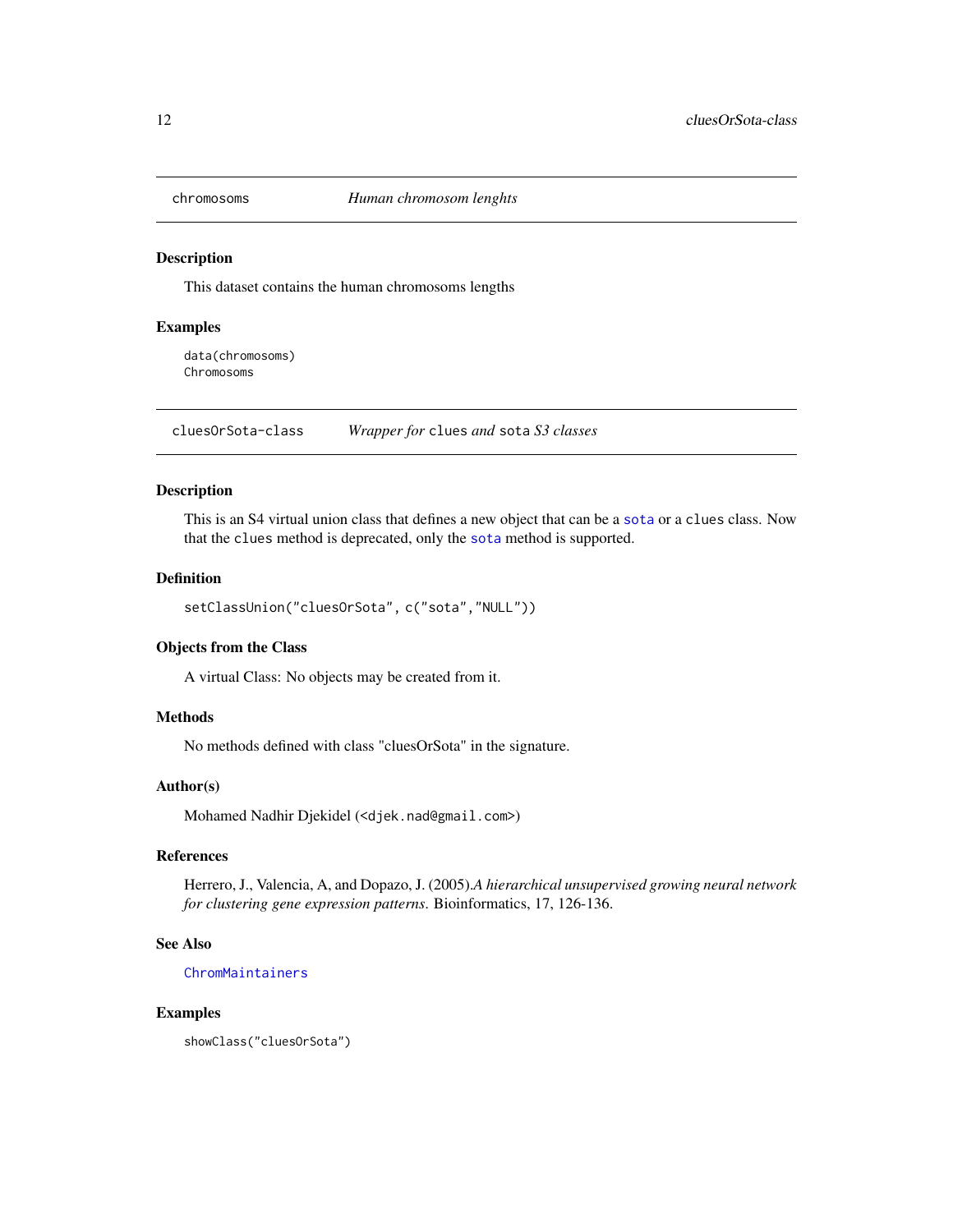<span id="page-12-0"></span>clusterInteractions-methods

*Grouping DNA interactions by enrichment profile*

### <span id="page-12-1"></span>Description

This method aims at clustering the DNA interactions according to their partnership probability to the inferred chromatin maintainer networks.

### Usage

```
## S4 method for signature 'ChromMaintainers'
clusterInteractions(object, method="sota", nbClus=20 )
```
### Arguments

| object | ( <b>Required</b> ) a non-empty ChromMaintainers object                                                                                                                                                                                                        |
|--------|----------------------------------------------------------------------------------------------------------------------------------------------------------------------------------------------------------------------------------------------------------------|
| method | (optional) used to specify the method to use. Only the method = "sota" is sup-<br>ported for the moment, the method='clues' is deprecated. The user needs to<br>specify the number of clusters by setting the parameter nbClus, by default it is<br>set to 20. |
| nbClus | <i>(optional)</i> The user-specified number of clusters. It is taken into consideration<br>only if method $=$ sota.                                                                                                                                            |

### Value

A [ChromMaintainers](#page-9-1) object in which the clusRes is populated as a [sota](#page-0-0).

#### Author(s)

Mohamed Nadhir Djekidel (<nde12@mails.tsinghua.edu.cn>)

### References

Herrero, J., Valencia, A, and Dopazo, J. (2005). *A hierarchical unsupervised growing neural network for clustering gene expression patterns*. Bioinformatics, 17, 126-136.

### See Also

[ChromMaintainers](#page-9-1), [sota](#page-0-0), [InferNetworks](#page-26-1)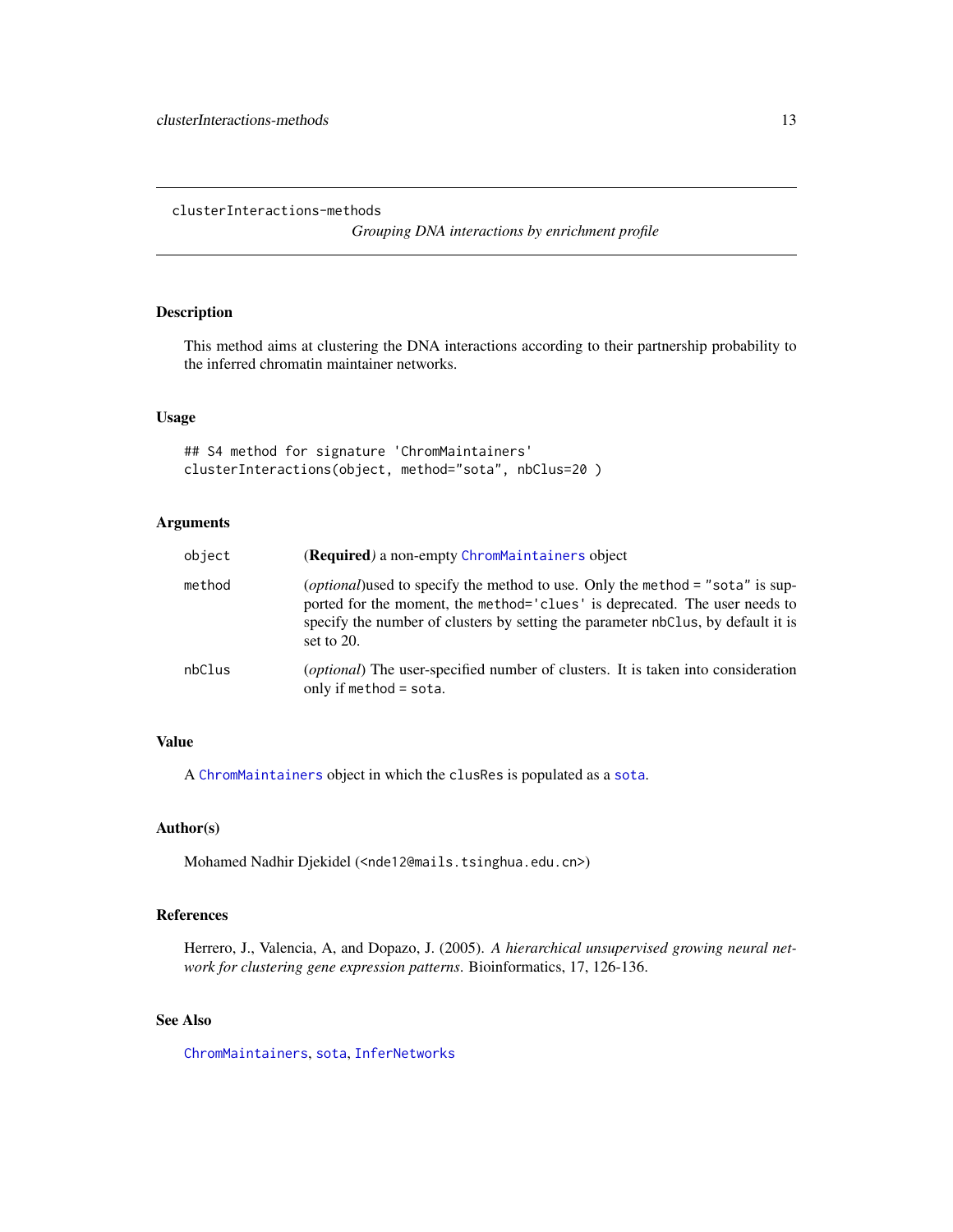### Examples

data(RPKMS)

```
## get the different datasets path
 petFile <- file.path(system.file("example",package="R3CPET"),"HepG2_interactions.txt")
 tfbsFile <- file.path(system.file("example",package="R3CPET"),"HepG2_TF.txt.gz")
## Not run:
 x <- ChiapetExperimentData(pet = petFile, tfbs= tfbsFile, IsBed = FALSE, ppiType="HPRD", filter= TRUE)
 ## build the diffrent indexes
 x <- createIndexes(x)
 x
 ## build networks connecting each interacting regions
 nets<- buildNetworks(x)
 ## infer the networks
 hlda<- InferNetworks(nets)
 #cluster
 hlda<- clusterInteractions(hlda)
 #Display heatmap
 plot3CPETRes(hlda,type="heatmap")
 hlda
## End(Not run)
```
CreateCenteredBED-methods

*Create centered interactions*

### **Description**

This helper method can be used to create a "bed" file in which the coordinates of the regions are the centre of the interactions in the raw data. in **R3CPET** we suppose that the centre of the interactions are the most enriched when doing read mapping ,thus, we consider just the region around the centre to detect the TFBS.

### Usage

```
## S4 method for signature 'character'
CreateCenteredBED(file, header=TRUE,dist=1000)
```
#### Arguments

file a character indicating the location of the rawdata file. the file should be a six column "bed" file in which the fist 3 columns indicate the left side interaction (chr, start, stop) and the other 3 columns indicate the right side interaction.

<span id="page-13-0"></span>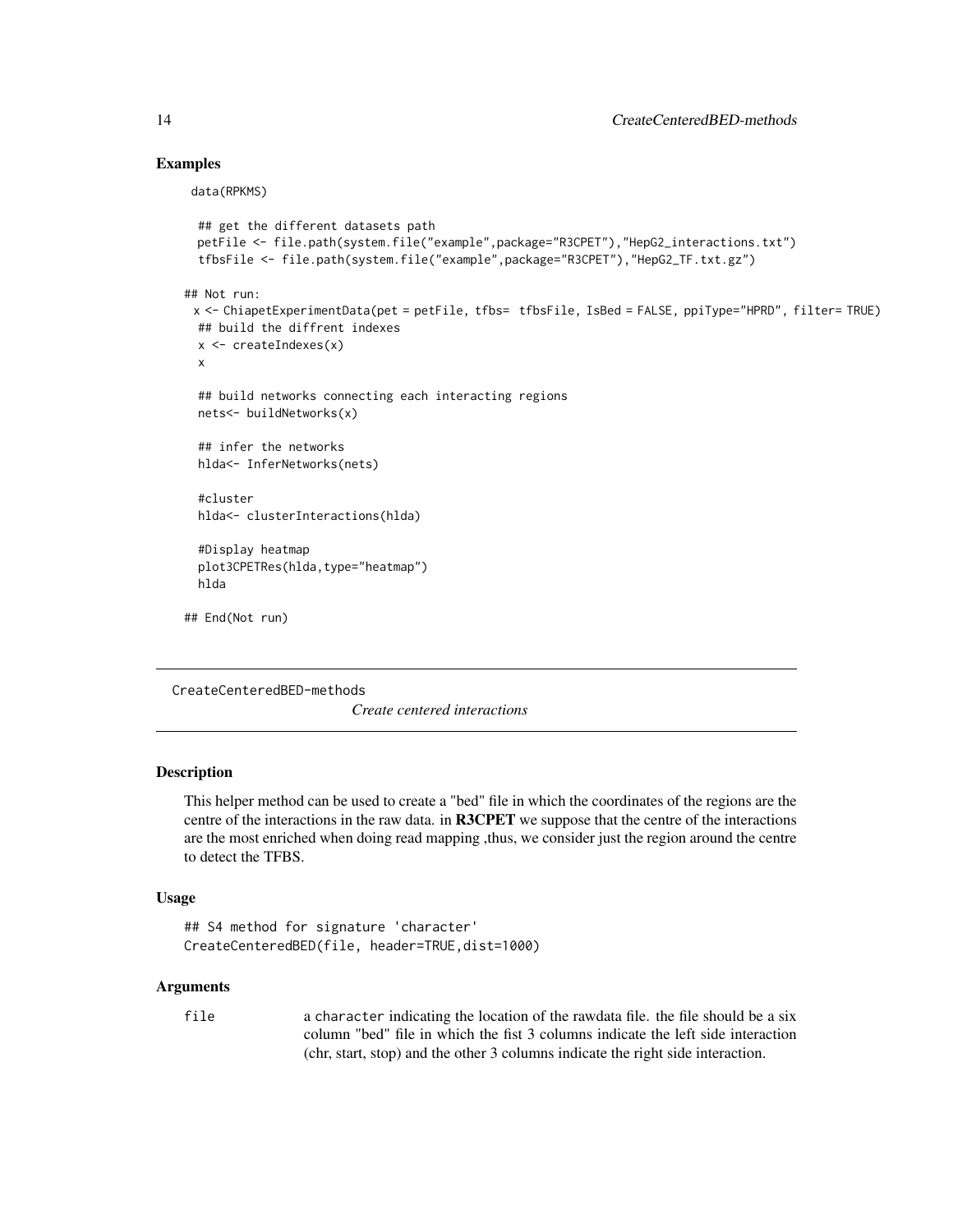### <span id="page-14-0"></span>createIndexes-methods 15

| header | logical, indicates if the first line in the file is a header.            |
|--------|--------------------------------------------------------------------------|
| dist   | numeric, indicated the distance around the center of the region to take. |

#### Value

A 4 columns data.frame object, in which the first 3 columns indicate the location of the region and the 4th on indicate its name. The names are of the format PET#\w+.1 for the left side regions and PET#\w+.2 for the right side ones.

### Author(s)

Mohamed Nadhir Djekidel (<nde12@mails.tsinghua.edu.cn>)

#### References

Mohamed Nadhir D, Yang C et al *3CPET: Finding Co-factor Complexes in Chia-PET experiment using a Hierarchical Dirichlet Process*, ....

### See Also

[ChiapetExperimentData](#page-6-1), [loadTFBS](#page-32-1) , [loadPETs](#page-28-1), [loadPPI](#page-30-1), [createIndexes](#page-14-1).

#### Examples

```
## get interactions file location
petFile <- file.path(system.file("example",package="R3CPET"),"HepG2_interactions.txt")
res <- CreateCenteredBED(petFile, header=TRUE, dist=1000)
head(res)
```
createIndexes-methods *Preparing TF indexes per region*

#### <span id="page-14-1"></span>Description

After loading the interactions and the TFBS, the createIndexes method can be used to build indexes for fast look-up for which which TF are located in which region. This method is an intermediate step needed for further analysis.

#### Usage

```
## S4 method for signature 'ChiapetExperimentData'
createIndexes(object, minOverlap = 50)
```
#### Arguments

| object     | a Chiapet Experiment Data object in which the interactions and TFBS are al-  |
|------------|------------------------------------------------------------------------------|
|            | ready loaded. Check loadPETs and loadTFBS for more info.                     |
| minOverlap | The minimum overlap between a TF binding site and a region, to consider a TF |
|            | as binding to that region. The default value is 50.                          |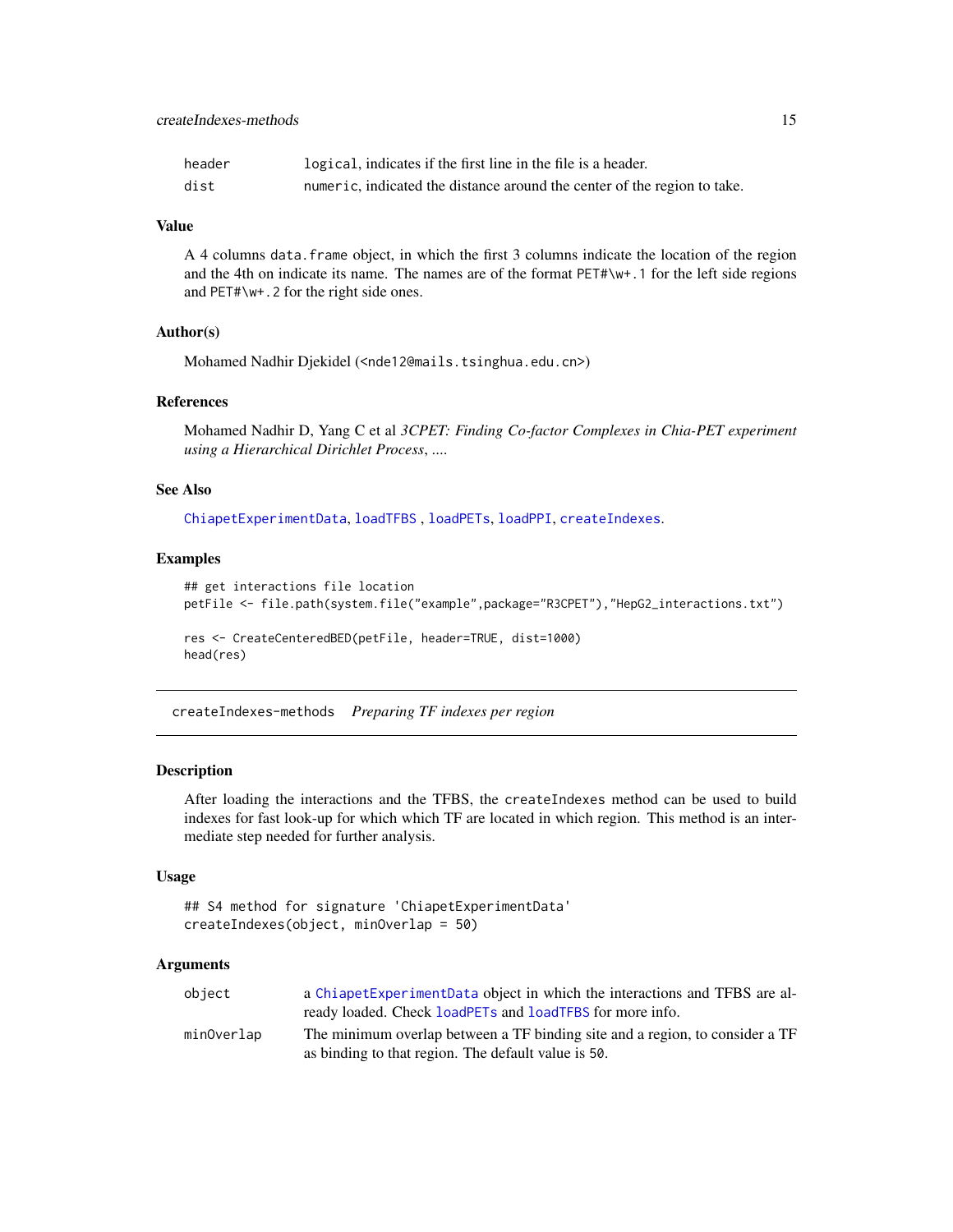### <span id="page-15-0"></span>Value

A [ChiapetExperimentData](#page-6-1) object in which the .dt slot is populated as a [data.table](#page-0-0) object.

### Author(s)

Mohamed Nadhir Djekidel (<nde12@mails.tsinghua.edu.cn>)

#### References

Mohamed Nadhir D, Yang C et al *3CPET: Finding Co-factor Complexes in Chia-PET experiment using a Hierarchical Dirichlet Process*, ....

### See Also

[ChiapetExperimentData](#page-6-1), [loadTFBS](#page-32-1) , [loadPETs](#page-28-1), [loadPPI](#page-30-1)

### Examples

```
## get the different datasets path
 petFile <- file.path(system.file("example",package="R3CPET"),"HepG2_interactions.txt")
 tfbsFile <- file.path(system.file("example",package="R3CPET"),"HepG2_TF.txt.gz")
## Not run:
 x <- ChiapetExperimentData(pet = petFile, tfbs= tfbsFile, IsBed = FALSE, ppiType="HPRD", filter= TRUE)
 ## build the diffrent indexes
 x <- createIndexes(x)
 x
```
## End(Not run)

createServer-methods *Explore results in a web browser*

#### Description

To facilitate the interaction of the user with the package, we added an additional web interface using the shiny package. The user can check some basic statistics about the row data and he can explore the results and generate some graphs.

#### Usage

```
## S4 method for signature
## 'ChiapetExperimentData,NetworkCollection,ChromMaintainers'
createServer(x,nets,hlda)
```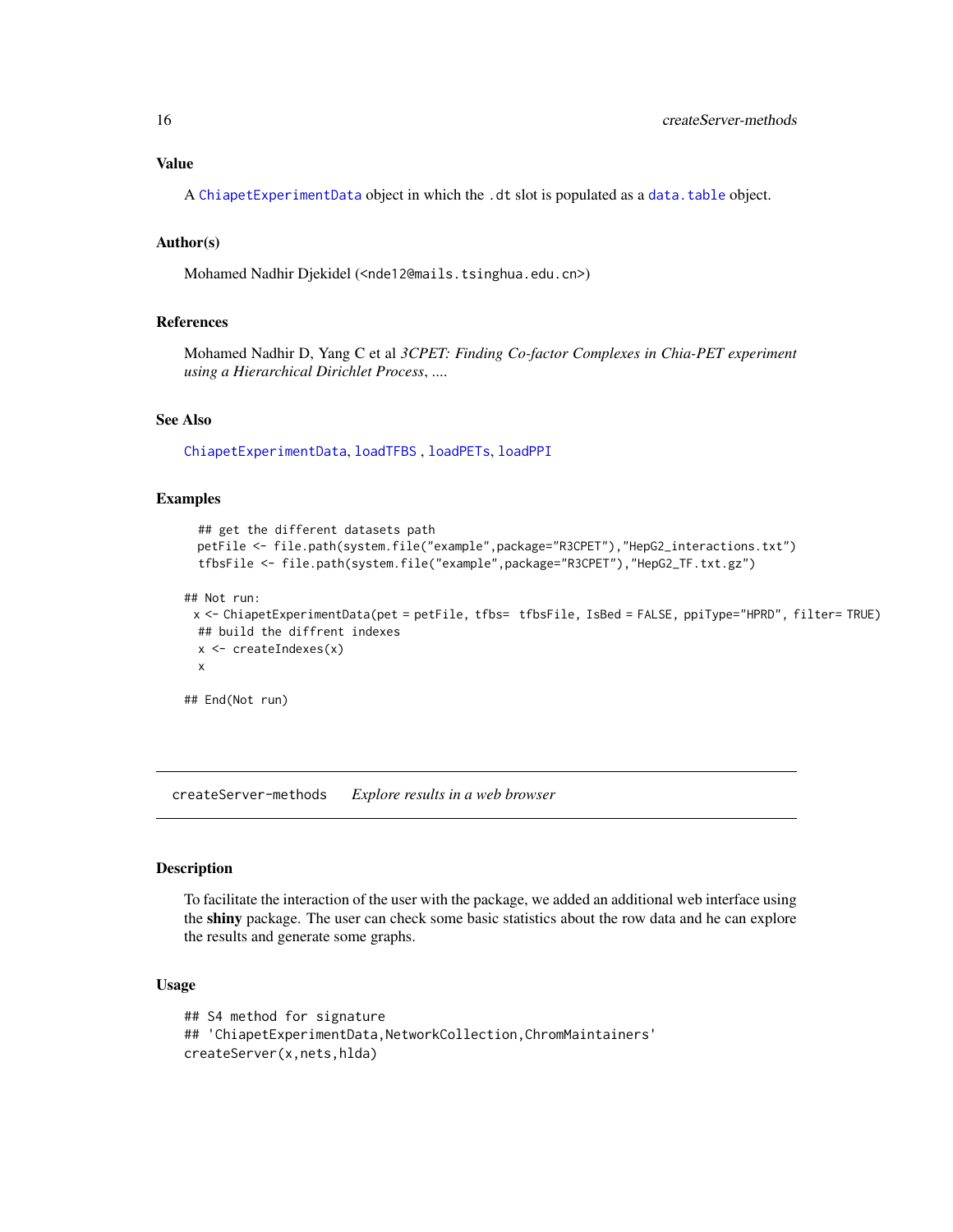### <span id="page-16-0"></span>Arguments

| X    | a ChiapetExperimentData object in which the interactions, TFBS and the in-<br>dex tables are already created. |
|------|---------------------------------------------------------------------------------------------------------------|
| nets | a Network Collection object containing the list of the used TF and the initial<br>interaction networks.       |
| hlda | a ChromMaintainers object in which the results are already calculated.                                        |

### Value

A webpage is opened.

### Author(s)

Mohamed Nadhir Djekidel (<nde12@mails.tsinghua.edu.cn>)

### See Also

[NetworkCollection](#page-33-1), [ChiapetExperimentData](#page-6-1), [ChromMaintainers](#page-9-1)

### Examples

```
## get the different datasets path
 petFile <- file.path(system.file("example",package="R3CPET"),"HepG2_interactions.txt")
 tfbsFile <- file.path(system.file("example",package="R3CPET"),"HepG2_TF.txt.gz")
## Not run:
 data(RPKMS)
 x <- ChiapetExperimentData(pet = petFile, tfbs= tfbsFile, IsBed = FALSE, ppiType="HPRD", filter= TRUE)
 ## build the diffrent indexes
 x <- createIndexes(x)
 ## build networks connecting each interacting regions
 nets<- buildNetworks(x)
 ## infer the networks and do the clustering
 hlda<- InferNetworks(nets)
 hlda<- clusterInteractions(hlda)
 ## Run the server
 createServer(x, nets, hlda)
## End(Not run)
```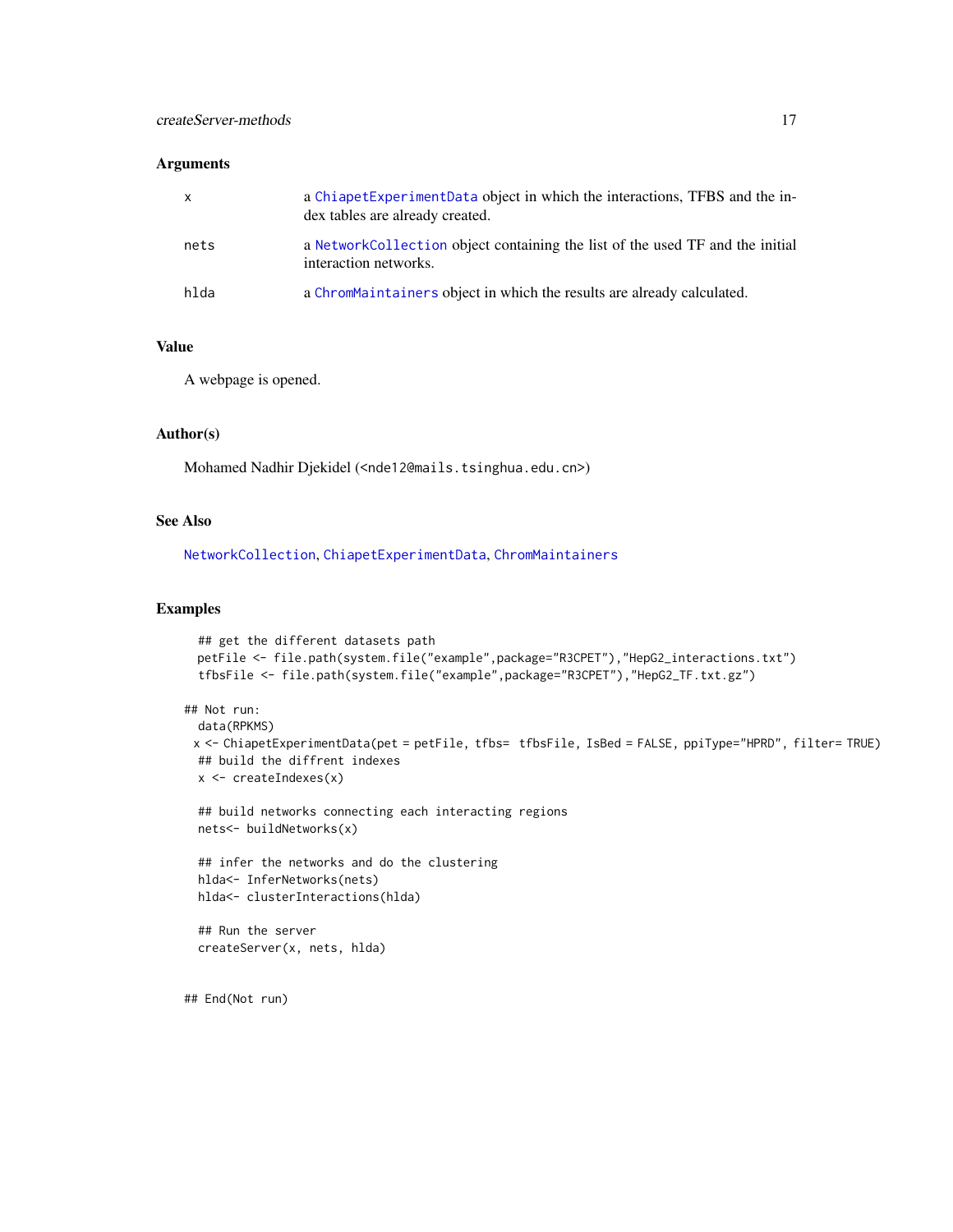<span id="page-17-1"></span><span id="page-17-0"></span>

This helper method uses the biomaRt package to convert Ensembl ids to HGNC ids.

### Usage

EnsemblToHGNC(EnsemblIDs)

### Arguments

EnsemblIDs a character vector with Ensembl IDs.

### Value

returns a [data.frame](#page-0-0) containing the Ensembl ID and his corresponding HGNC gene id and Name plus a description of the gene.

### Author(s)

Mohamed Nadhir Djekidel (<nde12@mails.tsinghua.edu.cn>)

### See Also

[EntrezToHGNC](#page-18-1)

### Examples

```
## Not run:
EnsemblIDs<-c("ENSG00000164548","ENSG00000118515","ENSG00000105705",
        "ENSG00000177414","ENSG00000108179")
```
EnsemblToHGNC(EnsemblIDs)

## End(Not run)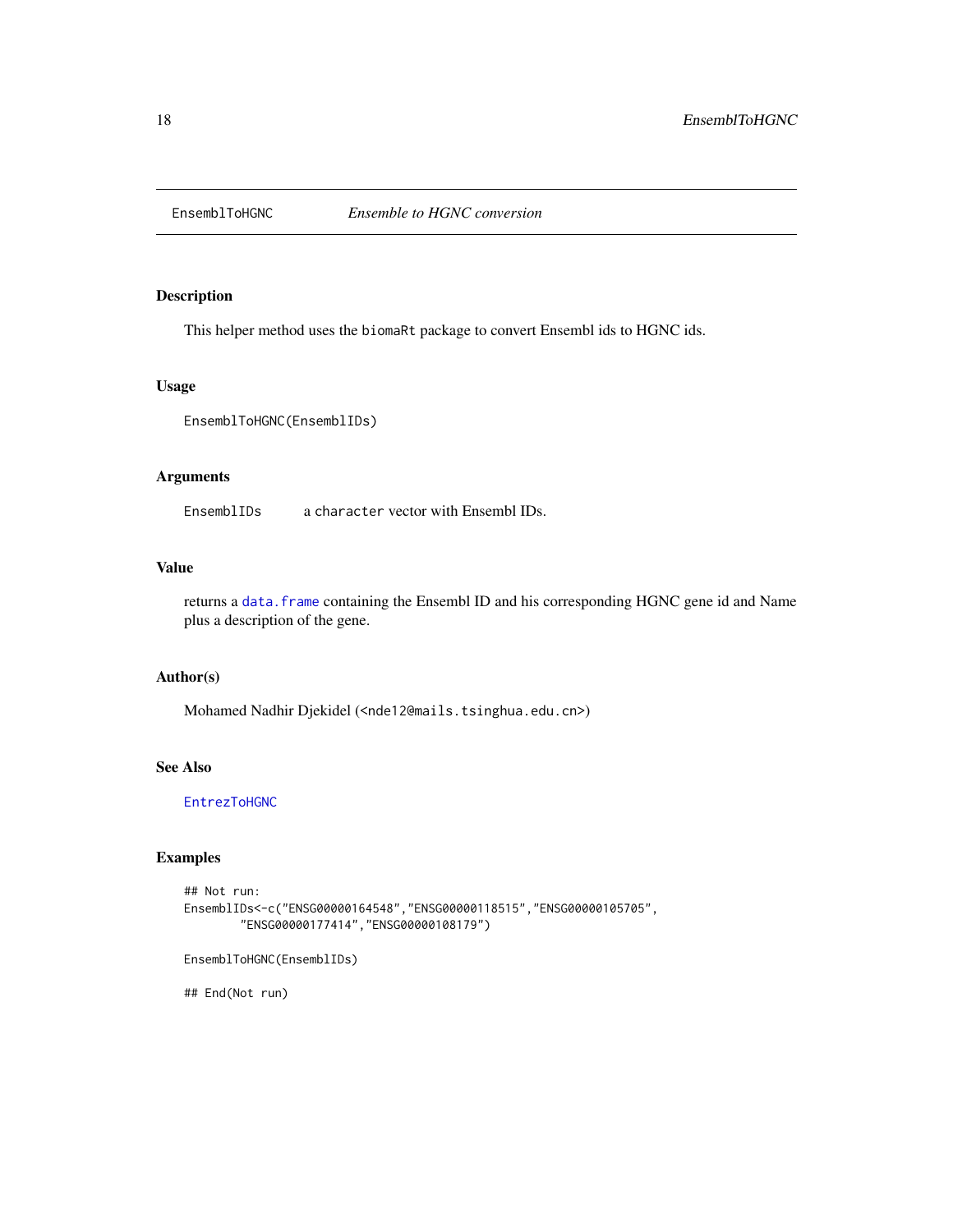<span id="page-18-1"></span><span id="page-18-0"></span>

This helper method uses the biomaRt package to convert Entrez ids to HGNC icS.

### Usage

EntrezToHGNC(EntrezID)

## Arguments

EntrezID a character vector with Entrez IDs.

### Value

returns a [data.frame](#page-0-0) containing the Entrez ID and his corresponding HGNC gene id and Name plus a description of the gene.

### Author(s)

Mohamed Nadhir Djekidel (<nde12@mails.tsinghua.edu.cn>)

### See Also

[EnsemblToHGNC](#page-17-1)

### Examples

```
## Not run:
EntrezID <-c("2114","9757","5886","9373","6921",
        "4088","7006","6196","10054","10945")
```
EntrezToHGNC(EntrezID)

## End(Not run)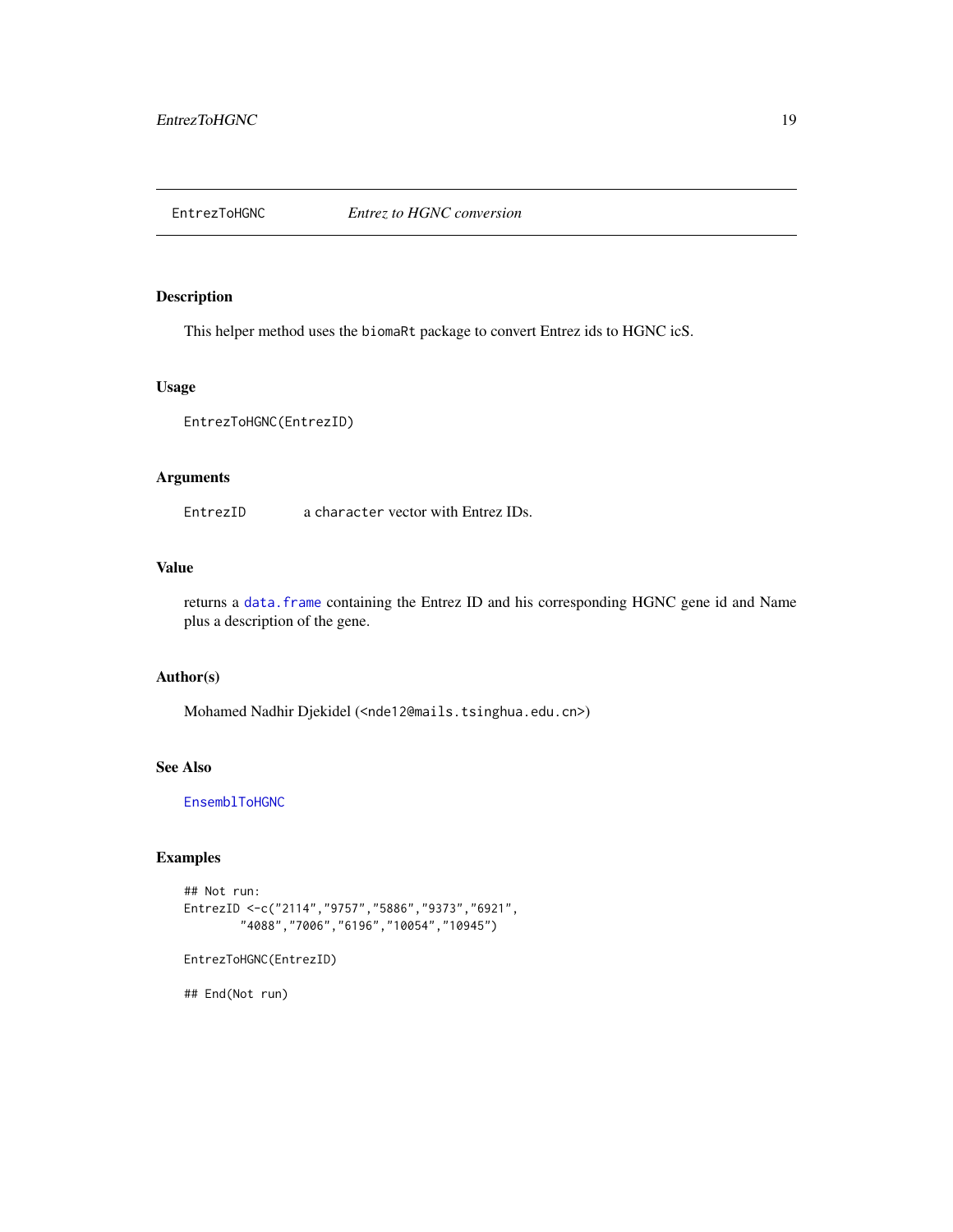<span id="page-19-1"></span><span id="page-19-0"></span>

This dataset contains a data.frame containing the set of genes that are located in the nucleus "GO:0005634".

### Usage

data(geneLocations)

### Value

data. frame containing genes located at the nucleus.

### Examples

```
data(geneLocations)
head(geneLocations.nucleus)
```
GenerateNetworks-methods

*Generate a list of* igraph *networks*

### Description

This methods converts the networks slot of a [ChromMaintainers](#page-9-1) object, it reads the topEdge slot and convert it into a list of [igraph](#page-0-0) objectts.

#### Usage

```
## S4 method for signature 'ChromMaintainers'
GenerateNetworks(object,...)
```
### Arguments

| object   | a ChromMaintainers object                     |
|----------|-----------------------------------------------|
| $\cdots$ | future options not considered for the moment. |

### Value

Returns [ChromMaintainers](#page-9-1) object in which the networks slot is populated.

### Author(s)

Mohamed Nadhir Djekidel (<nde12@mails.tsinghua.edu.cn>)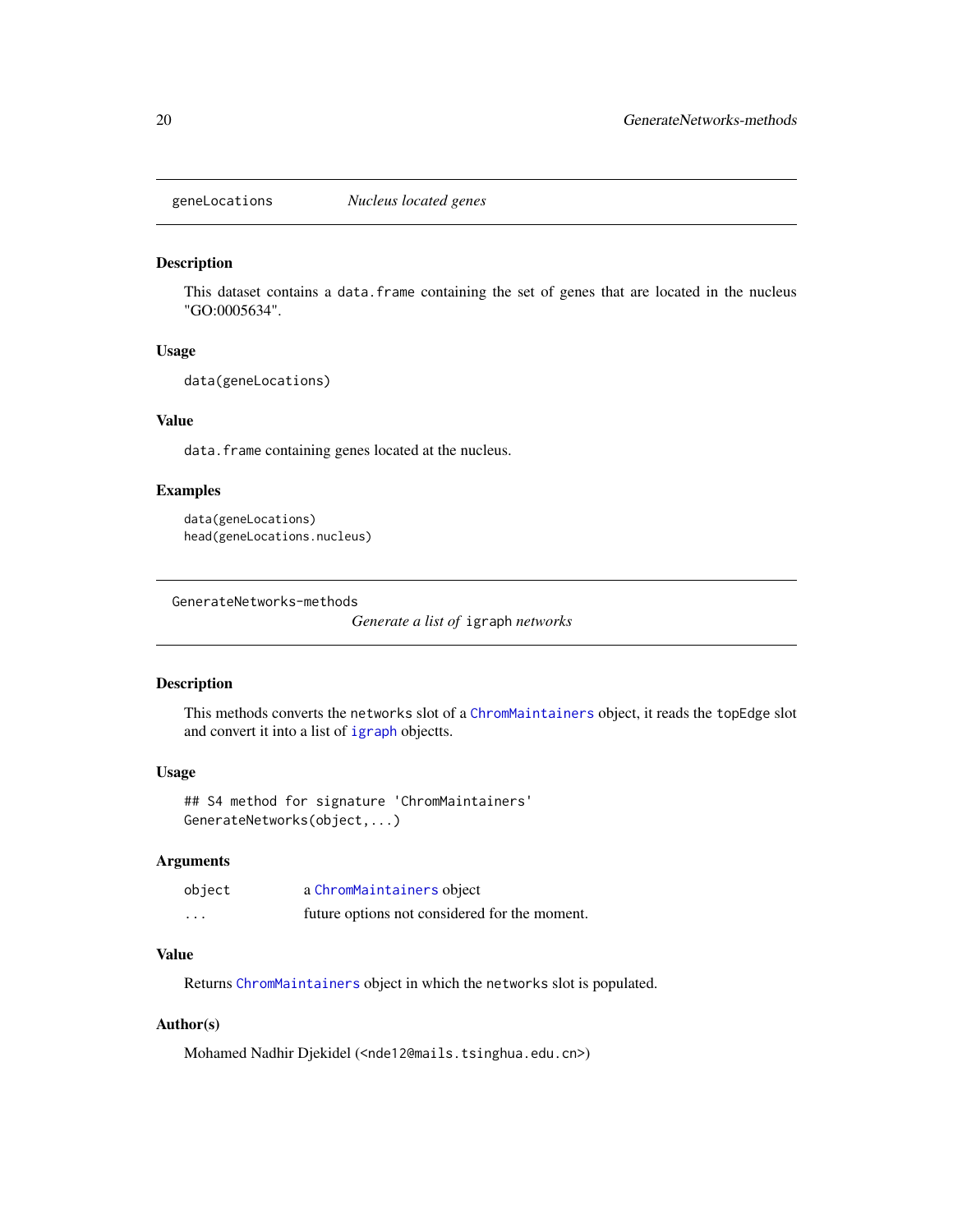### <span id="page-20-0"></span>See Also

[ChromMaintainers](#page-9-1), [InferNetworks](#page-26-1)

### Examples

```
## get the different datasets path
 petFile <- file.path(system.file("example",package="R3CPET"),"HepG2_interactions.txt")
 tfbsFile <- file.path(system.file("example",package="R3CPET"),"HepG2_TF.txt.gz")
## Not run:
 data(RPKMS)
 x <- ChiapetExperimentData(pet = petFile, tfbs= tfbsFile, IsBed = FALSE, ppiType="HPRD", filter= TRUE)
 ## build the diffrent indexes
 x <- createIndexes(x)
 ## build networks connecting each interacting regions
 nets<- buildNetworks(x)
 ## infer the networks
 hlda<- InferNetworks(nets)
 hlda <- GenerateNetworks(hlda)
 networks(hlda)
## End(Not run)
```

```
getRegionsIncluster-methods
```
*list of interactions per cluster*

### Description

This method can be used to retrieve the genomic coordinated of the DNA-interactions in each cluster.

#### Usage

```
## S4 method for signature 'ChromMaintainers, ChiapetExperimentData, numeric'
getRegionsIncluster(hdaRes,data, cluster=1, ...)
```
#### Arguments

| hdaRes   | a ChromMaintainers object in which the clusters are already calculated                        |
|----------|-----------------------------------------------------------------------------------------------|
| data     | a ChiapetExperimentData object that contains the genomic location of all the<br>interactions. |
| cluster  | The ID of the cluster for which we want to get the list of the involved regions.              |
| $\ddots$ | additional parameters not used for the moment.                                                |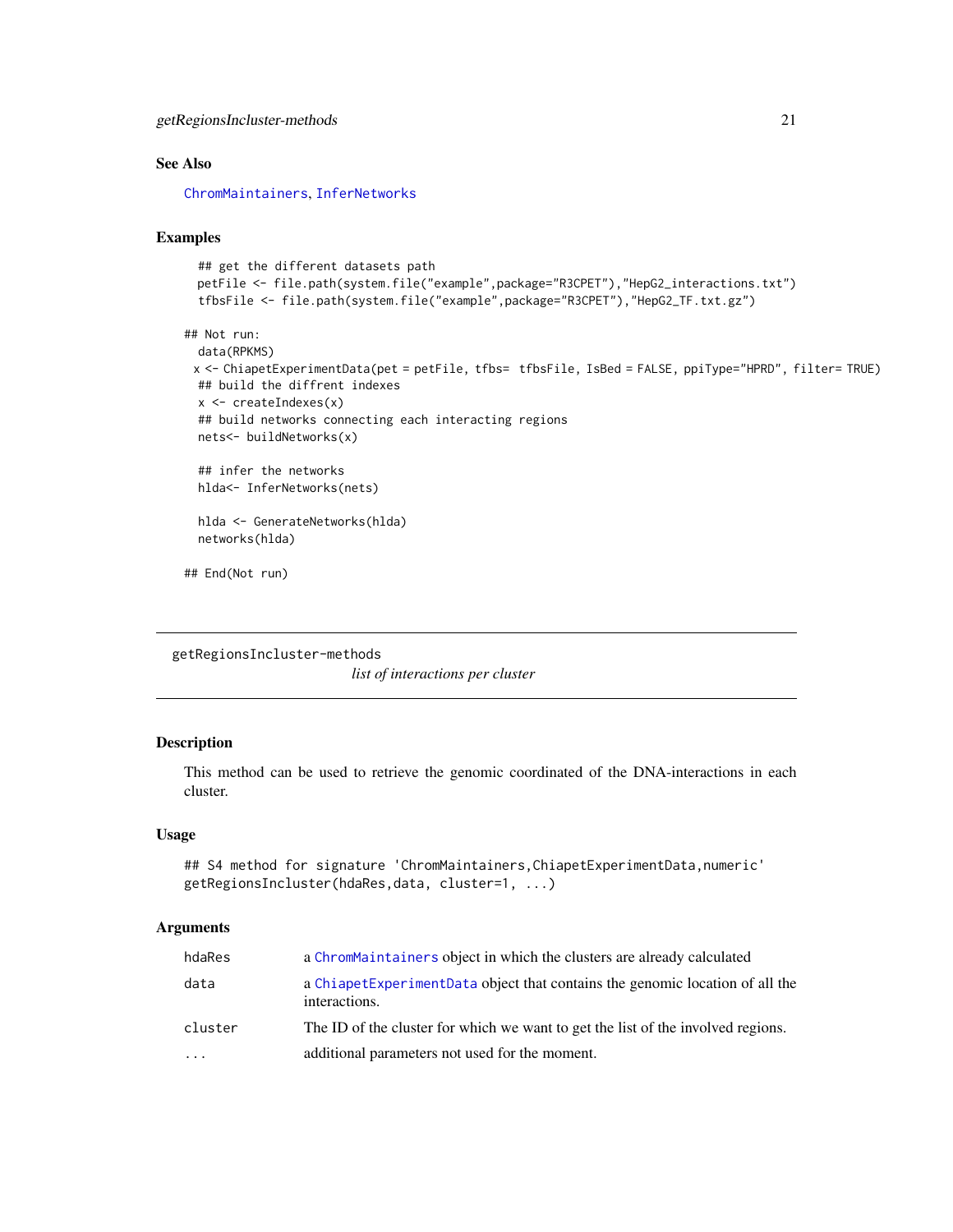<span id="page-21-0"></span>a [GRanges](#page-0-0) object is returned

### Author(s)

Mohamed Nadhir Djekidel (<nde12@mails.tsinghua.edu.cn>)

#### See Also

[clusterInteractions](#page-12-1), [InferNetworks](#page-26-1), [ChiapetExperimentData](#page-6-1), [ChromMaintainers](#page-9-1)

### **Examples**

```
## get the different datasets path
  petFile <- file.path(system.file("example",package="R3CPET"),"HepG2_interactions.txt")
    tfbsFile <- file.path(system.file("example",package="R3CPET"),"HepG2_TF.txt.gz")
## Not run:
   data(RPKMS)
  x <- ChiapetExperimentData(pet = petFile, tfbs= tfbsFile, IsBed = FALSE, ppiType="HPRD", filter= TRUE)
    ## build the different indexes
   x <- createIndexes(x)
   ## build networks connecting each interacting regions
   nets<- buildNetworks(x)
   ## infer the networks and do the clustering
   hlda<- InferNetworks(nets)
   hlda<- clusterInteractions(hlda)
    ## return the DNA-interactions in cluster 3
   getRegionsIncluster(hlda,x,cluster=3)
## End(Not run)
```
getRegionsInNetwork-methods *list of interactions per network*

#### Description

This method can be used to retrieve the genomic coordinated of the DNA-interactions enriched for each network given a certain threshold.

#### Usage

```
## S4 method for signature 'ChromMaintainers, ChiapetExperimentData, numeric'
getRegionsInNetwork(hdaRes,data, net=1, thr=0.5, ...)
```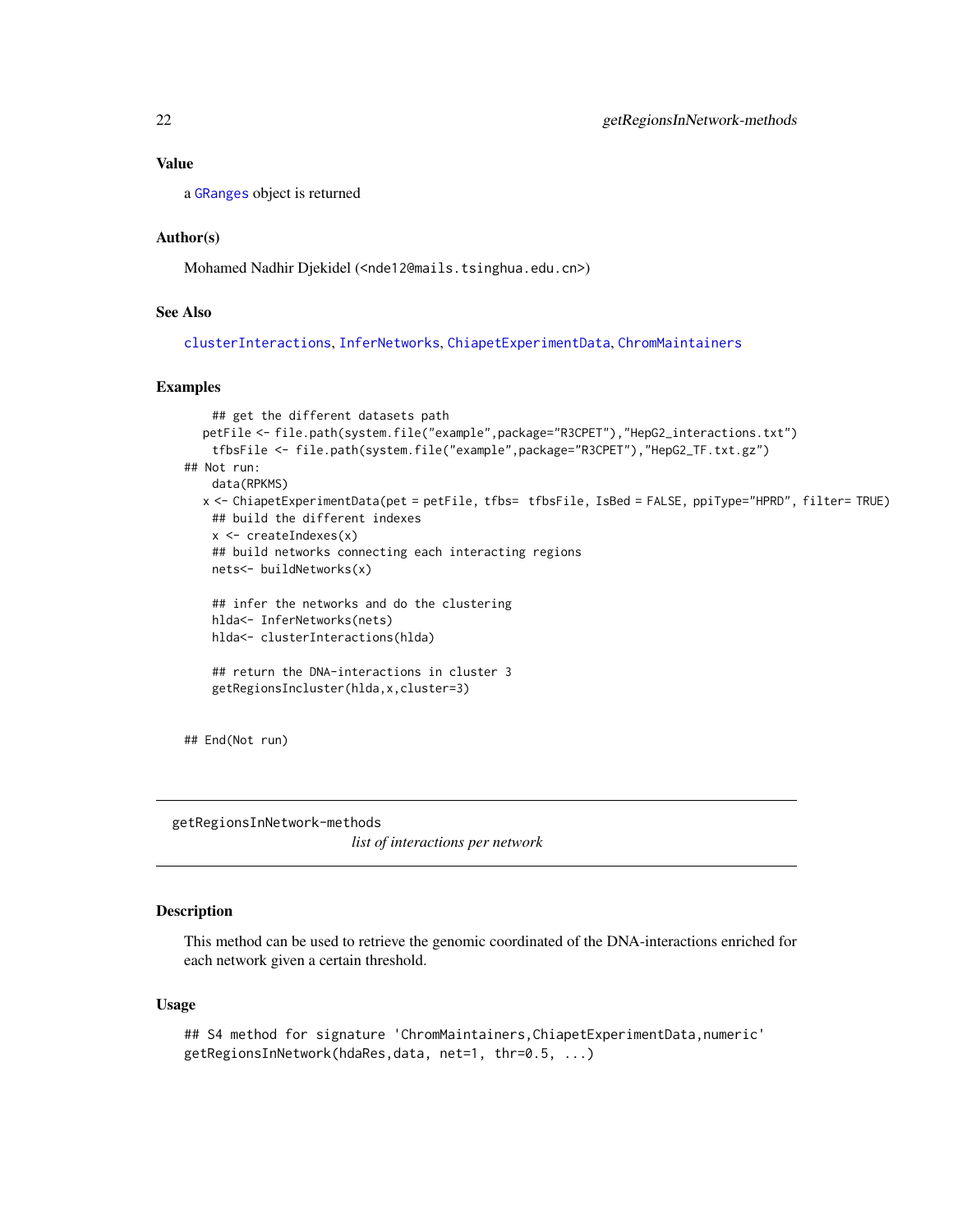#### <span id="page-22-0"></span>Arguments

| hdaRes     | a ChromMaintainers object which already contains the calculated results                                                    |
|------------|----------------------------------------------------------------------------------------------------------------------------|
| data       | a ChiapetExperimentData object that contains the genomic location of all the<br>interactions.                              |
| net        | The ID of the network for which we want to get the list of the involved regions.                                           |
| thr        | Specify the minimum enrichment value to consider an interaction to be con-<br>trolled by the network, by default it is 0.5 |
| $\ddots$ . | additional parameters not used for the moment.                                                                             |

### Value

a [GRanges](#page-0-0) object is returned

### Author(s)

Mohamed Nadhir Djekidel (<nde12@mails.tsinghua.edu.cn>)

### See Also

[InferNetworks](#page-26-1), [ChiapetExperimentData](#page-6-1), [ChromMaintainers](#page-9-1)

### Examples

```
## get the different datasets path
petFile <- file.path(system.file("example",package="R3CPET"),"HepG2_interactions.txt")
 tfbsFile <- file.path(system.file("example",package="R3CPET"),"HepG2_TF.txt.gz")
```
### ## Not run:

```
data(RPKMS)
```
x <- ChiapetExperimentData(pet = petFile, tfbs= tfbsFile, IsBed = FALSE, ppiType="HPRD", filter= TRUE) ## build the different indexes x <- createIndexes(x)

## build networks connecting each interacting regions nets<- buildNetworks(x)

## infer the networks and do the clustering hlda<- InferNetworks(nets)

```
## return the DNA-interactions in cluster 3
getRegionsIncluster(hlda,x,net=3)
```
## End(Not run)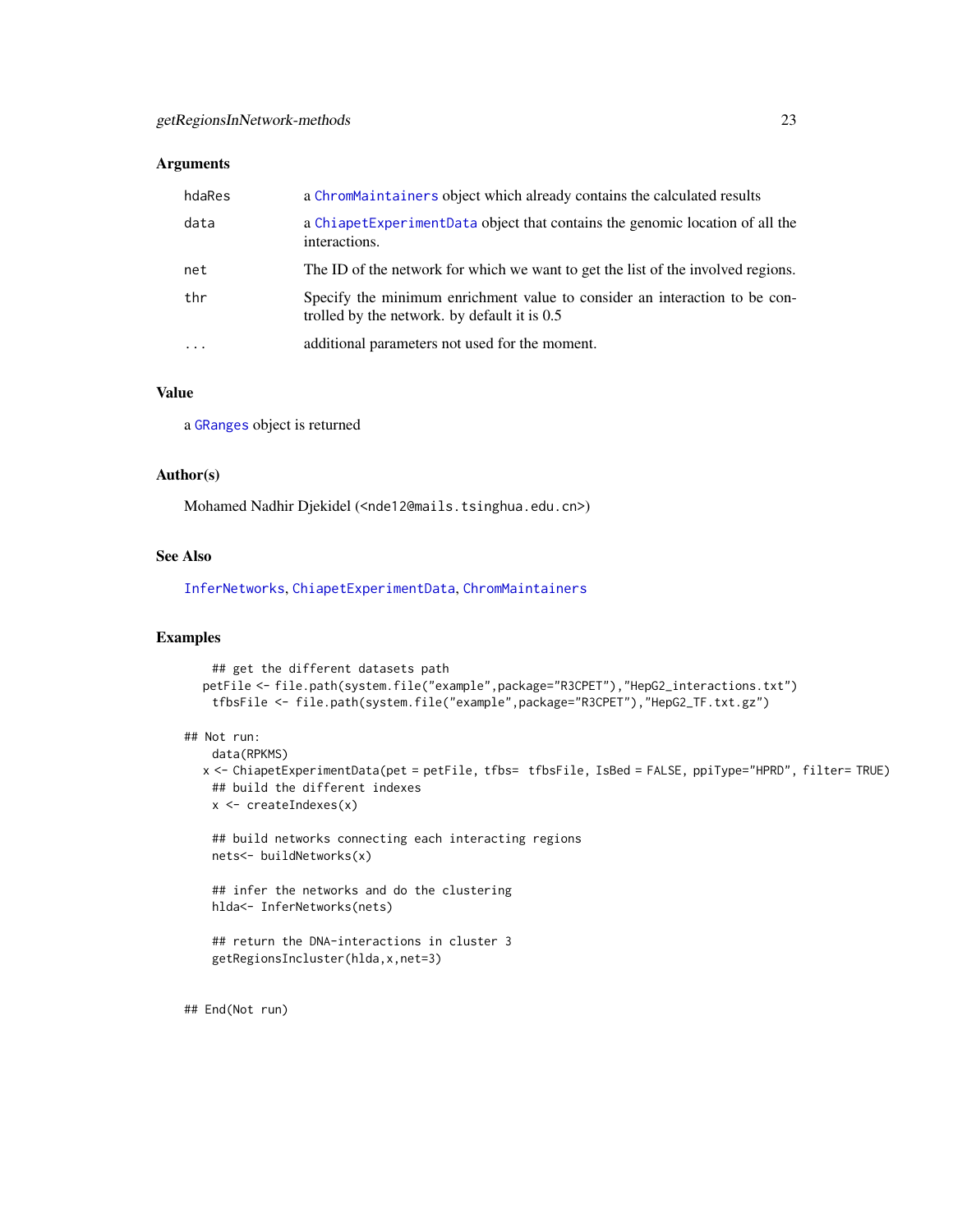<span id="page-23-0"></span>GOEnrich.folder-methods

*GO enrichment methods*

#### Description

This helper methods can be called to do GO enrichment by using the DAVID web service.

GOEnrich.networks can be used to do a GO enrichment of the chromatin maintainer networks.

GOEnrich.folder can be called to do a GO enrichment on the gene-list files generated by the method outputGenesPerClusterToDir.

There is a 5 secs delay between each request to not avoid being rejected by the server.

### Usage

## S4 method for signature 'character' GOEnrich.folder(folder, fdr=0.05,GOlimit=20)

## S4 method for signature 'ChromMaintainers' GOEnrich.networks(object, fdr=0.05, GOlimit= 5,path="")

#### Arguments

| folder  | name of the folder that contains the gene-list files. The files are supposed to<br>have a . txt extension. The first column of each file is supposed to contain the<br>genes EntrezID. |  |  |  |
|---------|----------------------------------------------------------------------------------------------------------------------------------------------------------------------------------------|--|--|--|
| object  | a "ChromMaintainers" objects with the topNodes already calculated.                                                                                                                     |  |  |  |
| fdr     | cut-off value GO terms with fdr value $\leq$ fdr will be considered. Benjamini-<br>Hochberg FDR is used.                                                                               |  |  |  |
| GOlimit | the number of top GO terms to return.                                                                                                                                                  |  |  |  |
| path    | the path where to store the generated plot ( <i>pdf file</i> ). if not specified the plot will<br>be displayed.                                                                        |  |  |  |

### Value

Returns a list of data. frame that contain the GO results for each file (or network).

### Author(s)

Mohamed Nadhir Djekidel (<nde12@mails.tsinghua.edu.cn>)

#### References

<http://david.abcc.ncifcrf.gov/> (DAVID website)

Huang DW, Sherman BT, Lempicki RA. *Systematic and integrative analysis of large gene lists using DAVID Bioinformatics Resources*. Nature Protoc. 2009;4(1):44-57.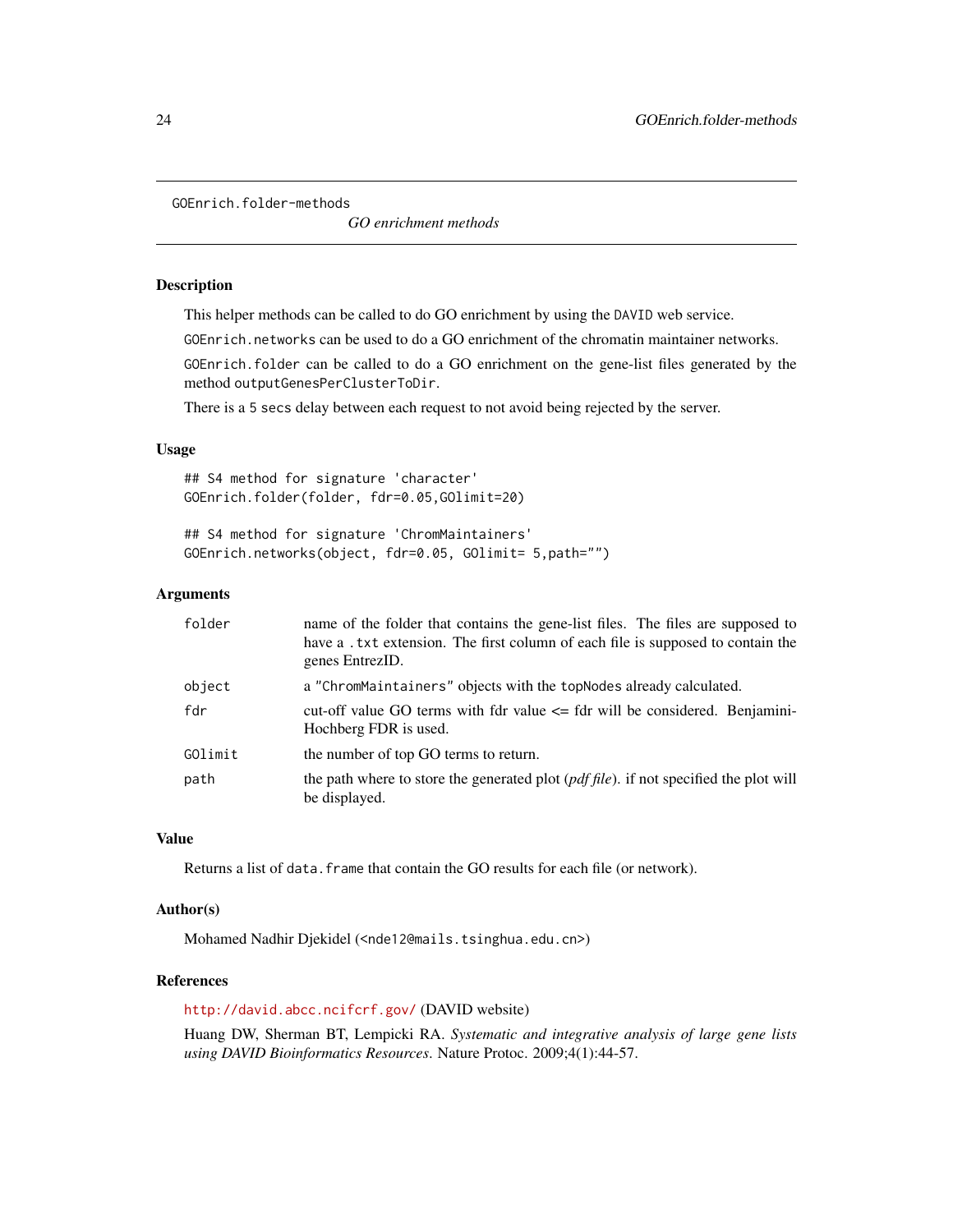### <span id="page-24-0"></span>HLDAResult-class 25

### See Also

[outputGenesPerClusterToDir](#page-34-1)

#### Examples

```
## get the different datasets path
 petFile <- file.path(system.file("example",package="R3CPET"),"HepG2_interactions.txt")
   tfbsFile <- file.path(system.file("example",package="R3CPET"),"HepG2_TF.txt.gz")
## Not run:
 x <- ChiapetExperimentData(pet = petFile, tfbs= tfbsFile, IsBed = FALSE, ppiType="HPRD", filter= TRUE)
  ## build the different indexes
  x \leftarrow \text{createIndexes}(x)## build networks connecting each interacting regions
  nets<- buildNetworks(x)
   ## infer the networks
  hlda<- InferNetworks(nets)
   ## Get the list of genes in each cluster by default
   ## a folder ClustersGenes will be created
   outputGenesPerClusterToDir(hlda,x)
```

```
## GO enrichment
GOEnrich.folder(folder="ClustersGenes/")
```
## End(Not run)

HLDAResult-class *Class* "HLDAResult"

### <span id="page-24-1"></span>Description

This class is a container for the results generated by the HLDA algorithm

#### Usage

```
HLDAResult(docPerTopic,wordsPerTopic ,betas)
```
#### **Arguments**

| docPerTopic | Object of class "matrix" describing the partnership of each document in a topic.              |
|-------------|-----------------------------------------------------------------------------------------------|
|             | In our case a documents is the protein interaction networks associated with each              |
|             | DNA interaction and the topics are the inferred chromatin maintainer networks.                |
|             | wordsPerTopic Object of class "matrix" describing the partnership of each word to a topic. In |
|             | our case a word is an edge and the topics are the chromatin maintainer networks.              |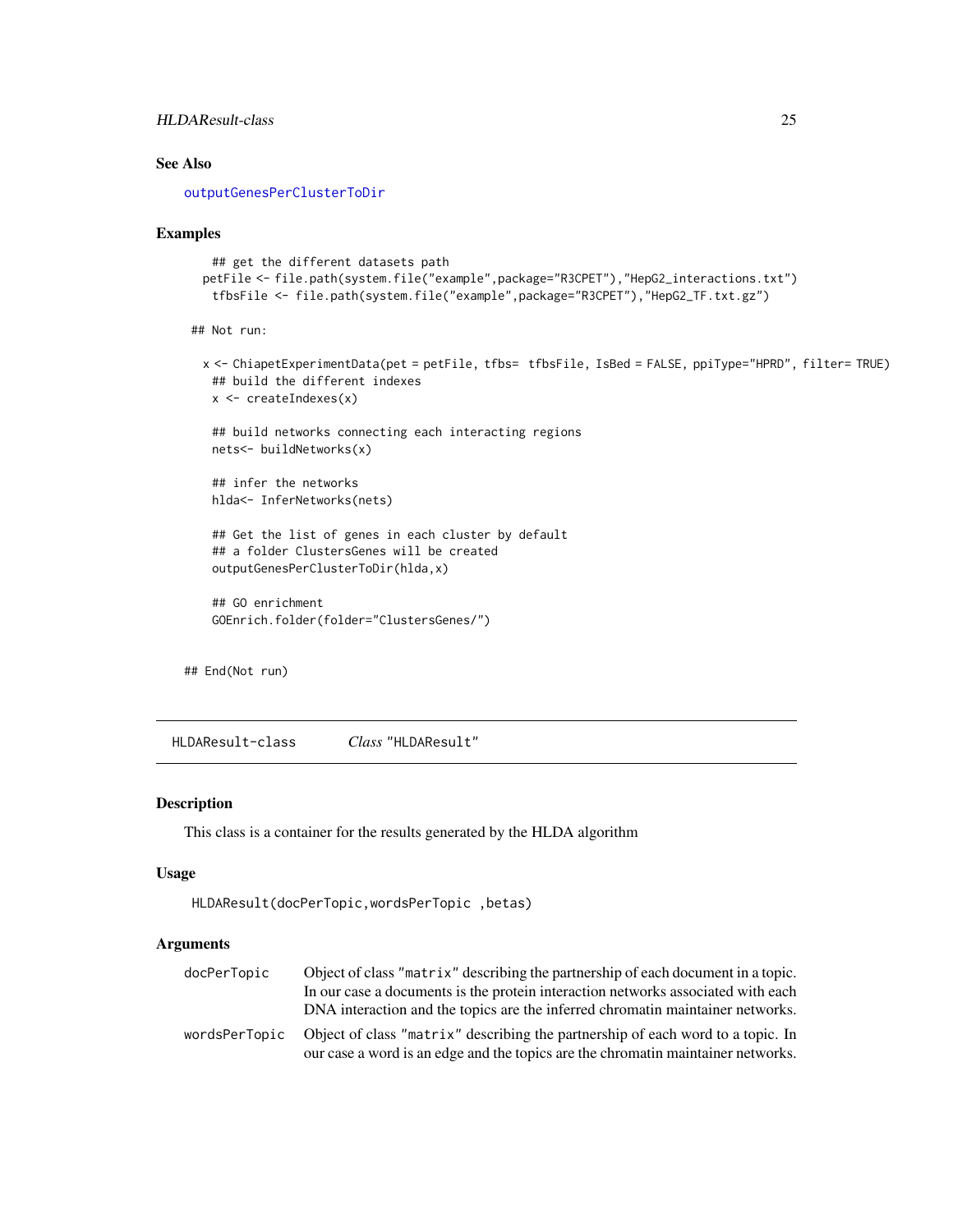<span id="page-25-0"></span>

| betas | Object of class "numeric" the beta values for each network. Basically, it shows |
|-------|---------------------------------------------------------------------------------|
|       | how popular is the network.                                                     |

### Value

an HLDAResult object.

#### **Accessors**

For a given HLDAResult object the following accesor functions can be used:

docPerTopic(x) gets the content of the docPerTopic matrix.

wordsPerTopic(x) gets the content of the wordsPerTopic matrix.

 $beta(x)$  gets the betas values.

### Author(s)

Mohamed Nadhir Djekidel (<nde12@mails.tsinghua.edu.cn>)

### References

Chong Wang, John Paisley and David M. Blei, *Online variational inference for the hierarchical Dirichlet process* .In AISTATS 2011

Mohamed Nadhir D, Yang C et al, *3CPET: Finding Co-factor Complexes in Chia-PET experiment using a Hierarchical Dirichlet Process*, ....

#### See Also

[NetworkCollection](#page-33-1), [ChromMaintainers](#page-9-1) , [InferNetworks](#page-26-1)

### Examples

showClass("HLDAResult")

HPRD *HPRD protein interaction Network*

### Description

loads an [igraph](#page-0-0) object that contains the HRPD PPI release 9.

### Usage

data(HPRD)

#### Value

an [igraph](#page-0-0) object named PPI.HPRD.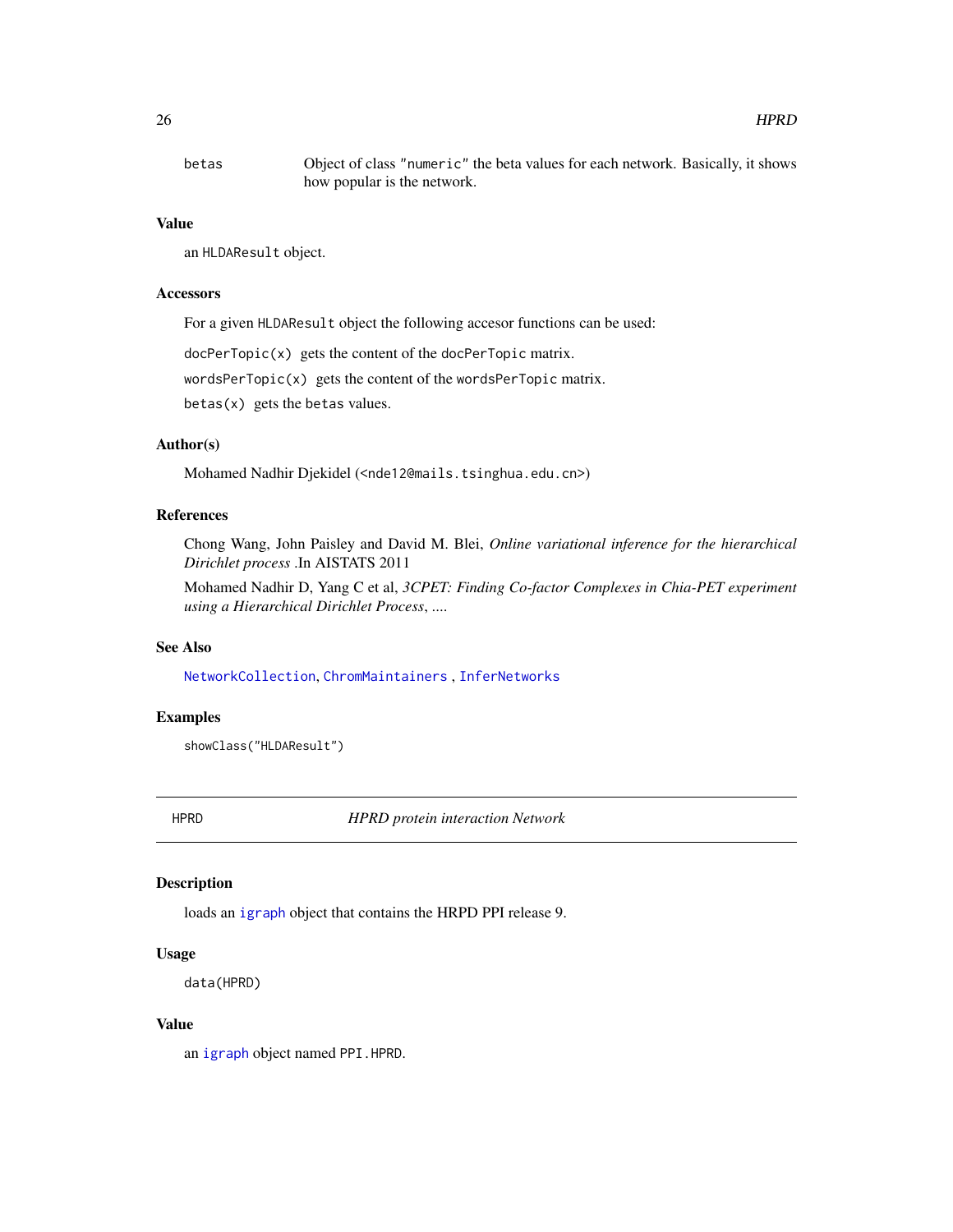### <span id="page-26-0"></span>InferNetworks-methods 27

### Source

http://hprd.org/

#### Examples

data(HPRD) PPI.HPRD

InferNetworks-methods *Network construction using Hierarchical Dirichlet Process*

#### <span id="page-26-1"></span>Description

This methods applies a Hierarchical Dirichlet Process (HDP) algorithm on the collection of proteins networks to infer the set of chromatin loop-maintainer proteins. HDP are non-parametric Bayesian models widely used in document classification as it enables us to model datasets with a mixtures of classes. In our case, we suppose that different kinds of networks are involved in maintaining the different loops. Thus, to make an analogy with topic modeling, we each DNA-interaction maintaining protein network as a document and each edge in this network as word. Thus, the task is to say which word (*edge*) belongs to which topic (*chromatin-maintainer family*). The method implementation is based on the C++ code of Chong Wang and David Blei with adaptation to Rcpp and removal of the dependency on the Gnu Scientific Library.

### Usage

## S4 method for signature 'NetworkCollection' InferNetworks(object,thr =0.5, max\_iter =  $500L$ , max\_time =  $3600L$ , ...)

### Arguments

| object                 | a NetworkCollection object in which the list of protein interactions associated<br>with each DNA interaction is already populated.                                                                                                                                                                                                                                                                                                                                                                                                                    |
|------------------------|-------------------------------------------------------------------------------------------------------------------------------------------------------------------------------------------------------------------------------------------------------------------------------------------------------------------------------------------------------------------------------------------------------------------------------------------------------------------------------------------------------------------------------------------------------|
| thr                    | Used to select the top protein interaction in each inferred chromatin-maintainer<br>family. In HDP each topic (Chromatin-maintainer family) is considered as a<br>distribution over words (edges), thus, for each topic we consider the words that<br>capture threshold percent of the topic to be the top words. For example, in<br>topic1, we first rank edges by partnership probability to topic1 in a decreasing<br>order, and we take the top edges that capture 50% of the partnership.                                                        |
| $max$ <sub>Liter</sub> | maximum number of iterations (befault 500).                                                                                                                                                                                                                                                                                                                                                                                                                                                                                                           |
| $max_time$             | maximum runing time (3600 sec).                                                                                                                                                                                                                                                                                                                                                                                                                                                                                                                       |
|                        | You can pass additional paramters to control the behaviour of the HDP model.<br>The possible paramters are <i>eta</i> , <i>alpha</i> and <i>gamma</i> . <i>eta</i> controls how edges are<br>assigned to CMNs on the global level. smaller <i>eta</i> values will lead to sparce<br>edge-to-CMN assignment, which <i>eta</i> $>1$ leads to more uniform assignments.<br><i>gamma</i> on the other hand, controls the number of CMNs, smaller <i>gamma</i> values<br>will produce a small number of CMNs and <i>gamma</i> >1 will favor the generation |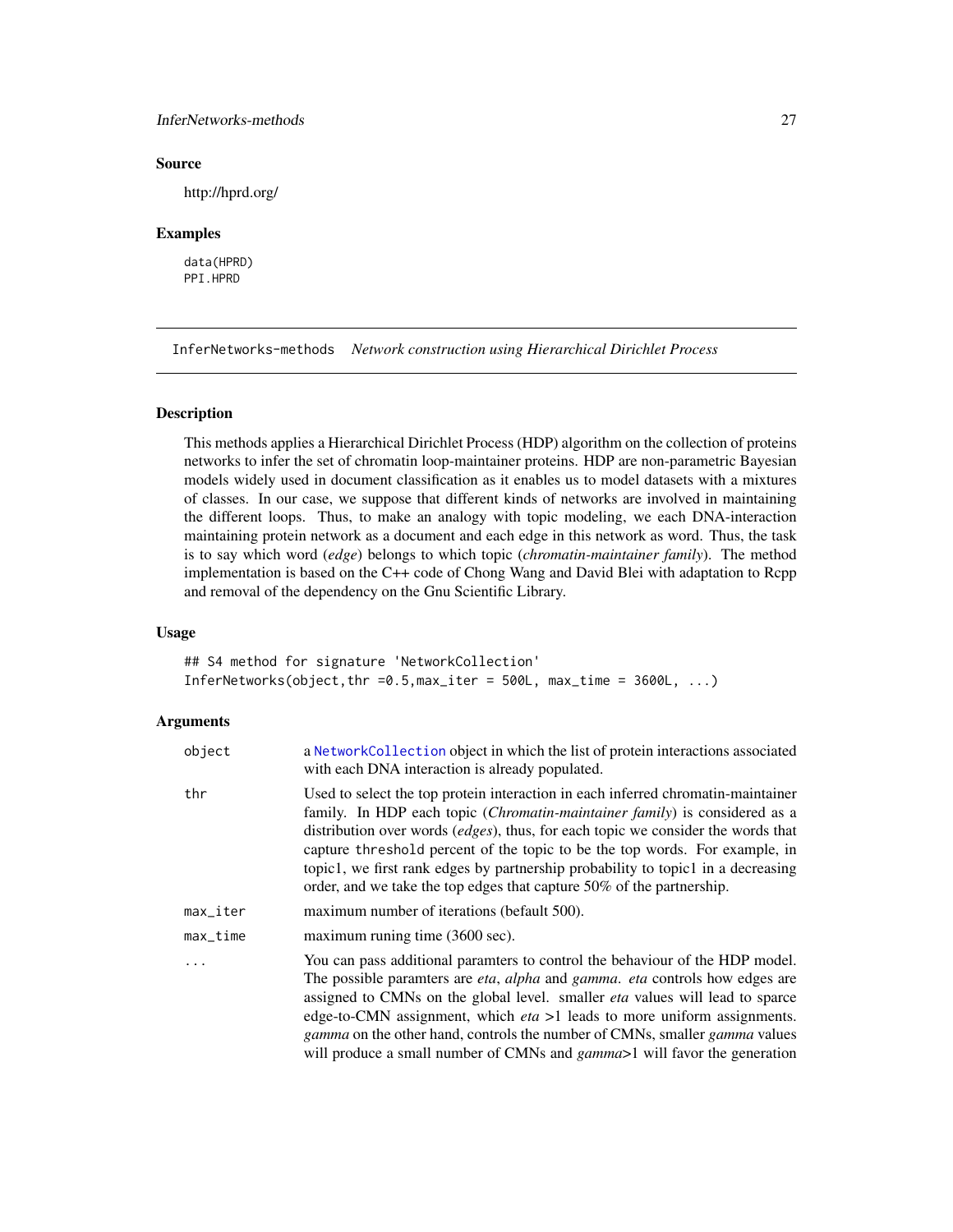of more. *alpha* controls the sparcity at the local PPI. smaller *alpha* value force edges to be conrolled by a small number of CMNs, while lagrger values leads to more uniform distribution. By default *eta = 0.01*, *gamma =1* and *alpha =1*.

### <span id="page-27-0"></span>Value

Returns a [ChromMaintainers](#page-9-1) object that contains the list of inferred networks and the probability of each edge in each network.

#### Author(s)

Mohamed Nadhir Djekidel (<nde12@mails.tsinghua.edu.cn>)

### References

<https://www.cs.princeton.edu/~blei/topicmodeling.html> (C. Wang's hdp code)

Chong Wang, John Paisley and David M. Blei, *Online variational inference for the hierarchical Dirichlet process* .In AISTATS 2011

Mohamed Nadhir D, Yang C et al *3CPET: Finding Co-factor Complexes in Chia-PET experiment using a Hierarchical Dirichlet Process*, ....

#### See Also

[NetworkCollection](#page-33-1), [ChromMaintainers](#page-9-1)

### Examples

```
## get the different datasets path
  petFile <- file.path(system.file("example",package="R3CPET"),"HepG2_interactions.txt")
   tfbsFile <- file.path(system.file("example",package="R3CPET"),"HepG2_TF.txt.gz")
## Not run:
  x <- ChiapetExperimentData(pet = petFile, tfbs= tfbsFile, IsBed = FALSE, ppiType="HPRD", filter= TRUE)
   ## build the different indexes
   x <- createIndexes(x)
   ## build networks connecting each interacting regions
   nets<- buildNetworks(x)
   ## infer the networks
   hlda<- InferNetworks(nets)
   hlda
## End(Not run)
```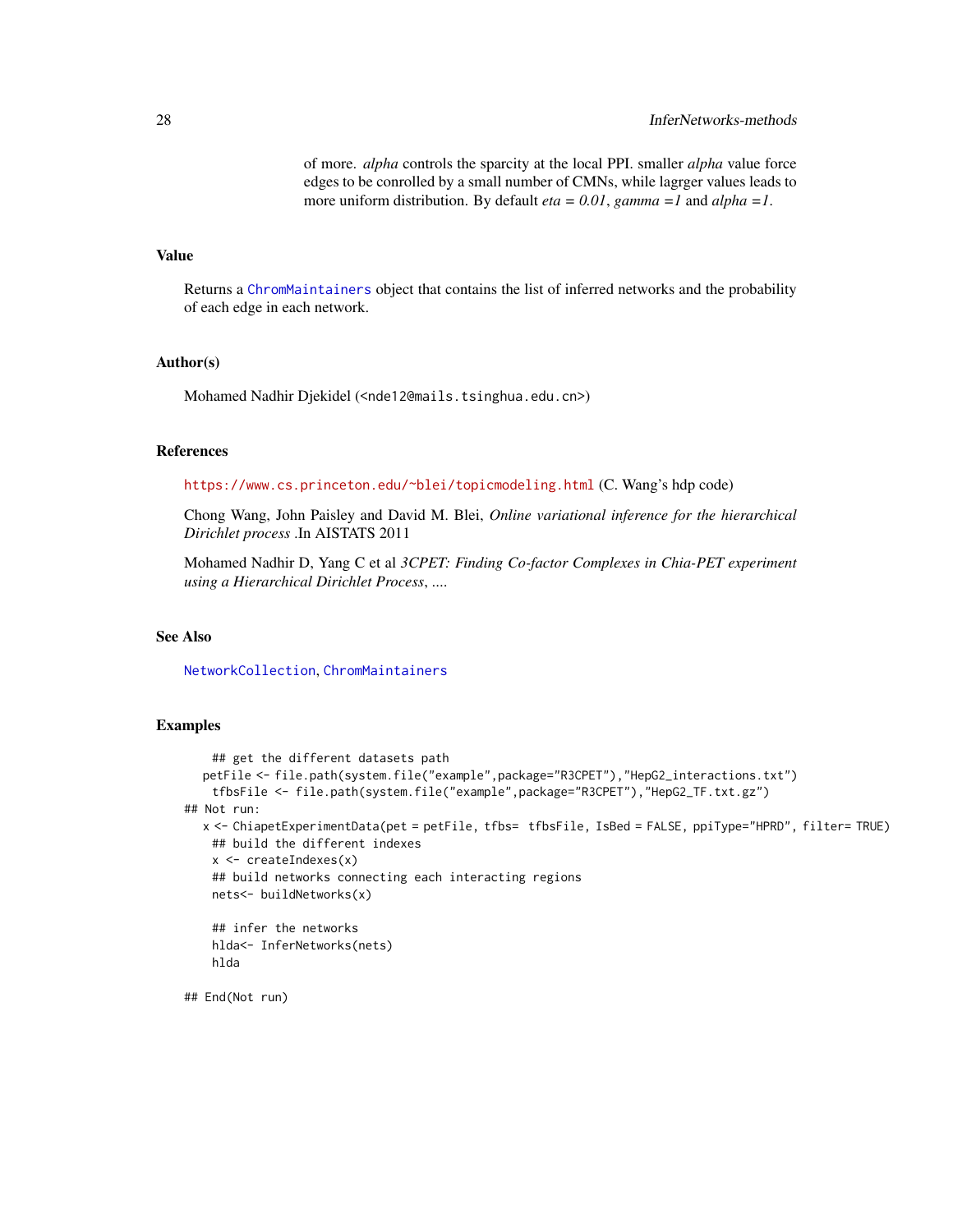<span id="page-28-0"></span>loadPETs-methods *Parsing ChIA-PET interaction data*

#### <span id="page-28-1"></span>Description

This method loads the ChIA-PET interactions data into a [GRanges](#page-0-0) object from a file generated by ChIA-PET tool or an already formatted BED file.

#### Usage

```
## S4 method for signature 'ChiapetExperimentData, character'
loadPETs(object, petFile, IsBed=TRUE, header=TRUE, dist=1000)
```
### Arguments

| obiect  | (Required) a ChiapetExperimentData object                                                                                                                                        |
|---------|----------------------------------------------------------------------------------------------------------------------------------------------------------------------------------|
| petFile | <b>(Required)</b> path to the file to parse, two types of formats are accepted. If the file<br>comes from the ChIA-PET tool or has the same format used in the ENCODE<br>project |

|      |        |        | chromleft startleft endleft chromright startright endright |        |        |
|------|--------|--------|------------------------------------------------------------|--------|--------|
| chr1 | 872113 | 879175 | chr1                                                       | 933836 | 938416 |
| chr1 | 874165 | 879175 | chr1                                                       | 933340 | 938306 |
| chr1 | 889676 | 896594 | chr1                                                       | 933897 | 938982 |
| chr1 | 898753 | 907581 | chr1                                                       | 931133 | 939571 |
| chr1 | 910103 | 918775 | chr1                                                       | 930834 | 938627 |
| chr1 | 919314 | 922154 | chr1                                                       | 934212 | 937864 |
|      |        |        |                                                            |        |        |

only the the coordinates of the left and the right regions are considered (which means the first 6 columns), The additional columns are just ignored. We suppose that the user has already selected the interactions that sound significant for him. if this kind of file is provided the IsBed parameter should be set to FASLE. if the file has no header the user needs to set header=FALSE.

if IsBed parameter is provided, the provided file should have 4 columns, three to describe the region location and the forth column to indicate the ID of the interaction and its position (1: for left and 2: for right), according to following pattern PET#\d\.1 or PET#\d\.2.

| chr1 | 1241234 | 1242234 PET#1.1 |                 |
|------|---------|-----------------|-----------------|
| chr1 | 1242724 |                 | 1243724 PET#1.2 |
| chr1 | 1282708 | 1283708 PET#2.1 |                 |
| chr1 | 1283834 |                 | 1284834 PET#2.2 |
| chr1 | 1370871 | 1371871 PET#3.1 |                 |
| chr1 | 1372322 |                 | 1373322 PET#3.2 |

IsBed (*optional*) The flag indicates whether the provided file has a 4 columns BED (when IsBed = TRUE ) format or has the ChIA-PET tool format (when IsBed = FALSE). By default, IsBed = TRUE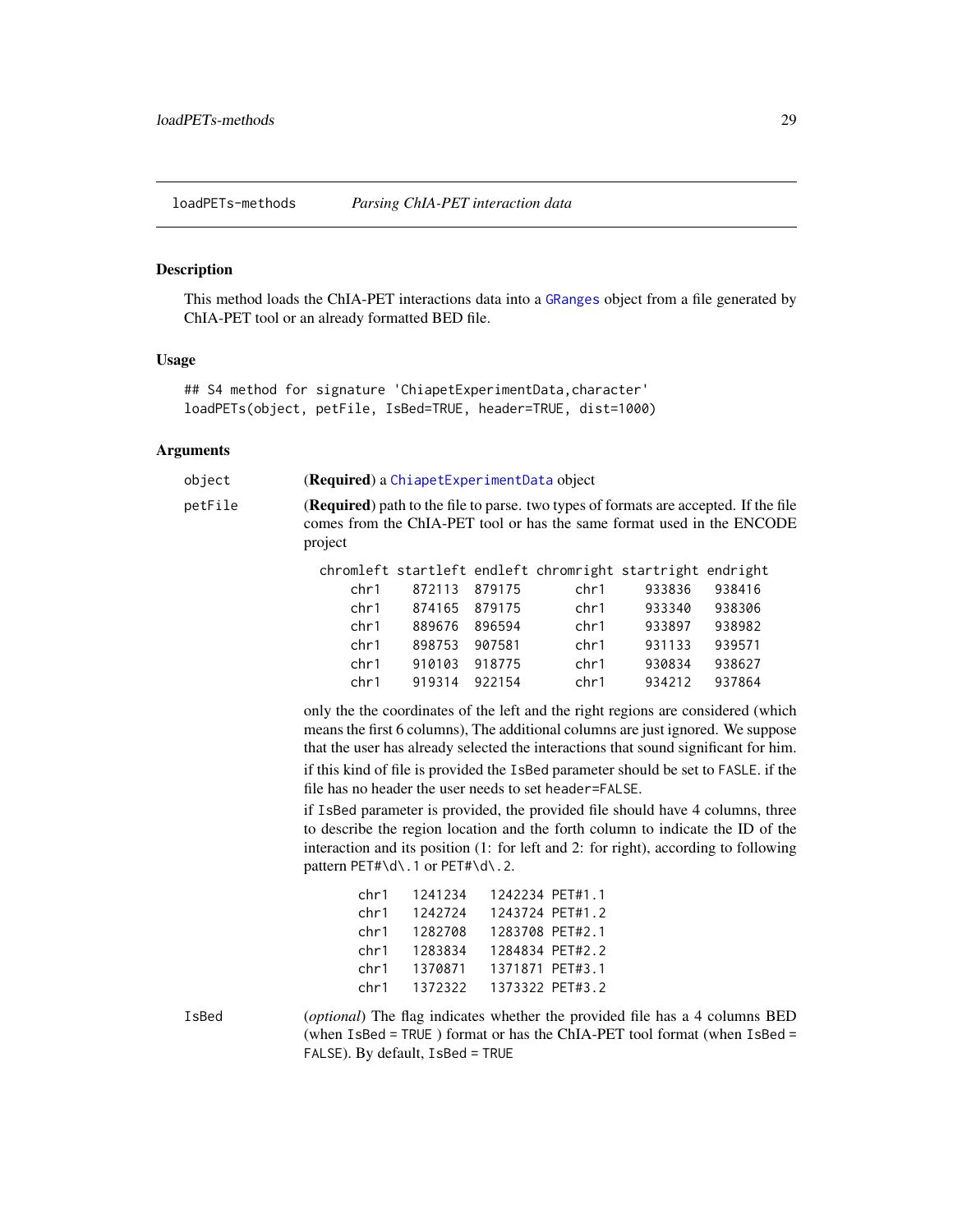<span id="page-29-0"></span>

| header | (optional) Indicates whether or not the first line of the file should be considered<br>as a header. by default it is TRUE                                                                                                                                                                                                                                                                                                                                                                                                                                                                  |
|--------|--------------------------------------------------------------------------------------------------------------------------------------------------------------------------------------------------------------------------------------------------------------------------------------------------------------------------------------------------------------------------------------------------------------------------------------------------------------------------------------------------------------------------------------------------------------------------------------------|
| dist   | <i>(optional)</i> This parameter indicates the size of the up- and down-stream regions<br>$(in bp)$ to consider around the center of each region. 3CPET is based on the<br>assumption that the real ChIP-Seq signal is more enriched around the center<br>of the regions and get more depleted when moving further in both directions.<br>Thus, when the user provides a file that has a ChIA-PET tool format (IsBed =<br>TRUE), 3CPET will first center the regions and consider only distance bp up-<br>and down-stream of the center of each region. A default value of 1000bp is used. |

### Value

A [ChiapetExperimentData](#page-6-1) object in which the ppi is populated as a [GRanges](#page-0-0) object.

### Author(s)

Mohamed Nadhir Djekidel (<nde12@mails.tsinghua.edu.cn>)

#### References

Li G, Fullwood MJ, Xu H et al.*ChIA-PET tool for comprehensive chromatin interaction analysis with paired-end tag sequencing*. Genome Biology 2010, 11(2):R22

Mohamed Nadhir D, Yang C et al *3CPET: Finding Co-factor Complexes in Chia-PET experiment using a Hierarchical Dirichlet Process*, ....

### See Also

[ChiapetExperimentData](#page-6-1), [loadTFBS](#page-32-1) , [loadPPI](#page-30-1), [createIndexes](#page-14-1)

#### Examples

```
## Create a ChiapetExperimentData object
x <- ChiapetExperimentData(ppiType= "HPRD")
```

```
## load the different datasets (where the file has a Chia-PET tool format )
petFile <- file.path(system.file("example",package="R3CPET"),"HepG2_interactions.txt")
x <- loadPETs(x, petFile=petFile, IsBed=FALSE)
```

```
## when loading an already formatted BED file
petFile <- file.path(system.file("example",package="R3CPET"),"HepG2_centered.bed")
x <- loadPETs(x, petFile=petFile, IsBed=TRUE, header=FALSE)
```
pet(x)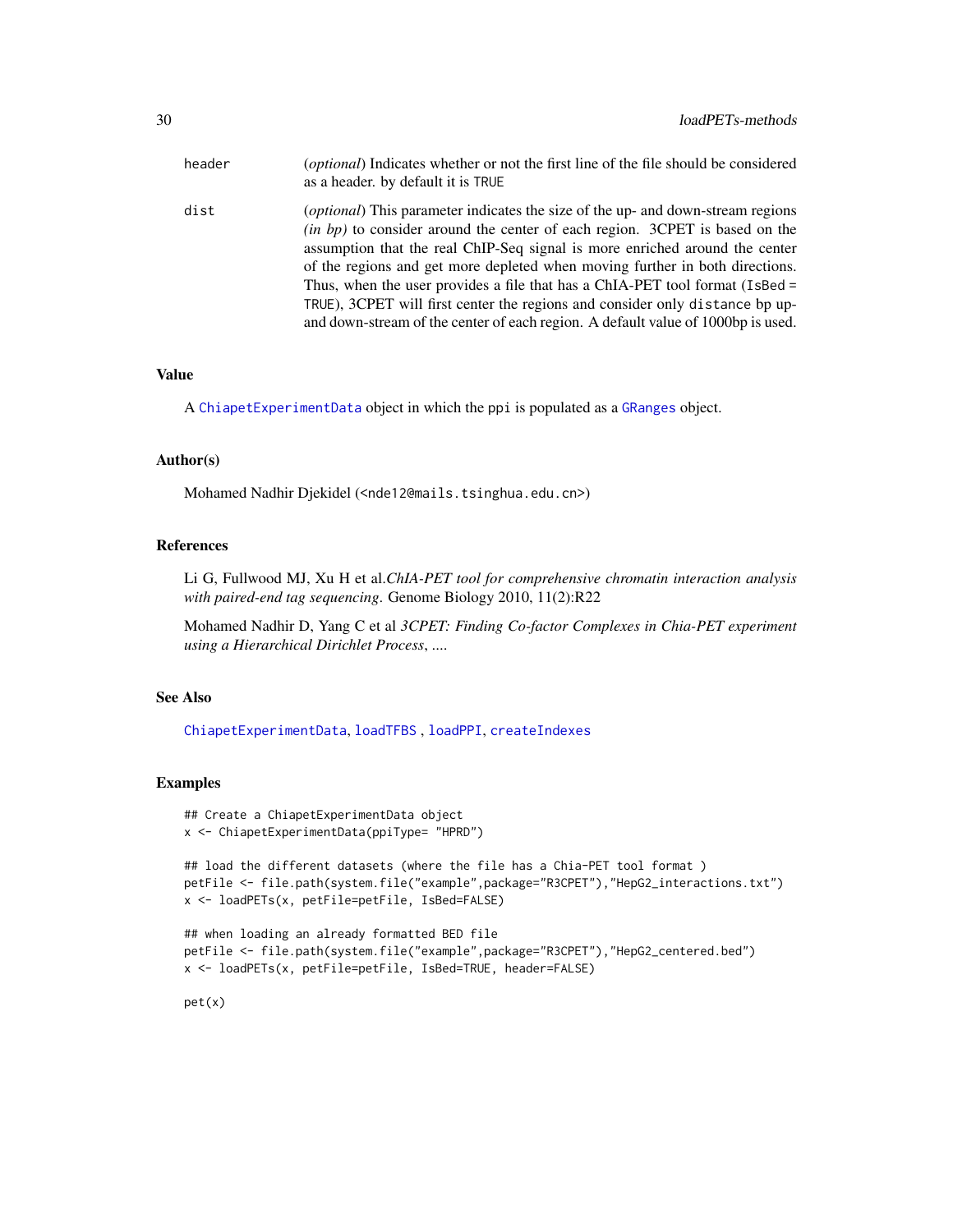<span id="page-30-1"></span><span id="page-30-0"></span>

This method enables the user to define the PPI network as a background network. The user can provide his own PPI or use the HPRD or the Biogrid PPI incorporated in the package.

### Usage

```
## S4 method for signature 'ChiapetExperimentData'
loadPPI(object,type=c("HPRD","Biogid"),customPPI= NULL,
              filter=FALSE, term ="GO:0005634", annot=NULL,
              RPKM= NULL, threshold=1 )
```
### Arguments

| object    | a ChiapetExperimentData to load the PPI into as an igraph object                                                                                                                                                                                                                                                                                                                                                                                                                                                                                                                                                                     |
|-----------|--------------------------------------------------------------------------------------------------------------------------------------------------------------------------------------------------------------------------------------------------------------------------------------------------------------------------------------------------------------------------------------------------------------------------------------------------------------------------------------------------------------------------------------------------------------------------------------------------------------------------------------|
| type      | if customPPI = NULL, this parameter indicats which of the available PPI to use<br>HPRD or Biogrid (build 3.2.100). by default, the HPRD network is used.                                                                                                                                                                                                                                                                                                                                                                                                                                                                             |
| customPPI | If the user wants to use his own PPI interaction network (for example for another<br>species), he can provide an igraph object or a path to an "ncol" formatted<br>graph (a file with two columns indicating the interacting parts and an optional<br>third column to indicate the weight). It is preferred that the user provides an<br>igraph object, to avoid any problems when parsing the "ncol" file.                                                                                                                                                                                                                          |
| filter    | This parameter indicates whether the user want to filter the selected PPI or not.<br>filter = FALSE means that the PPI (provided by the user or by the HPRD and<br>Biogrid networks) will be used as is. if filter = TRUE, the proteins in the PPI<br>will be filtered according to their position in cell (by default proteins located in<br>the nucleus are kept and the other removed).<br>In addition to the filtering by location, if the user wants just to keep the proteins<br>that show a certain amount of expression he can provide a gene expression table<br>to the RPKM parameter and set the threshold for filtering. |
| term      | The GO term used to for filtering. By default, only protein that are located in<br>the nucleus are kept (term = $"G0:0005634"$ ). If the user want to use another<br>annotation table he can pass a data. frame object to the parameter annot.                                                                                                                                                                                                                                                                                                                                                                                       |
| annot     | If the user wants to provide his own annotation data-set, he can pass a data. frame<br>object to this parameter. The passed data. frame should have at least two<br>columns named respectively: geneSymbol that contains the gene names, and<br>cellular_component_term that contain the term.                                                                                                                                                                                                                                                                                                                                       |
|           | cellular_component_term<br>geneSymbol<br>(GO:0005840); Nucleolus (GO:0005730)<br>FAU Ribosome<br>Cytoplasm (GO:0005737); Nucleus (GO:0005634)<br>ALDH3A1<br>Nucleus (GO:0005634); Cytoplasm (GO:0005737)<br>ASCL1                                                                                                                                                                                                                                                                                                                                                                                                                    |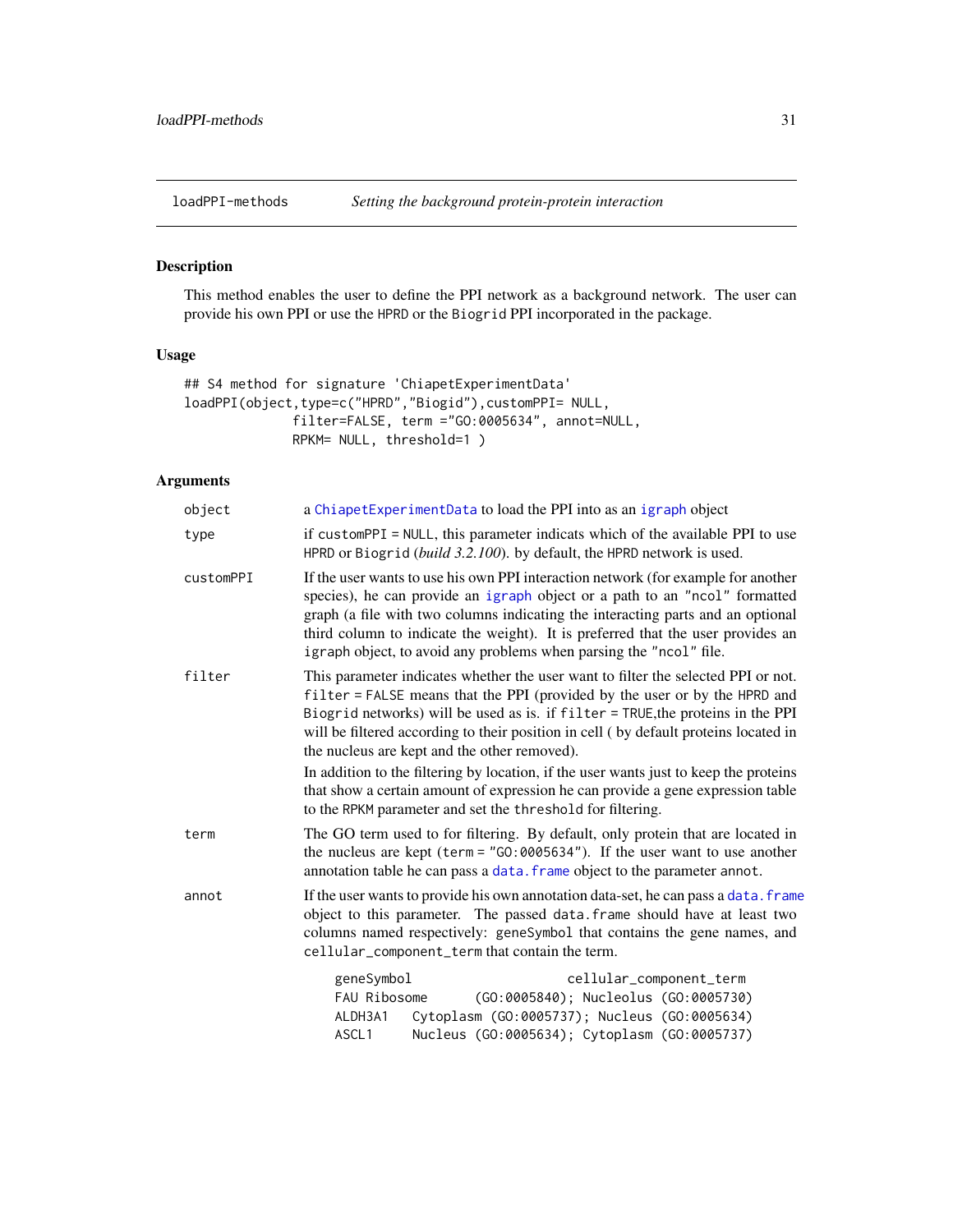<span id="page-31-0"></span>

| RPKM      | A data. frame that contains the expression of each gene in the PPI. The data. frame                                 |
|-----------|---------------------------------------------------------------------------------------------------------------------|
|           | should at least have 2 columns. The first one contains the gene symbol (should                                      |
|           | be the same as the one used in the PPI) and the second gives the expression.                                        |
| threshold | Threshold value used to filter gene expression. All genes with expression value<br>less than threshold are removed. |

### Value

A [ChiapetExperimentData](#page-6-1) object in which the ppi slot is populated as an [igraph](#page-0-0) object filtered according to the specified conditions.

#### Author(s)

Mohamed Nadhir Djekidel (<nde12@mails.tsinghua.edu.cn>)

### References

Prasad, T. S. K. et al. (2009) *Human Protein Reference Database - 2009 Update*. Nucleic Acids Research. 37, D767-72.

Chatr-Aryamontri A, Breitkreutz BJ et al. *The BioGRID Interaction Database: 2013 update*. Nucleic Acids Res. 2012 Nov 30

M.N Djekidel et al,*3CPET: Finding Co-factor Complexes in Chia-PET experiment using a Hierarchical Dirichlet Process*, in press, 2015

### See Also

[ChiapetExperimentData](#page-6-1), [loadTFBS](#page-32-1) , [loadPETs](#page-28-1), [createIndexes](#page-14-1)

#### Examples

```
## Create a ChiapetExperimentData object
x <- ChiapetExperimentData(ppiType= "HPRD")
## Loading the default HPRD network without filtering
x <- loadPPI(x,type="HPRD")
ppi(x)
## Using the HPRD network and filtering using the GO:0005634
x <- loadPPI(x,type="HPRD", filter=TRUE)
ppi(x)
data(RPKMS)
x <- loadPPI(x,type="HPRD",filter=TRUE,annot= NULL, RPKM= RPKMS, threshold = 5)
ppi(x)
```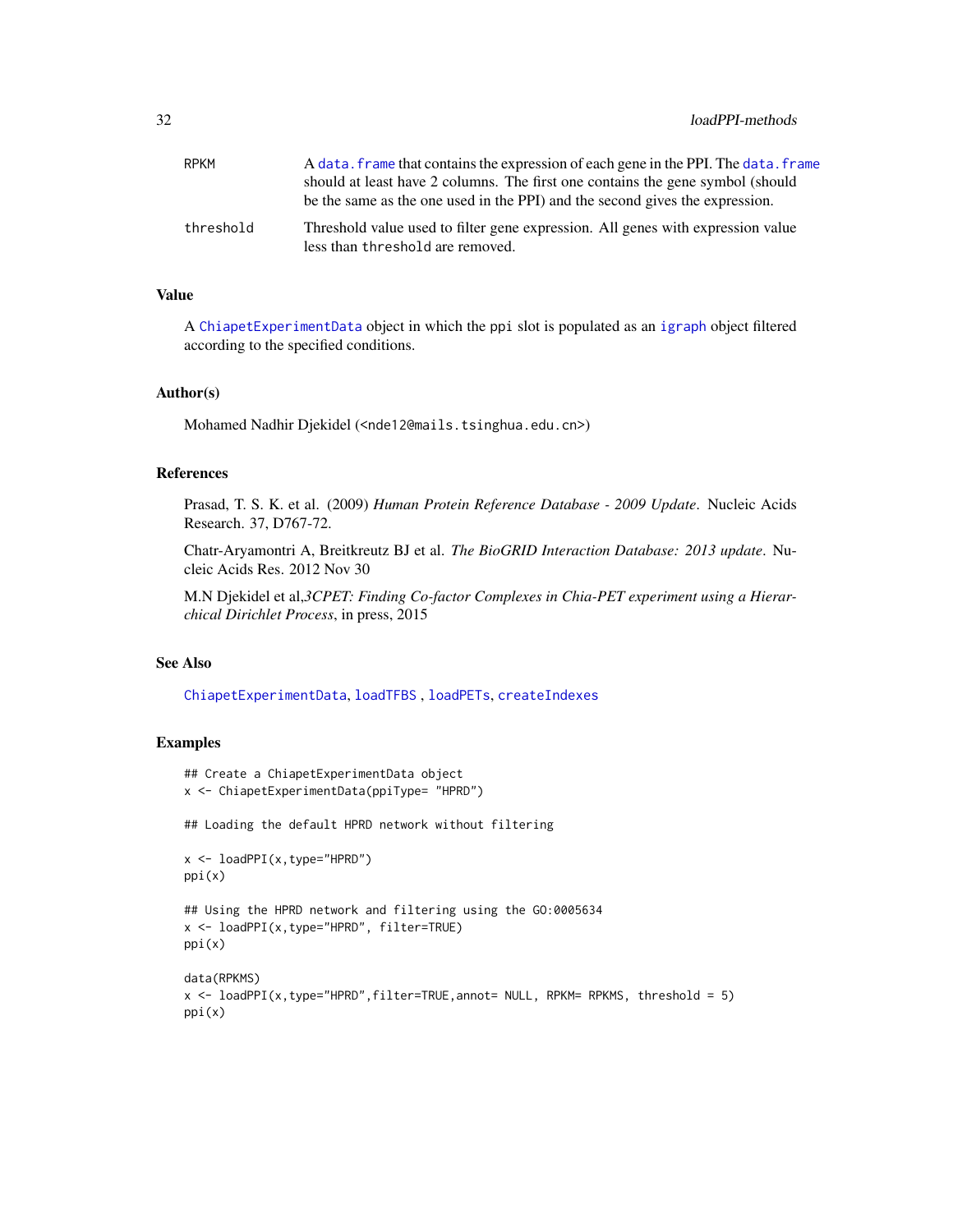<span id="page-32-1"></span><span id="page-32-0"></span>This methods reads a BED file that contains the peak positions of different TF. All the TF peaks should be merged into one BED file that contains 4 columns that respectively contain the chromosome name, peak start, peak end, TF name.

### Usage

```
## S4 method for signature 'ChiapetExperimentData, character'
loadTFBS(object, tfbsFile,header=FALSE, ...)
```
### Arguments

| object   | ( <b>Required</b> ) a ChiapetExperimentData object                                                                                                                               |
|----------|----------------------------------------------------------------------------------------------------------------------------------------------------------------------------------|
| tfbsFile | (Required): path the BED file containing the position of the different TF bind-<br>ing site All the TF binding sites should be merged in this file as showed in this<br>example: |
|          | 569820 569998 BHLHE40<br>chr1<br>chr1 936071 936346 BHLHE40<br>chr1 1014795 1015082 BHLHE40                                                                                      |
|          | chrY 13485240 13485769 ZBTB33<br>chrY 13488718 13489030 ZBTB33<br>chrY 15016340 15016848 ZBTB33<br>chrY 58843918 58844104 ZBTB33                                                 |
| header   | <i>(optional)</i> indicates if the provided BED file has a header or node. by default<br>header=FALSE,                                                                           |
| $\cdots$ | reserved for later use.                                                                                                                                                          |

### Value

A [ChiapetExperimentData](#page-6-1) object in which the tfbs slot is populated as a [GRanges](#page-0-0) object.

#### Author(s)

Mohamed Nadhir Djekidel (<nde12@mails.tsinghua.edu.cn>)

#### References

Mohamed Nadhir D, Yang C et al *3CPET: Finding Co-factor Complexes in Chia-PET experiment using a Hierarchical Dirichlet Process*, ....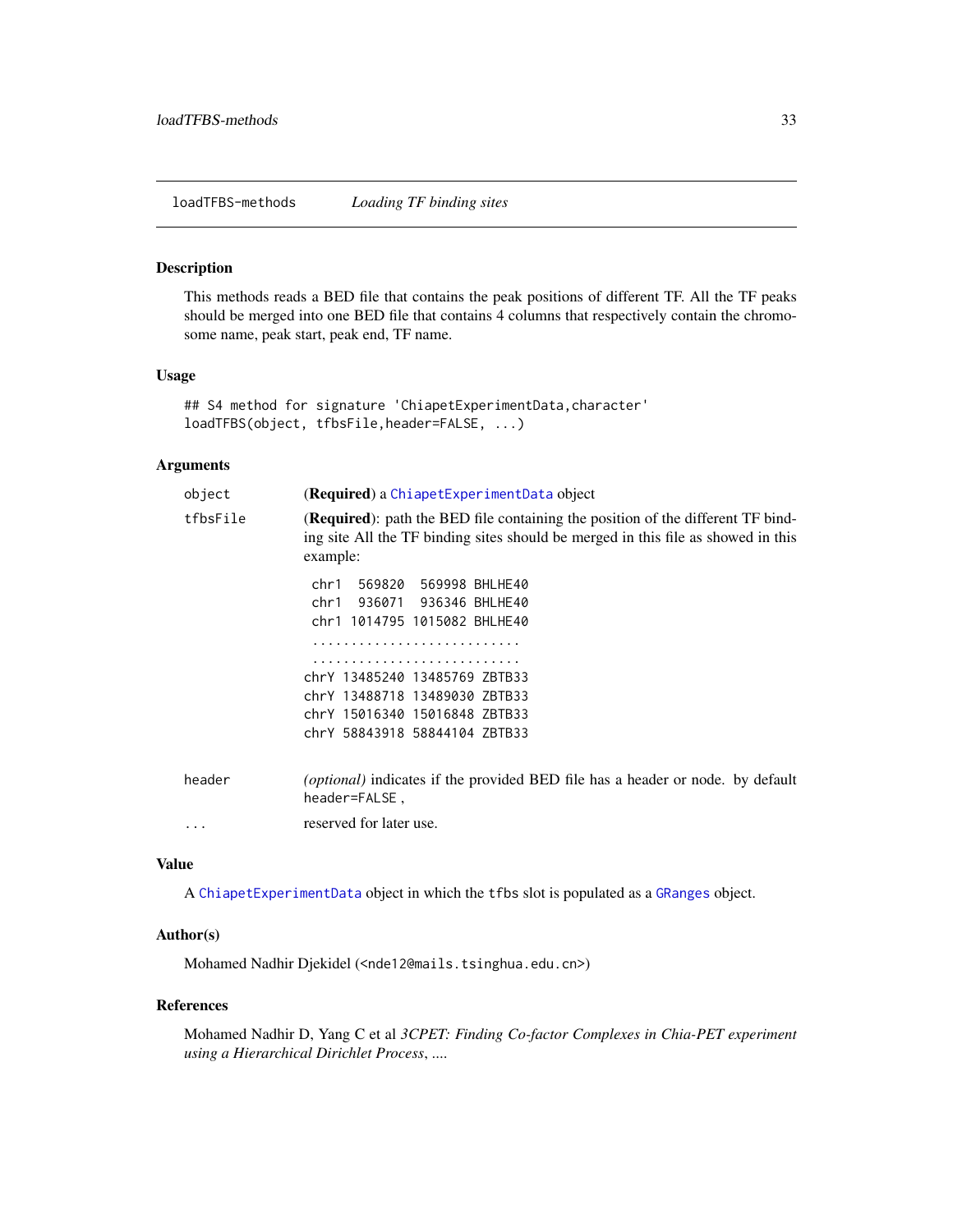### <span id="page-33-0"></span>See Also

```
ChiapetExperimentData, loadTFBS , loadPPI, createIndexes
```
#### Examples

```
## Create a ChiapetExperimentData object
x <- ChiapetExperimentData(ppiType= "HPRD")
## load TFBS
tfbsFile <- file.path(system.file("example",package="R3CPET"),"HepG2_TF.txt.gz")
x <- loadTFBS(x,tfbsFile=tfbsFile)
tfbs(x)
```
NetworkCollection-class

*protein interaction networks maintaining DNA loops*

#### <span id="page-33-1"></span>Description

The class NetworkCollection stores information about the set of protein networks that maintains DNA interactions.

### Usage

NetworkCollection(networks, sizes, TFCollection)

#### Arguments

| networks     | a list of list, each list contains the set of edges in each network           |
|--------------|-------------------------------------------------------------------------------|
| sizes        | the sizes of each network. The should correspond to the sizes of the networks |
| TFCollection | the set of all the TF involved in all the interactions.                       |

### Details

The NetworkCollection contains three main information: *(i)* the set of edges in each network maintaining each DNA loop, *(ii)* the number of edges in each network and *(iii)* the set of TF involved in all the networks.

### Value

a NetworkCollection object.

#### Accesors

networks gets the list of networks

sizes gets the vector containing the size of each network

TF gets the list of involved TF (after filtering)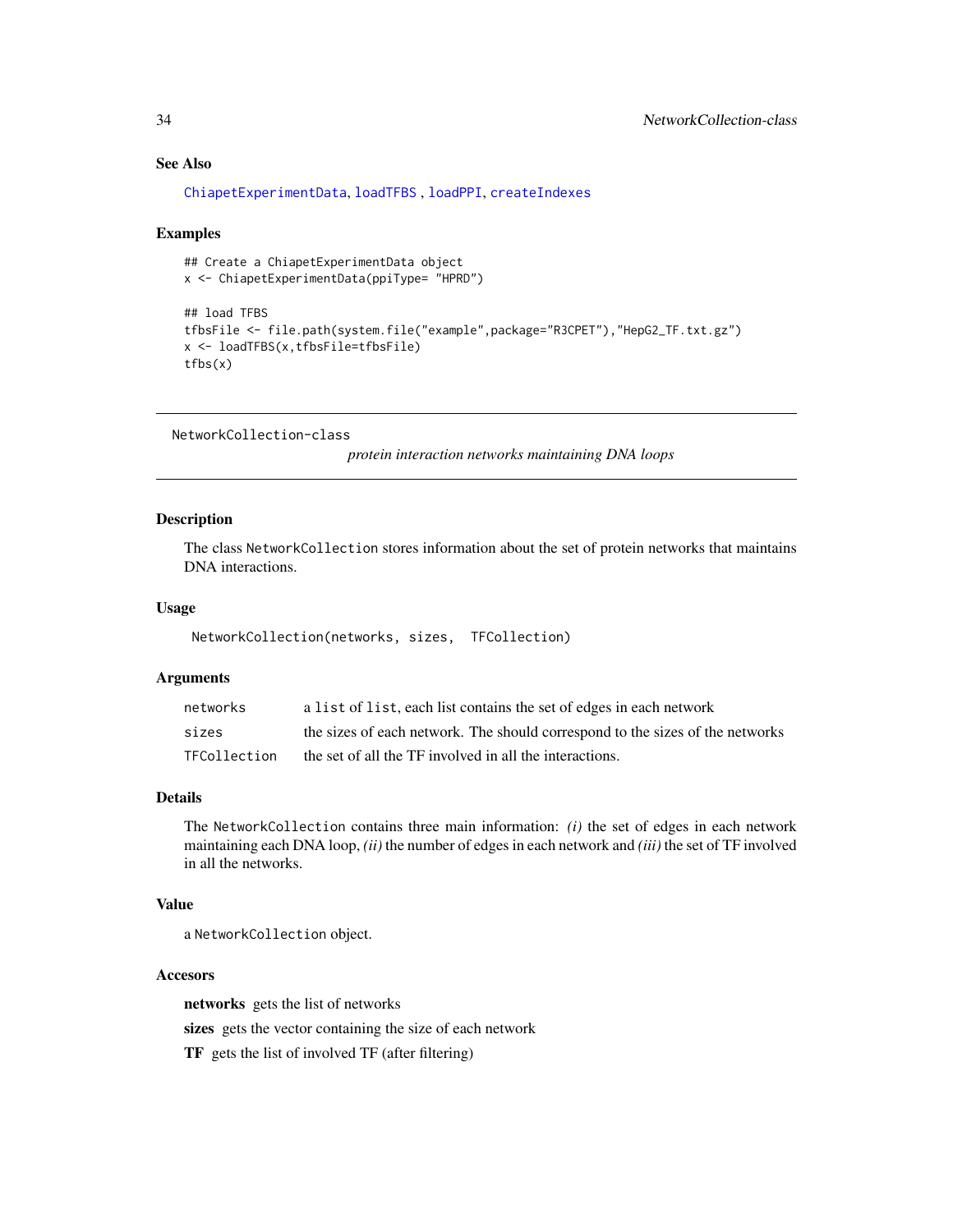### <span id="page-34-0"></span>Author(s)

Mohamed Nadhir Djekidel (<nde12@mails.tsinghua.edu.cn>)

#### References

Mohamed Nadhir D, Yang C et al *3CPET: Finding Co-factor Complexes in Chia-PET experiment using a Hierarchical Dirichlet Process*, ....

#### See Also

[InferNetworks](#page-26-1), [ChiapetExperimentData](#page-6-1), [buildNetworks](#page-4-1)

#### Examples

showClass("NetworkCollection")

outputGenesPerClusterToDir-methods *List of genes in each cluster*

### <span id="page-34-1"></span>Description

This helper methods get the set of genes located in the DNA-regions in each cluster. A folder that contain a bunch of .txt files (one for each cluster) is generated. We consider a gene to be part of a cluster if the (-1500bp, +500bp) around its TSS intersects with one of the DNA regions of the cluster.

### Usage

```
## S4 method for signature 'ChromMaintainers,ChiapetExperimentData'
outputGenesPerClusterToDir(hdaRes,data,path="ClustersGenes", ...)
```
#### Arguments

| hdaRes                  | a ChromMaintainers object in which the DNA-interaction are already clus-<br>tered.                                     |
|-------------------------|------------------------------------------------------------------------------------------------------------------------|
| data                    | a ChiapetExperimentData object containing information about the interac-<br>tions.                                     |
| path                    | path of the folder to create. by default a folder named Clusters Genes is created<br>in the current working directory. |
| $\cdot$ $\cdot$ $\cdot$ | additional parameters, not used for the moment.                                                                        |

### Value

The specified folder is created with a list . txt files that contain the list of genes.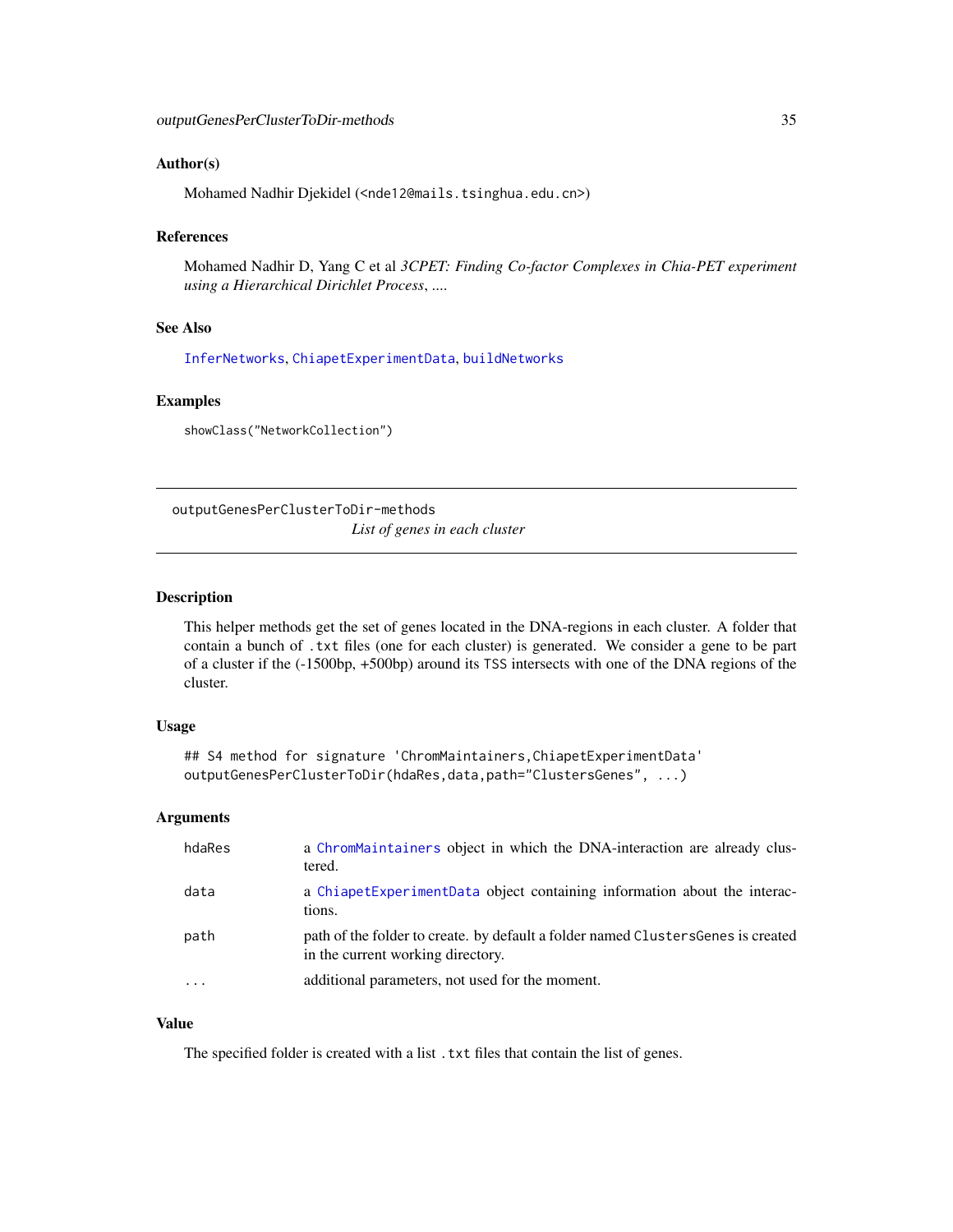### <span id="page-35-0"></span>Author(s)

Mohamed Nadhir Djekidel (<nde12@mails.tsinghua.edu.cn>)

### See Also

[ChromMaintainers](#page-9-1), [InferNetworks](#page-26-1), [ChiapetExperimentData](#page-6-1), [clusterInteractions](#page-12-1)

#### Examples

```
petFile <- file.path(system.file("example",package="R3CPET"),"HepG2_interactions.txt")
 tfbsFile <- file.path(system.file("example",package="R3CPET"),"HepG2_TF.txt.gz")
```
## Not run:

```
x <- ChiapetExperimentData(pet = petFile, tfbs= tfbsFile, IsBed = FALSE, ppiType="HPRD", filter= TRUE)
 ## build the different indexes
 x <- createIndexes(x)
```

```
## build networks connecting each interacting regions
nets<- buildNetworks(x)
```

```
## infer the networks
hlda<- InferNetworks(nets)
hlda<- clusterInteractions(hlda)
```

```
## get the list of genes per cluster.
outputGenesPerClusterToDir(hlda,x)
```

```
## End(Not run)
```
outputGenesPerNetworkToDir *List of genes controlled by each network*

### Description

This helper methods get the set of genes located in the DNA-regions controlled by each network. A folder that contains a bunch of .txt files (one for each network) is generated. We consider (- 2500bp, +2500bp) around the TSS of gene located in a region showing 0.5 or more enrichment for the network.

#### Usage

```
## S4 method for signature 'ChromMaintainers, ChiapetExperimentData'
outputGenesPerNetworkToDir(hdaRes,data,path="NetworksGenes", ...)
```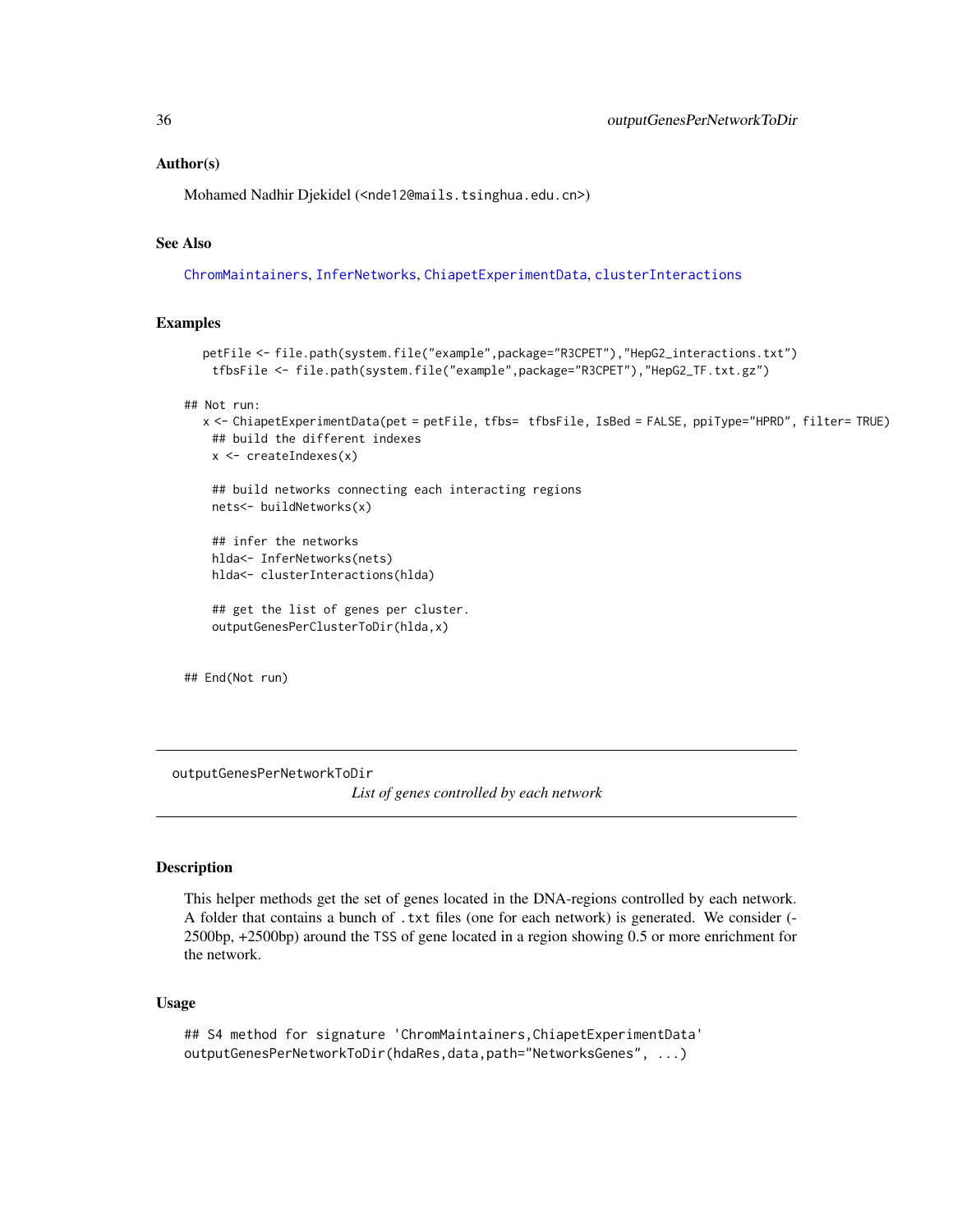#### <span id="page-36-0"></span>**Arguments**

| hdaRes    | a ChromMaintainers object containing the enrichment values.                                                            |
|-----------|------------------------------------------------------------------------------------------------------------------------|
| data      | a ChiapetExperimentData object containing information about the interac-<br>tions.                                     |
| path      | path of the folder to create. by default a folder named Networks Genes is created<br>in the current working directory. |
| $\ddotsc$ | additional parameters, not used for the moment.                                                                        |

### Value

The specified folder is created with a list . txt files each for each network that contain the list of genes.

#### Author(s)

Mohamed Nadhir Djekidel (<nde12@mails.tsinghua.edu.cn>)

### See Also

[ChromMaintainers](#page-9-1), [InferNetworks](#page-26-1), [ChiapetExperimentData](#page-6-1)

### Examples

```
## get the different datasets path
 petFile <- file.path(system.file("example",package="R3CPET"),"HepG2_interactions.txt")
 tfbsFile <- file.path(system.file("example",package="R3CPET"),"HepG2_TF.txt.gz")
## Not run:
   data(RPKMS)
  x <- ChiapetExperimentData(pet = petFile, tfbs= tfbsFile, IsBed = FALSE, ppiType="HPRD", filter= TRUE)
   ## build the different indexes
   x <- createIndexes(x)
   ## build networks connecting each interacting regions
   nets<- buildNetworks(x)
    ## infer the networks
   hlda<- InferNetworks(nets)
    ## get the list of genes per network.
   outputGenesPerNetworkToDir(hlda,x)
## End(Not run)
```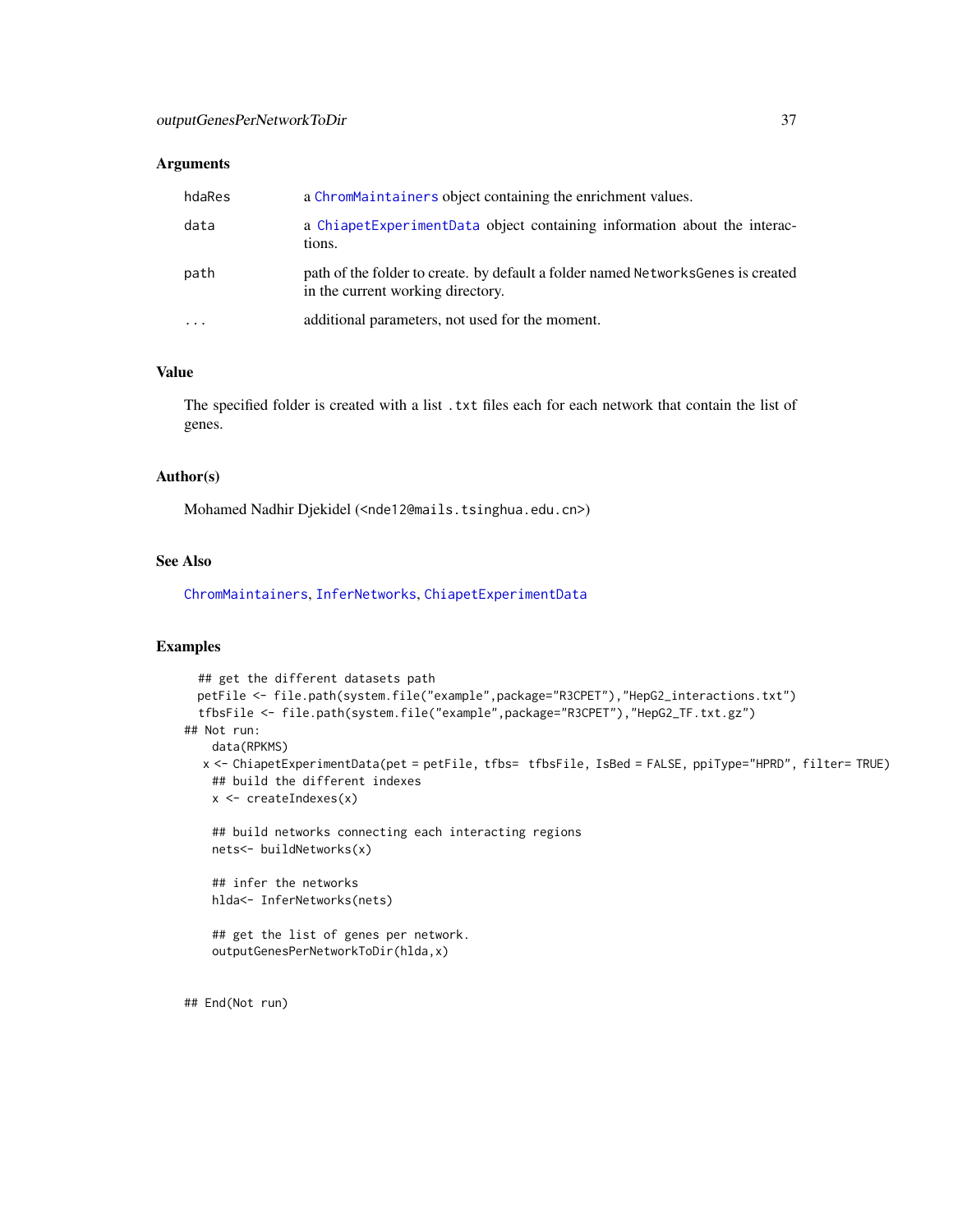<span id="page-37-0"></span>plot3CPETRes-methods *Plotting clustering results*

### Description

This method enables the user the generate different types of plots to visualize the results.

### Usage

```
## S4 method for signature 'ChromMaintainers'
plot3CPETRes(object, path="", W=14, H=7 ,
          type=c("heatmap","clusters","curve","avgCurve","netSim", "networks"),
          byEdge=TRUE, layoutfct=layout.kamada.kawai, ...)
```
### Arguments

| object | (Required) a ChromMaintainers object that contains the results                                                                                                                                                                                                                                                                                                                                                                                                                                                                                                      |
|--------|---------------------------------------------------------------------------------------------------------------------------------------------------------------------------------------------------------------------------------------------------------------------------------------------------------------------------------------------------------------------------------------------------------------------------------------------------------------------------------------------------------------------------------------------------------------------|
| path   | (optional) path where to save the plots should be ".pdf". if not provided the<br>plot will be displayed on the screen.                                                                                                                                                                                                                                                                                                                                                                                                                                              |
| W      | (optional) The width of the plot in the pdf file.by default it is 14 inch                                                                                                                                                                                                                                                                                                                                                                                                                                                                                           |
| H      | ( <i>optional</i> ) The Height of the plot in the pdf file.by default it is 7 inch                                                                                                                                                                                                                                                                                                                                                                                                                                                                                  |
| type   | type of the plot to generate. It can support the following values ((default:<br>"heatmap")):                                                                                                                                                                                                                                                                                                                                                                                                                                                                        |
|        | • "heatmap": Generates a heatmap of the partnership of each DNA interac-<br>tion to a chromatin maintainer network. Each column is a DNA interaction<br>and each row a chromatin maintainer network.                                                                                                                                                                                                                                                                                                                                                                |
|        | • "clusters" : generates a pair-wise scatter plots of all clusters. Note: only<br>supported if the sota method was applied.                                                                                                                                                                                                                                                                                                                                                                                                                                         |
|        | • "curve" : for each cluster plots the enrichment profile of all the elements.<br>• "avgCurve" : draws the average curve of the enrichment profile for each<br>clusters.                                                                                                                                                                                                                                                                                                                                                                                            |
|        | • "netSim" : plots a heatmap showing the percentage of common proteins<br>or edges between the chromatin maintainer networks. Note: generally the<br>similarity between networks is so small so the user can set the value in the<br>diagonal to zero and then re-plot or plot the dissimilarity plot. if byEdge<br>= TRUE a similarity based on the common edges is calculated otherwise by<br>common nodes.                                                                                                                                                       |
|        | • "networks" : plots all the networks. if this option is chosen a pdf file<br>named "AllGraphs.pdf" is generated in the current working unless the<br>path parameter is explicitly determined. To get a finer control, the user can<br>specify the type of layout to use, by default the layout. kamada. kawai is<br>used. For additional layout functions you can check the igraph package.<br>The reason we generate a pdf file because there is a lot of networks and it<br>will not be convenient to display them in one plot, or generating multiple<br>plots. |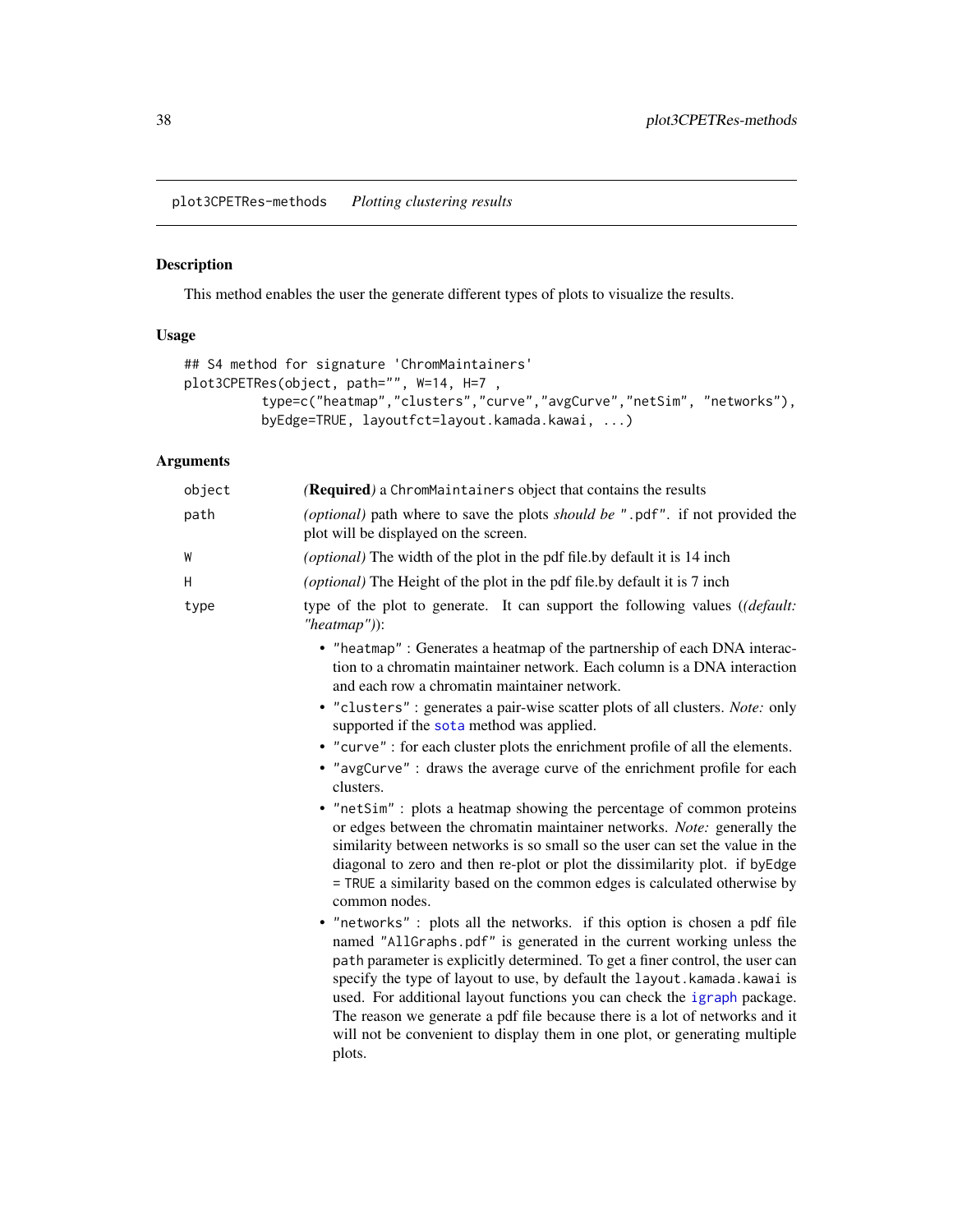<span id="page-38-0"></span>

| byEdge     | ( <i>optional</i> ) if TRUE and type = "netSim" then the a heatmap showing the simi-                                                                                   |
|------------|------------------------------------------------------------------------------------------------------------------------------------------------------------------------|
|            | larity between the chromatin maintainer networks by common edges. if FALSE                                                                                             |
|            | the similarity is calculated based on the number of common nodes.                                                                                                      |
| layoutfct  | <i>(optional)</i> The graph layout algorithm to use, by default the layout, kamada, kawai<br>is used. Additional functions are available in the <i>igraph</i> package. |
| $\ddots$ . | options for future use.                                                                                                                                                |

### Value

Different types of values are returned depending on the type of the plot selected.

"heatmap" returns a list generated by the [pheatmap](#page-0-0) method, however it is always empty.

"clusters","curve","avgCurve" returns a list describing the number of plots per row and column.

"netSim" returns a list that contains a ggplot2 object and the similarity matrix

"networks" returns a list of ggplot2 objects, one per network.

### Author(s)

Mohamed Nadhir Djekidel (<nde12@mails.tsinghua.edu.cn>)

#### See Also

[cluster](#page-0-0), [igraph](#page-0-0), [sota](#page-0-0)

### Examples

```
## get the different datasets path
  petFile <- file.path(system.file("example",package="R3CPET"),"HepG2_interactions.txt")
    tfbsFile <- file.path(system.file("example",package="R3CPET"),"HepG2_TF.txt.gz")
## Not run:
```

```
data(RPKMS)
```

```
x <- ChiapetExperimentData(pet = petFile, tfbs= tfbsFile, IsBed = FALSE, ppiType="HPRD", filter= TRUE)
 ## build the different indexes
 x <- createIndexes(x)
```

```
## build networks connecting each interacting regions
nets<- buildNetworks(x)
```
## infer the networks hlda<- InferNetworks(nets)

```
## cluster results
hlda<- clusterInteractions(hlda)
```
## plot a heatmap plot3CPETRes(hlda,type="heatmap")

## plot clusters pair-wise scatter plots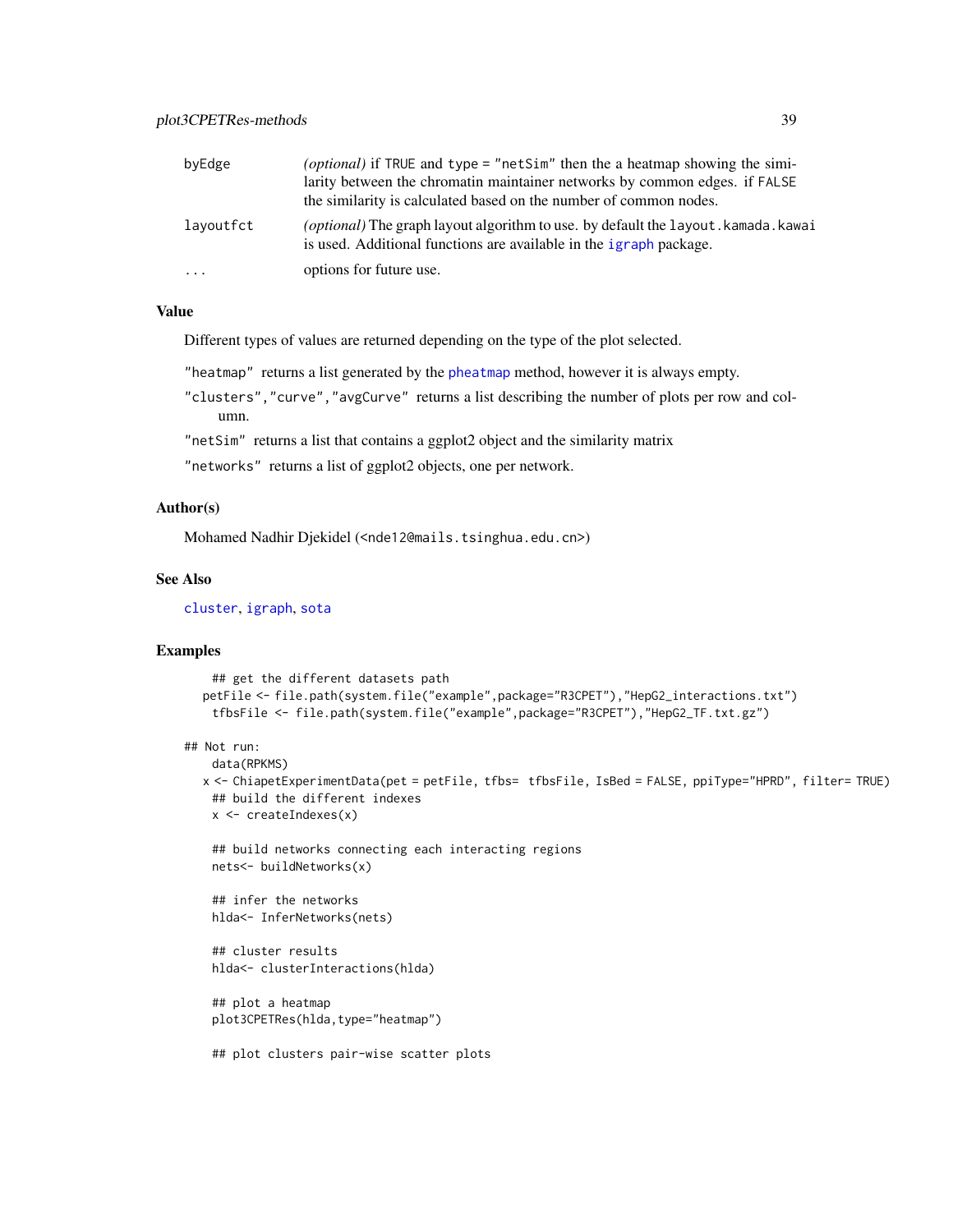```
plot3CPETRes(hlda,type="clusters")
## enrichment plot for the elements in each network
plot3CPETRes(hlda,type="curve")
## average enrichment plot for the elements in each network
plot3CPETRes(hlda,type="avgCurve")
## heatmap showing the similarity between the different network
plot3CPETRes(hlda,type="netSim")
## plot all the networks in the file "AllGraphs.pdf"
nets_plot <- plot3CPETRes(hlda,type="networks")
## plot one of the networks
plot(nets_plot[[3]])
```
## End(Not run)

plotTrack-methods *Plot interaction on a genomic track*

### Description

This helper method can be used to display a genomic track for a certain location that contains the chromosome and the related interactions if any.

#### Usage

```
## S4 method for signature 'ChiapetExperimentData, GRanges'
plotTrack(object, range)
```
#### **Arguments**

| object | a ChiapetExperimentData object which contains the raw data. |
|--------|-------------------------------------------------------------|
| range  | The genomic coordinates of the location to display          |

#### Value

a ggbio::track object

### Author(s)

Mohamed Nadhir Djekidel (<nde12@mails.tsinghua.edu.cn>)

### See Also

[ChiapetExperimentData](#page-6-1)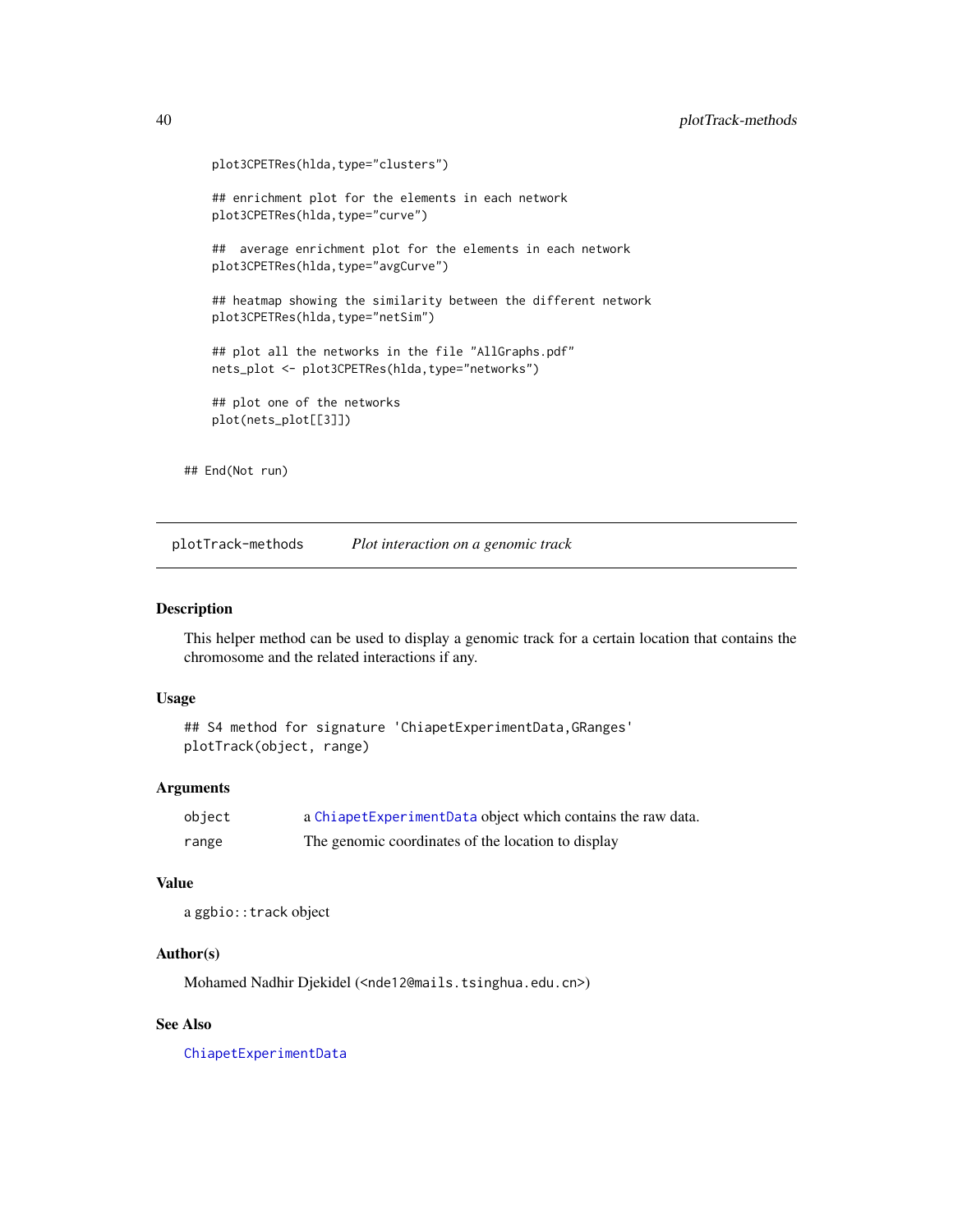### <span id="page-40-0"></span>PrepareData-methods 41

#### Examples

```
petFile <- file.path(system.file("example",package="R3CPET"),"HepG2_interactions.txt")
   tfbsFile <- file.path(system.file("example",package="R3CPET"),"HepG2_TF.txt.gz")
   ## Not run:
  x <- ChiapetExperimentData(pet = petFile, tfbs= tfbsFile, IsBed = FALSE, ppiType="HPRD", filter= TRUE)
   gr <- GRanges("chr1",IRanges(start=100000,end=300000))
   plotTrack(x,gr)
## End(Not run)
```
PrepareData-methods *Loading the raw data all at once*

#### Description

Instead of loading the data one at a time and then creating the index using the methods [loadPETs](#page-28-1),[loadTFBS](#page-32-1) and [createIndexes](#page-14-1). The user can directly use the method PrepareData to do that.

#### Usage

```
## S4 method for signature 'character, character, logical'
PrepareData(petFile,tfbsFile, petIsBed=TRUE)
```
#### **Arguments**

| petFile  | a character specifying the path to the interaction file. it the file is in a "bed"<br>format pet IsBed should be TRUE. The data should be formated as described in<br>loadPETs. |
|----------|---------------------------------------------------------------------------------------------------------------------------------------------------------------------------------|
| tfbsFile | a character specifying the path to the transcription factors binding site file.<br>The data should be formated as described in <b>loadTFBS</b> .                                |
| petIsBed | a logical value specifying if the interaction file is in a "bed" format or not.                                                                                                 |

### Value

A [ChiapetExperimentData](#page-6-1) object in which the pet,tfbs and .dt slots populated .

#### Author(s)

Mohamed Nadhir Djekidel (<nde12@mails.tsinghua.edu.cn>)

### References

Mohamed Nadhir D, Yang C et al *3CPET: Finding Co-factor Complexes in Chia-PET experiment using a Hierarchical Dirichlet Process*, ....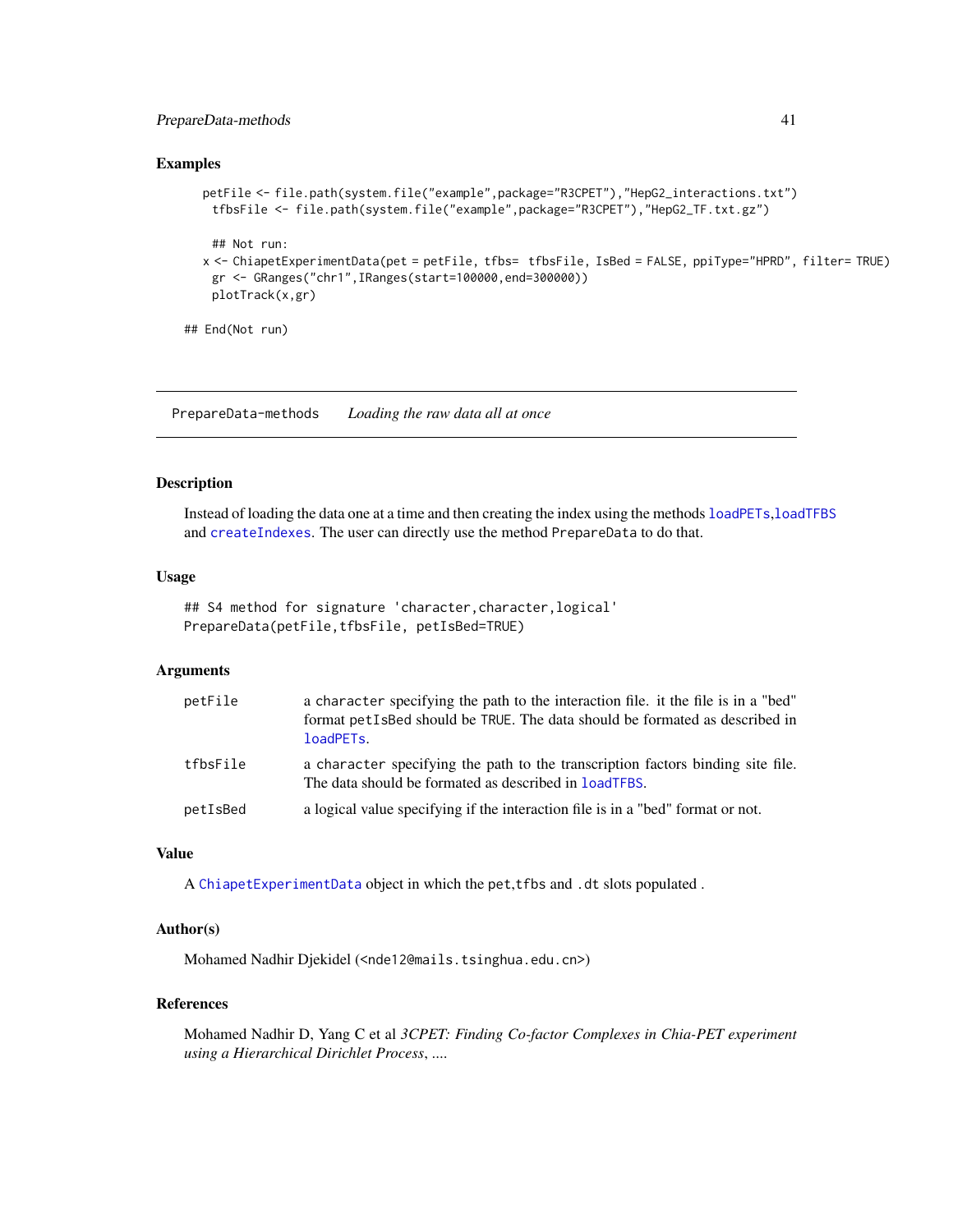## <span id="page-41-0"></span>See Also

```
ChiapetExperimentData, loadTFBS , loadPETs, loadPPI, createIndexes.
```
### Examples

```
## get interactions file location
  petFile <- file.path(system.file("example",package="R3CPET"),"HepG2_interactions.txt")
    ## get the TFBS file location
   tfFile <- file.path(system.file("example",package="R3CPET"),"HepG2_TF.txt.gz")
   ## Not run:
   ## load the data
   x<- PrepareData(petFile, tfFile, FALSE)
   x
## End(Not run)
```
<span id="page-41-1"></span>RPKMS *A gene expression dataset*

### Description

A gene expression dataset for the K562 cell line.

### Usage

data(RPKMS)

### Value

a data.frame containing genes expression in K562 cells.

### Examples

data(RPKMS) head(RPKMS)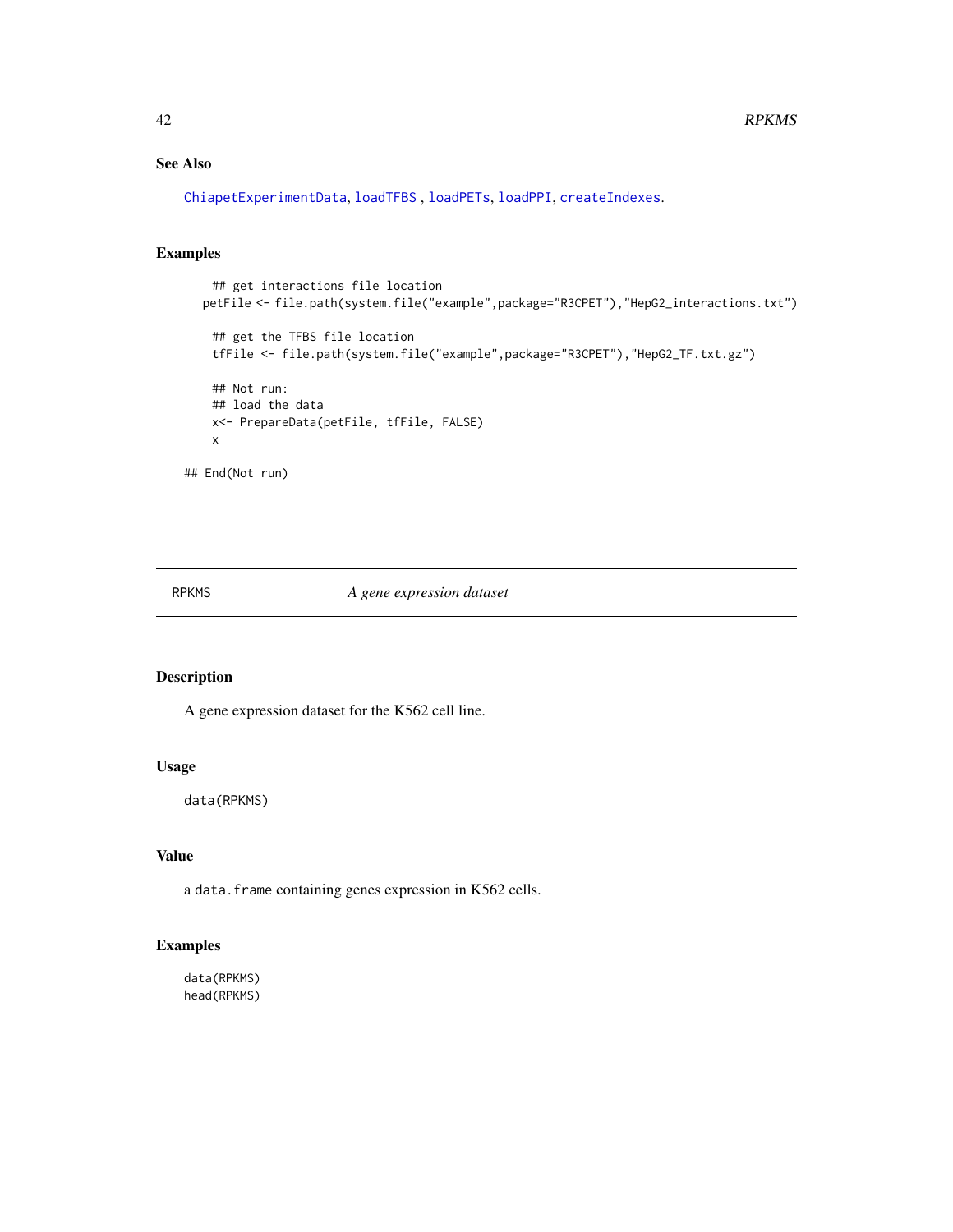<span id="page-42-0"></span>updateResults-methods *update top maintain networks elements*

#### Description

This helper method can be used to update the list of interactions constituting the chromatin maintainer networks by changing the threshold.

### Usage

```
## S4 method for signature 'ChromMaintainers, NetworkCollection, numeric'
updateResults(object,nets,thr=0.5)
```
### **Arguments**

| object | a ChromMaintainers object in which the clusters are already calculated                                                  |
|--------|-------------------------------------------------------------------------------------------------------------------------|
| nets   | a Network Collection used to get the vocabulary list.                                                                   |
| thr    | The cut-off threshold, the top edges that have an enrichment value that sum up<br>to a value $\geq$ the are considered. |

### Value

a [ChromMaintainers](#page-9-1) object in which the topNodes and topEdges tables are updated.

#### Author(s)

Mohamed Nadhir Djekidel (<nde12@mails.tsinghua.edu.cn>)

### See Also

[InferNetworks](#page-26-1), [NetworkCollection](#page-33-1), [ChromMaintainers](#page-9-1)

### Examples

```
petFile <- file.path(system.file("example",package="R3CPET"),"HepG2_interactions.txt")
 tfbsFile <- file.path(system.file("example",package="R3CPET"),"HepG2_TF.txt.gz")
```
## Not run: data(RPKMS)

x <- ChiapetExperimentData(pet = petFile, tfbs= tfbsFile, IsBed = FALSE, ppiType="HPRD", filter= TRUE) ## build the different indexes x <- createIndexes(x) ## build networks connecting each interacting regions nets<- buildNetworks(x) ## infer the networks

hlda<- InferNetworks(nets)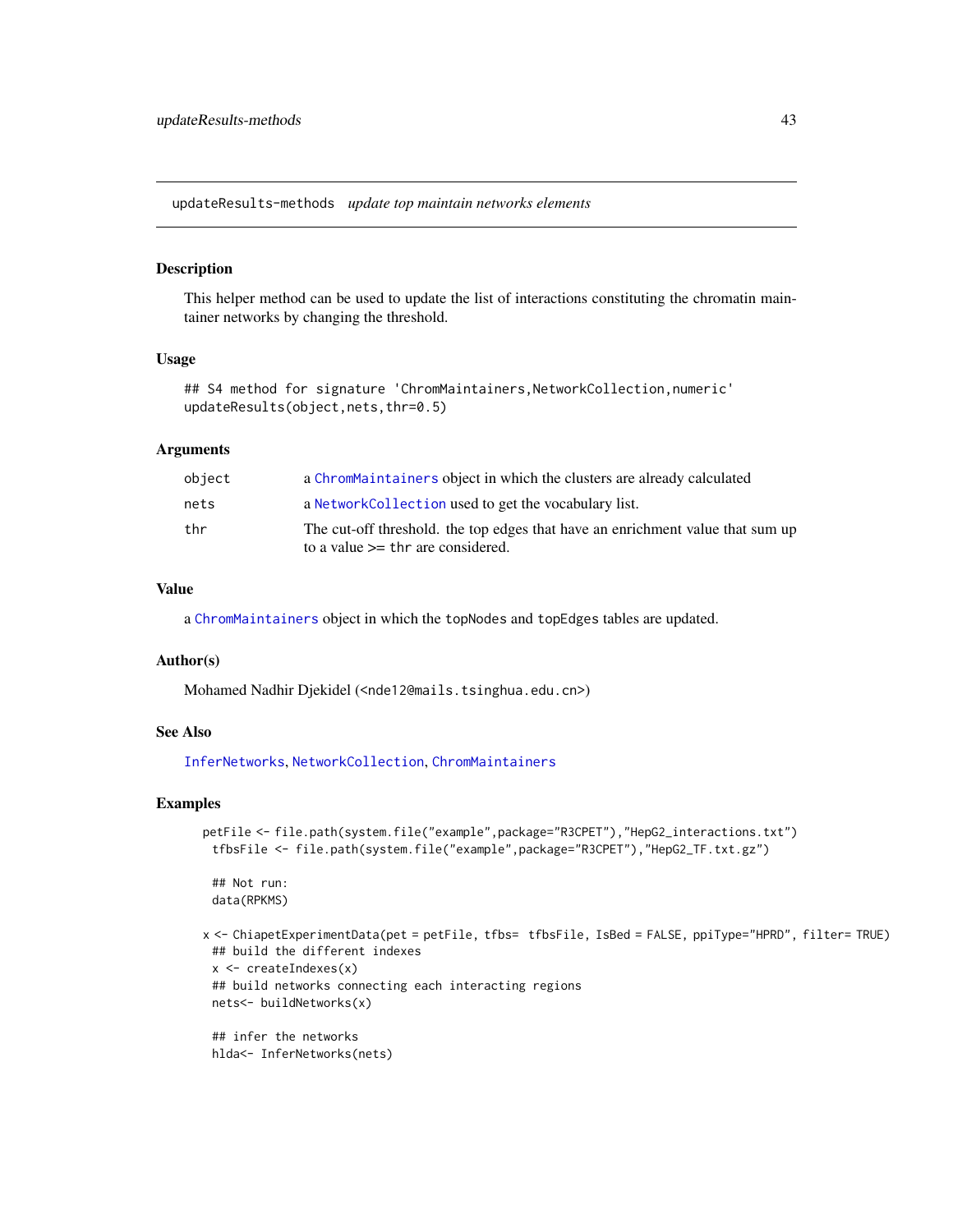```
topNodes(hlda)
hlda <- updateResults(hlda, nets, 0.4)
topNodes(hlda)
```
## End(Not run)

visualizeCircos-methods

*Generate circos plot per cluster*

### Description

This method generates a basic circos plot of the chromatin interaction in a given cluster.

### Usage

```
## S4 method for signature 'ChromMaintainers, ChiapetExperimentData, numeric'
visualizeCircos(object, data, cluster = 1, chrLenghts = NULL)
```
### Arguments

| object     | a Chrommaintainers object in which the clusters are already calculated.                                                                                                    |
|------------|----------------------------------------------------------------------------------------------------------------------------------------------------------------------------|
| data       | a ChiapetExperimentData containing the interaction data.                                                                                                                   |
| cluster    | the number of the cluster to display                                                                                                                                       |
| chrLenghts | the chromatin lengths, if not provided the package suppose it is a human chro-<br>matin and uses the corresponding lengths. Change it if you are using another<br>species. |

#### Value

circos a [GRanges](#page-0-0) object that contains the coordinate of the left side interactions. The right side interactions can be accessed by writing circos\\$to.gr.

plot a [ggplot](#page-0-0) object

### Author(s)

Mohamed Nadhir Djekidel (<nde12@mails.tsinghua.edu.cn>)

### See Also

[NetworkCollection](#page-33-1), [ChromMaintainers](#page-9-1)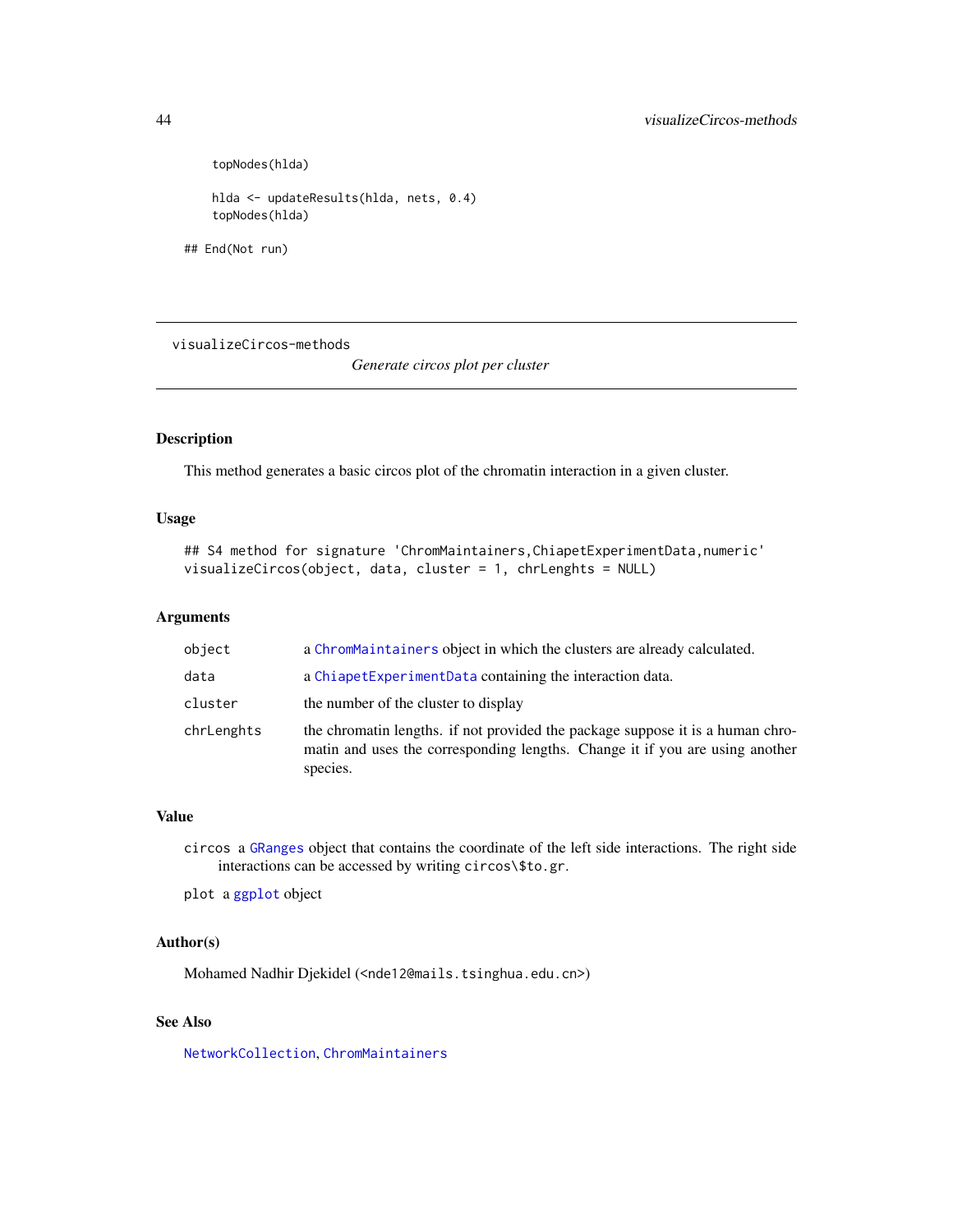### <span id="page-44-0"></span>visualizeInteractions 45

### Examples

```
## get the different datasets path
  petFile <- file.path(system.file("example",package="R3CPET"),"HepG2_interactions.txt")
   tfbsFile <- file.path(system.file("example",package="R3CPET"),"HepG2_TF.txt.gz")
## Not run:
   data(RPKMS)
  x <- ChiapetExperimentData(pet = petFile, tfbs= tfbsFile, IsBed = FALSE, ppiType="HPRD", filter= TRUE)
   ## build the different indexes
   x <- createIndexes(x)
   ## build networks connecting each interacting regions
   nets<- buildNetworks(x)
   ## infer the networks
   hlda<- InferNetworks(nets)
   hlda<- clusterInteractions(hlda)
   visualizeCircos(hlda,x, cluster=3)
## End(Not run)
```
visualizeInteractions *Display a Circos plot of ChIA-pet interactions*

### Description

This method can be used to draw a circos plot of the chromatin interactions located in the given genomic range.

### Usage

```
## S4 method for signature 'ChiapetExperimentData, GRanges'
visualizeInteractions(object, range)
```
### Arguments

| object | a ChiapetExperimentData in which the interactions are already loaded. Check |
|--------|-----------------------------------------------------------------------------|
|        | loadPETs for more info.                                                     |
| range  | a GRanges object containing the genomic region of interest.                 |

### Value

A ciros plot of the selected region is displayed and a list containing the following objects is returned.

circos : a [GRanges](#page-0-0) object that contains the involved chromatin interactions.

plot : a [ggplot](#page-0-0) object containing plot.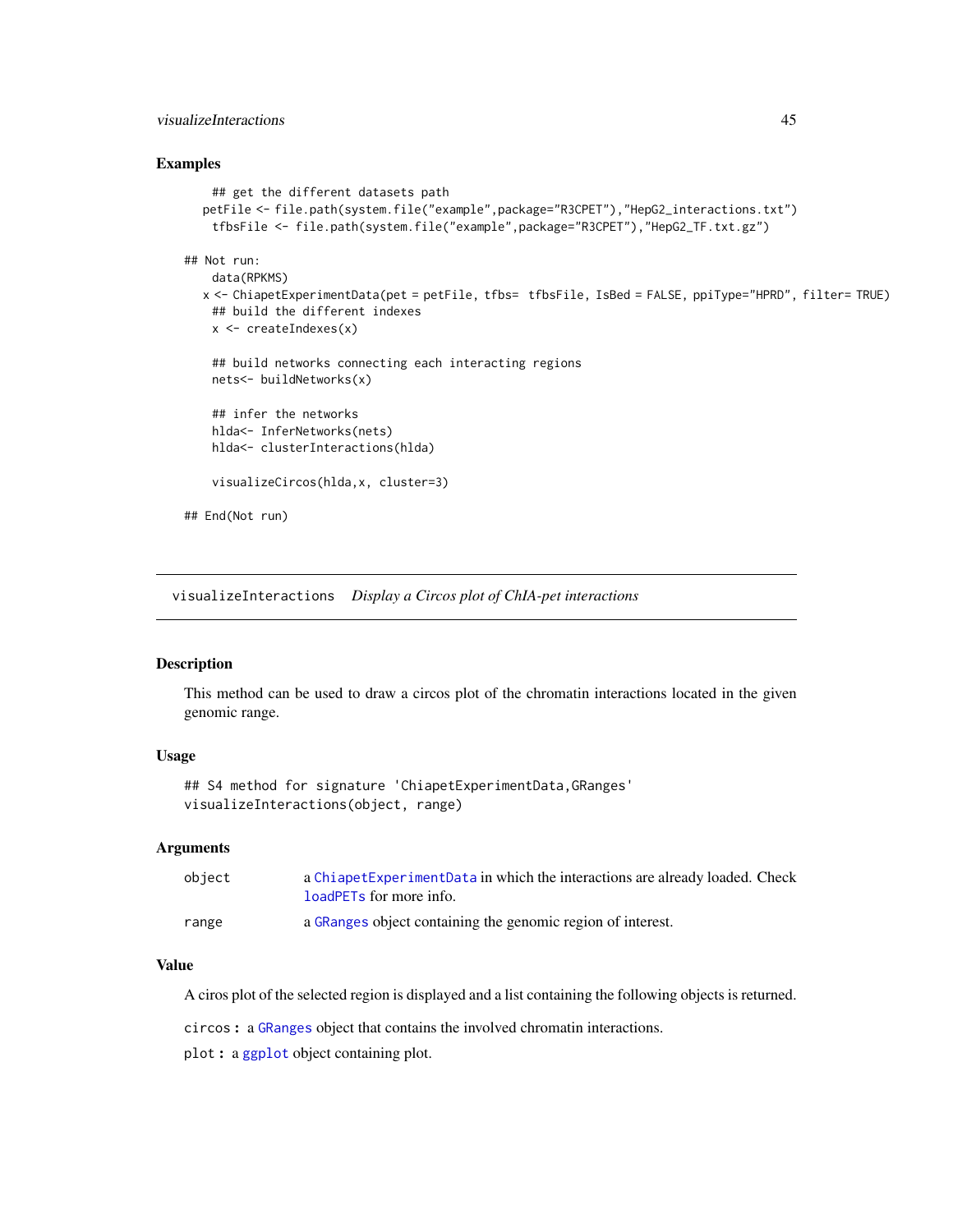### <span id="page-45-0"></span>Author(s)

Mohamed Nadhir Djekidel (<nde12@mails.tsinghua.edu.cn>)

### See Also

[ChiapetExperimentData](#page-6-1), [loadPETs](#page-28-1), [ggbio](#page-0-0), [GRanges](#page-0-0)

### Examples

```
petFile <- file.path(system.file("example",package="R3CPET"),"HepG2_interactions.txt")
tfbsFile <- file.path(system.file("example",package="R3CPET"),"HepG2_TF.txt.gz")
```

```
## Not run:
x <- ChiapetExperimentData(pet = petFile, tfbs= tfbsFile, IsBed = FALSE, ppiType="HPRD", filter= TRUE)
## plot intractions in the region of interest
gr <- GRanges("chr1", IRanges(1240000,10300000))
p <- visualizeInteractions(x, gr)
p
```
## End(Not run)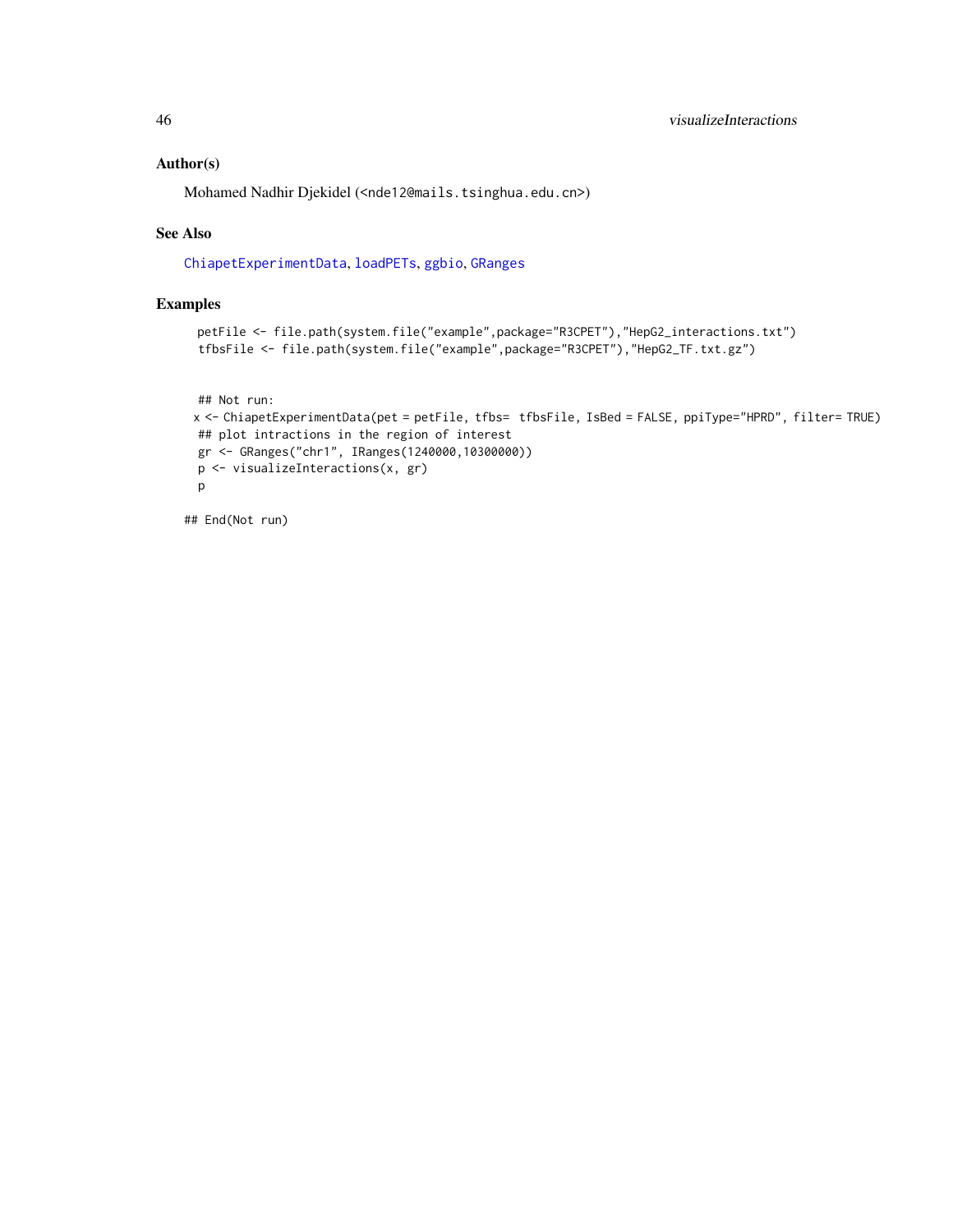# <span id="page-46-0"></span>**Index**

```
∗ classes
    ChiapetExperimentData-class, 7
    ChromMaintainers-class, 10
    cluesOrSota-class, 12
    HLDAResult-class, 25
    NetworkCollection-class, 34
∗ datasets
    Biogrid, 5
    chromosoms, 12
    geneLocations, 20
    HPRD, 26
    RPKMS, 42
∗ methods
    annotateExpression-methods, 3
    buildNetworks, 5
    clusterInteractions-methods, 13
    CreateCenteredBED-methods, 14
    createIndexes-methods, 15
    createServer-methods, 16
    EnsemblToHGNC, 18
    EntrezToHGNC, 19
    GenerateNetworks-methods, 20
    getRegionsIncluster-methods, 21
    getRegionsInNetwork-methods, 22
    GOEnrich.folder-methods, 24
    InferNetworks-methods, 27
    loadPETs-methods, 29
    loadPPI-methods, 31
    loadTFBS-methods, 33
    outputGenesPerClusterToDir-methods,
        35
    outputGenesPerNetworkToDir, 36
    plot3CPETRes-methods, 38
    plotTrack-methods, 40
    PrepareData-methods, 41
    updateResults-methods, 43
    visualizeCircos-methods, 44
    visualizeInteractions, 45
∗ package
```
### R3CPET-package, [2](#page-1-0)

```
annotateExpression
        (annotateExpression-methods), 3
annotateExpression,ChromMaintainers,data.frame-method
        (annotateExpression-methods), 3
annotateExpression-methods, 3
betas (HLDAResult-class), 25
betas,HLDAResult-method
        (HLDAResult-class), 25
betas-methods (HLDAResult-class), 25
Biogrid, 5
buildNetworks, 5, 35
buildNetworks,ChiapetExperimentData-method
        (buildNetworks), 5
ChiapetExperimentData, 3, 6, 8, 15–17,
        21–23, 29–37, 40–42, 44–46
ChiapetExperimentData
        (ChiapetExperimentData-class),
        7
ChiapetExperimentData-class, 7
ChromMaintainers, 3, 4, 11–13, 17, 20–23,
        26, 28, 35–37, 43, 44
ChromMaintainers
        (ChromMaintainers-class), 10
ChromMaintainers-class, 10
Chromosoms (chromosoms), 12
chromosoms, 12
cluesOrSota-class, 12
cluster, 39
clusterInteractions, 22, 36
clusterInteractions
        (clusterInteractions-methods),
        13
clusterInteractions,ChromMaintainers-method
        (clusterInteractions-methods),
        13
clusterInteractions-methods, 13
```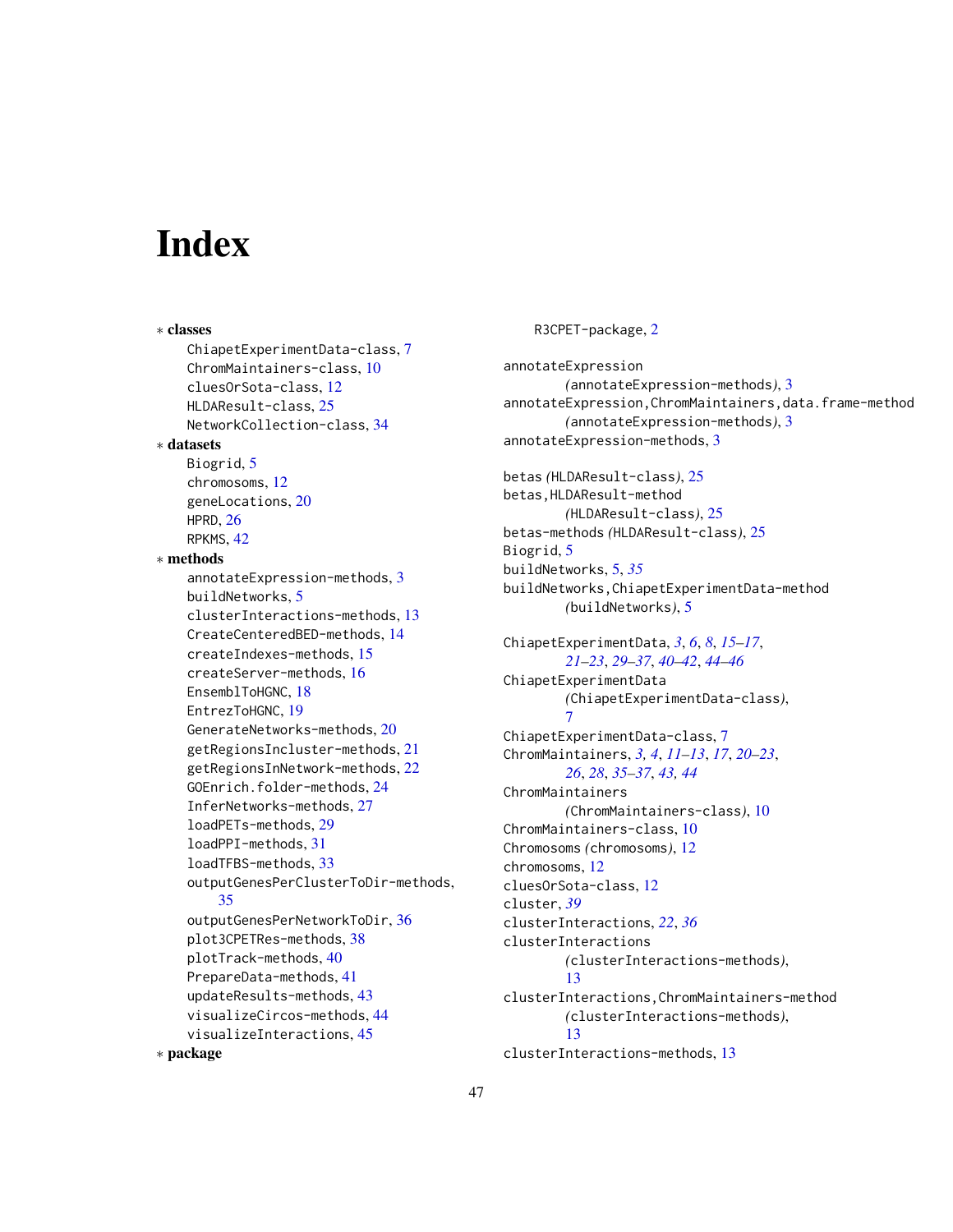### 48 INDEX

CreateCenteredBED *(*CreateCenteredBED-methods*)*, [14](#page-13-0) CreateCenteredBED,character-method *(*CreateCenteredBED-methods*)*, [14](#page-13-0) CreateCenteredBED-methods, [14](#page-13-0) createIndexes, *[6](#page-5-0)*, *[8](#page-7-0)*, *[15](#page-14-0)*, *[30](#page-29-0)*, *[32](#page-31-0)*, *[34](#page-33-0)*, *[41,](#page-40-0) [42](#page-41-0)* createIndexes *(*createIndexes-methods*)*, [15](#page-14-0) createIndexes,ChiapetExperimentData-method *(*createIndexes-methods*)*, [15](#page-14-0) createIndexes-methods, [15](#page-14-0) createServer *(*createServer-methods*)*, [16](#page-15-0) createServer,ChiapetExperimentData,NetworkCol**G@Endiod,ChoddMaidhtadaets-method**d *(*createServer-methods*)*, [16](#page-15-0) createServer-methods, [16](#page-15-0) data.frame, *[18,](#page-17-0) [19](#page-18-0)*, *[31,](#page-30-0) [32](#page-31-0)* data.table, *[16](#page-15-0)* docPerTopic *(*HLDAResult-class*)*, [25](#page-24-0) docPerTopic,HLDAResult-method *(*HLDAResult-class*)*, [25](#page-24-0) docPerTopic-methods *(*HLDAResult-class*)*, [25](#page-24-0) EnsemblToHGNC, [18,](#page-17-0) *[19](#page-18-0)* EntrezToHGNC, *[18](#page-17-0)*, [19](#page-18-0) geneLocations, *[8](#page-7-0)*, [20](#page-19-0) GenerateGmlNetworks *(*ChromMaintainers-class*)*, [10](#page-9-0) GenerateGmlNetworks,ChromMaintainers-method *(*ChromMaintainers-class*)*, [10](#page-9-0) GenerateGmlNetworks-methods *(*ChromMaintainers-class*)*, [10](#page-9-0) GenerateNetworks *(*GenerateNetworks-methods*)*, [20](#page-19-0) GenerateNetworks,ChromMaintainers-method *(*GenerateNetworks-methods*)*, [20](#page-19-0) GenerateNetworks-methods, [20](#page-19-0) getClusters *(*ChromMaintainers-class*)*, [10](#page-9-0) getClusters,ChromMaintainers-method *(*ChromMaintainers-class*)*, [10](#page-9-0) getClusters-methods

[21](#page-20-0)

[21](#page-20-0)

getRegionsIncluster-methods, [21](#page-20-0) getRegionsInNetwork *(*getRegionsInNetwork-methods*)*,  $22$ getRegionsInNetwork,ChromMaintainers,ChiapetExperimentData *(*getRegionsInNetwork-methods*)*, [22](#page-21-0) getRegionsInNetwork-methods, [22](#page-21-0) ggbio, *[46](#page-45-0)* ggplot, *[44,](#page-43-0) [45](#page-44-0)* GOEnrich.folder *(*GOEnrich.folder-methods*)*, [24](#page-23-0) *(*GOEnrich.folder-methods*)*, [24](#page-23-0) GOEnrich.folder-methods, [24](#page-23-0) GOEnrich.networks *(*GOEnrich.folder-methods*)*, [24](#page-23-0) GOEnrich.networks,ChromMaintainers-method *(*GOEnrich.folder-methods*)*, [24](#page-23-0) GOEnrich.networks-methods *(*GOEnrich.folder-methods*)*, [24](#page-23-0) GRanges, *[7](#page-6-0)[–9](#page-8-0)*, *[22,](#page-21-0) [23](#page-22-0)*, *[29,](#page-28-0) [30](#page-29-0)*, *[33](#page-32-0)*, *[44](#page-43-0)[–46](#page-45-0)* HLDAResult, *[3](#page-2-0)*, *[10,](#page-9-0) [11](#page-10-0)* HLDAResult *(*HLDAResult-class*)*, [25](#page-24-0) HLDAResult-class, [25](#page-24-0) HPRD, [26](#page-25-0) igraph, *[5](#page-4-0)*, *[9](#page-8-0)[–11](#page-10-0)*, *[20](#page-19-0)*, *[26](#page-25-0)*, *[31,](#page-30-0) [32](#page-31-0)*, *[38,](#page-37-0) [39](#page-38-0)* InferNetworks, *[4](#page-3-0)*, *[10,](#page-9-0) [11](#page-10-0)*, *[13](#page-12-0)*, *[21](#page-20-0)[–23](#page-22-0)*, *[26](#page-25-0)*, *[35](#page-34-0)[–37](#page-36-0)*, *[43](#page-42-0)* InferNetworks *(*InferNetworks-methods*)*, [27](#page-26-0) InferNetworks,NetworkCollection-method *(*InferNetworks-methods*)*, [27](#page-26-0) InferNetworks-methods, [27](#page-26-0) loadPETs, *[6](#page-5-0)[–9](#page-8-0)*, *[15,](#page-14-0) [16](#page-15-0)*, *[32](#page-31-0)*, *[41,](#page-40-0) [42](#page-41-0)*, *[45,](#page-44-0) [46](#page-45-0)*

*(*ChromMaintainers-class*)*, [10](#page-9-0) getRegionsIncluster *(*getRegionsIncluster-methods*)*, getRegionsIncluster,ChromMaintainers,ChiapetE**kpædi?hent@aktads,une**ric-method *(*getRegionsIncluster-methods*)*, loadPETs *(*loadPETs-methods*)*, [29](#page-28-0) loadPETs,ChiapetExperimentData,character-method *(*loadPETs-methods*)*, [29](#page-28-0) loadPETs-methods, [29](#page-28-0) loadPPI, *[6](#page-5-0)*, *[8,](#page-7-0) [9](#page-8-0)*, *[15,](#page-14-0) [16](#page-15-0)*, *[30](#page-29-0)*, *[34](#page-33-0)*, *[42](#page-41-0)* loadPPI *(*loadPPI-methods*)*, [31](#page-30-0) loadPPI,ChiapetExperimentData-method *(*loadPPI-methods*)*, [31](#page-30-0) loadTFBS, *[6](#page-5-0)*, *[8,](#page-7-0) [9](#page-8-0)*, *[15,](#page-14-0) [16](#page-15-0)*, *[30](#page-29-0)*, *[32](#page-31-0)*, *[34](#page-33-0)*, *[41,](#page-40-0) [42](#page-41-0)* loadTFBS *(*loadTFBS-methods*)*, [33](#page-32-0)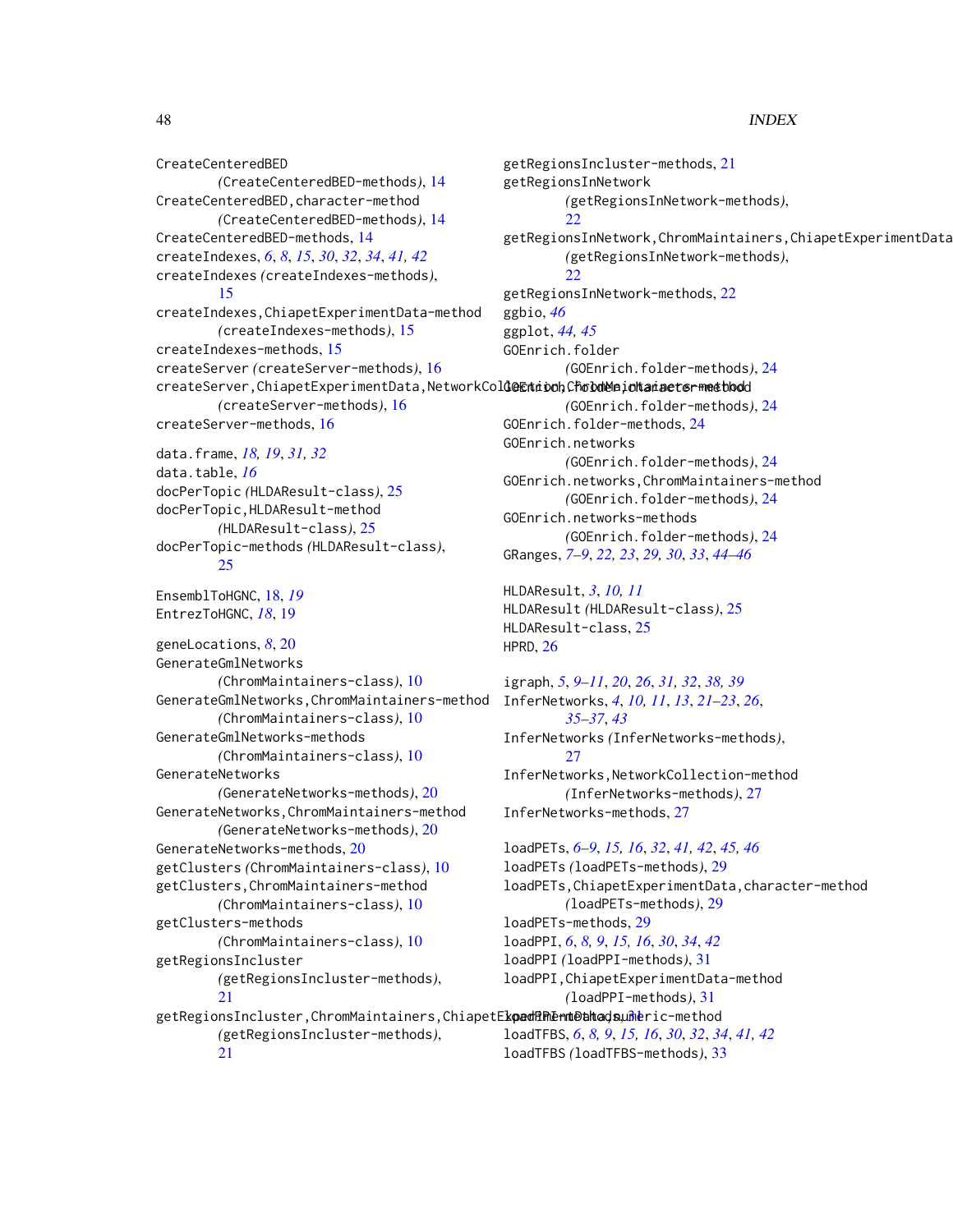### INDEX 49

```
loadTFBS,ChiapetExperimentData
        (loadTFBS-methods), 33
40
        (loadTFBS-methods), 33
loadTFBS-methods, 33
NetworkCollection, 6, 17, 26–28, 43, 44
NetworkCollection
        (NetworkCollection-class), 34
NetworkCollection-class, 34
networks (NetworkCollection-class), 34
networks,ChromMaintainers-method
        (ChromMaintainers-class), 10
networks,NetworkCollection-method
        (NetworkCollection-class), 34
outputGenesPerClusterToDir, 25
outputGenesPerClusterToDir
        (outputGenesPerClusterToDir-methods),
        35
outputGenesPerClusterToDir,ChromMaintainers,ChiapetExperimentData-method
        (outputGenesPerClusterToDir-methods),
R3CPET (R3CPET-package), 2
        35
outputGenesPerClusterToDir-methods, 35
outputGenesPerNetworkToDir, 36
outputGenesPerNetworkToDir,ChromMaintainers,ChiapetExperimentData-method
sizes (NetworkCollection-class), 34
        (outputGenesPerNetworkToDir),
        36
outputGenesPerNetworkToDir-methods
        (outputGenesPerNetworkToDir),
        36
pet (ChiapetExperimentData-class), 7
pet,ChiapetExperimentData-method
        (ChiapetExperimentData-class),
        7
pet-methods
        (ChiapetExperimentData-class),
        7
pet<- (ChiapetExperimentData-class), 7
pet<-,ChiapetExperimentData-method
        (ChiapetExperimentData-class),
        7
pheatmap, 39
plot3CPETRes (plot3CPETRes-methods), 38
plot3CPETRes,ChromMaintainers-method
        (plot3CPETRes-methods), 38
plot3CPETRes-methods, 38
plotTrack (plotTrack-methods), 40
                                              plotTrack,ChiapetExperimentData,GRanges-method
                                                      (plotTrack-methods), 40
                                              ppi (ChiapetExperimentData-class), 7
                                              ppi,ChiapetExperimentData-method
                                                      (ChiapetExperimentData-class),
                                                      7
                                              ppi-methods
                                                      (ChiapetExperimentData-class),
                                                       7
                                              PPI.Biogrid (Biogrid), 5
                                              PPI.HPRD (HPRD), 26
                                              ppi<- (ChiapetExperimentData-class), 7
                                              ppi<-,ChiapetExperimentData-method
                                                      (ChiapetExperimentData-class),
                                                       7
                                              PrepareData (PrepareData-methods), 41
                                              PrepareData,character,character,logical-method
                                                      (PrepareData-methods), 41
                                              PrepareData-methods, 41
                                              R3CPET-package, 2
                                              RPKMS, 8, 42
                                              sizes,NetworkCollection-method
                                                      (NetworkCollection-class), 34
                                              sota, 12, 13, 38, 39
                                              TF (NetworkCollection-class), 34
                                              TF,NetworkCollection-method
                                                      (NetworkCollection-class), 34
                                              tfbs (ChiapetExperimentData-class), 7
                                              tfbs,ChiapetExperimentData-method
                                                      (ChiapetExperimentData-class),
                                                      7
                                              tfbs-methods
                                                      (ChiapetExperimentData-class),
                                                       7
                                              tfbs<- (ChiapetExperimentData-class), 7
                                              tfbs<-,ChiapetExperimentData-method
                                                      (ChiapetExperimentData-class),
                                                      7
                                              topEdges (ChromMaintainers-class), 10
                                              topEdges,ChromMaintainers-method
                                                      (ChromMaintainers-class), 10
                                              topEdges-methods
                                                      (ChromMaintainers-class), 10
```